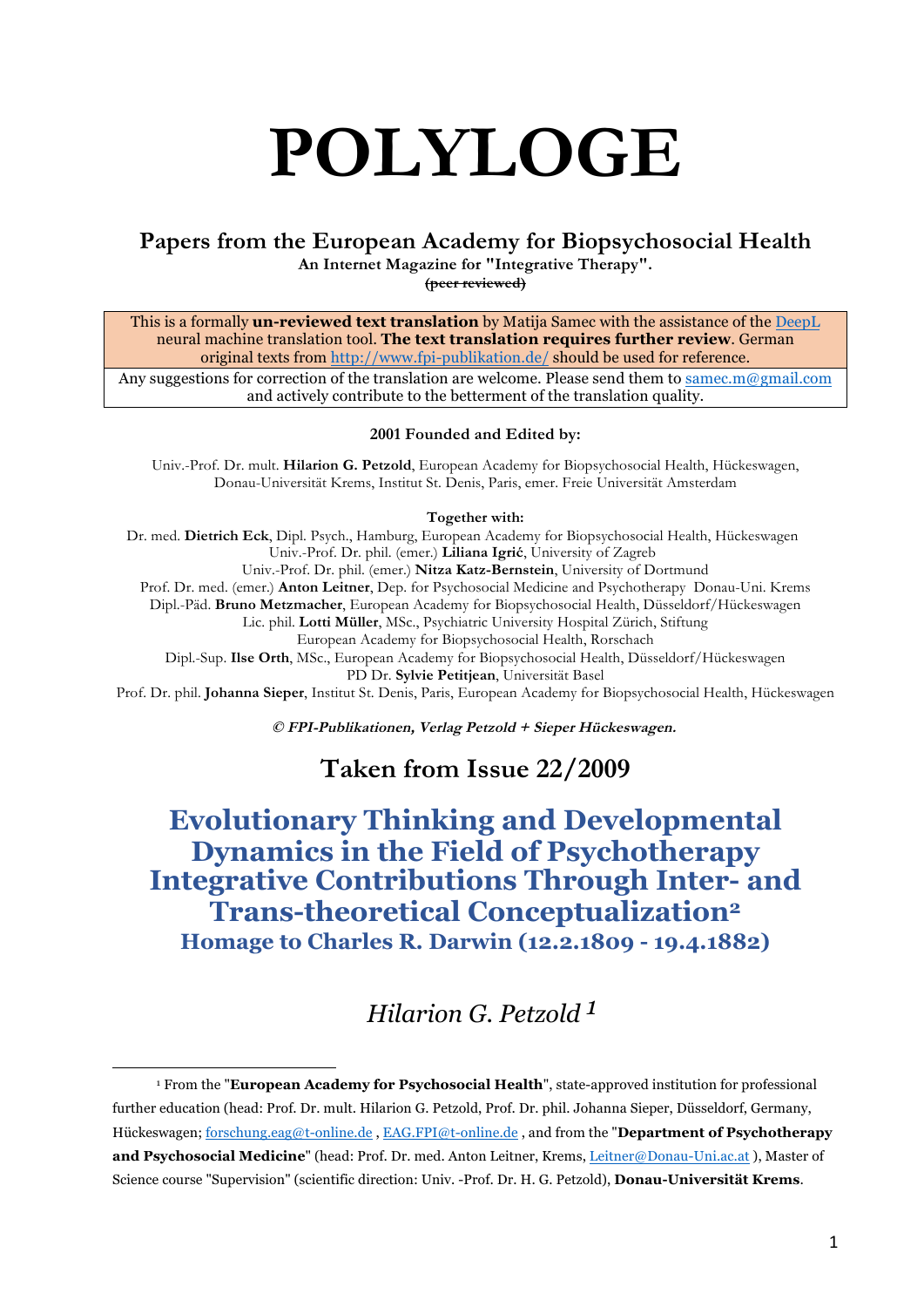| <b>Evolutionary Thinking and Developmental Dynamics in the Field of Psychotherapy</b> |  |
|---------------------------------------------------------------------------------------|--|
|                                                                                       |  |
|                                                                                       |  |
| 1. Darwin's Evolutionary Paradigm as the Basis for Understanding Psychotherapy3       |  |
| 1.1                                                                                   |  |
| 1.2.                                                                                  |  |
|                                                                                       |  |
|                                                                                       |  |
|                                                                                       |  |
|                                                                                       |  |
|                                                                                       |  |

"There is grandeur in this view of life, with its several powers, having been originally breathed into a few forms or into one; and that, whilst this planet has gone cycling on according to the fixed law of gravity, from so simple a beginning endless forms most beautiful and most wonderful have been, and are being, evolved."

- *Charles Darwin* (1959/1963, 490)

"Sciences, that do not know why they have developed where they are, and that do not reflect on the goals with which they want to develop, do not understand their "cultural evolution" and "*creative poiesis*", *are blind*. If traditional psychotherapeutic schools are to be regarded as sciences rather than pre-scientific, *they are blind*, since they have not usually clarified their ideology-critical origin in terms of the history of ideas and science, their anthropological and epistemological positions and their development goals, and they rarely have anything else in mind but the assertion of their limited doctrine and the positions of power in their own schools or field."

- *Hilarion G. Petzold* (1975h)

<sup>2</sup> The text has the code **2009a**. It extends my foreword to *Peter Osten* (2008): Evolution, Familie und Persönlichkeitsentwicklung. Integrative Perspektiven in der Ätiologie psychischer Störungen. (Evolution, family and personal development. Integrative perspectives in the atiology of psychical disorders.) Vienna: Krammer.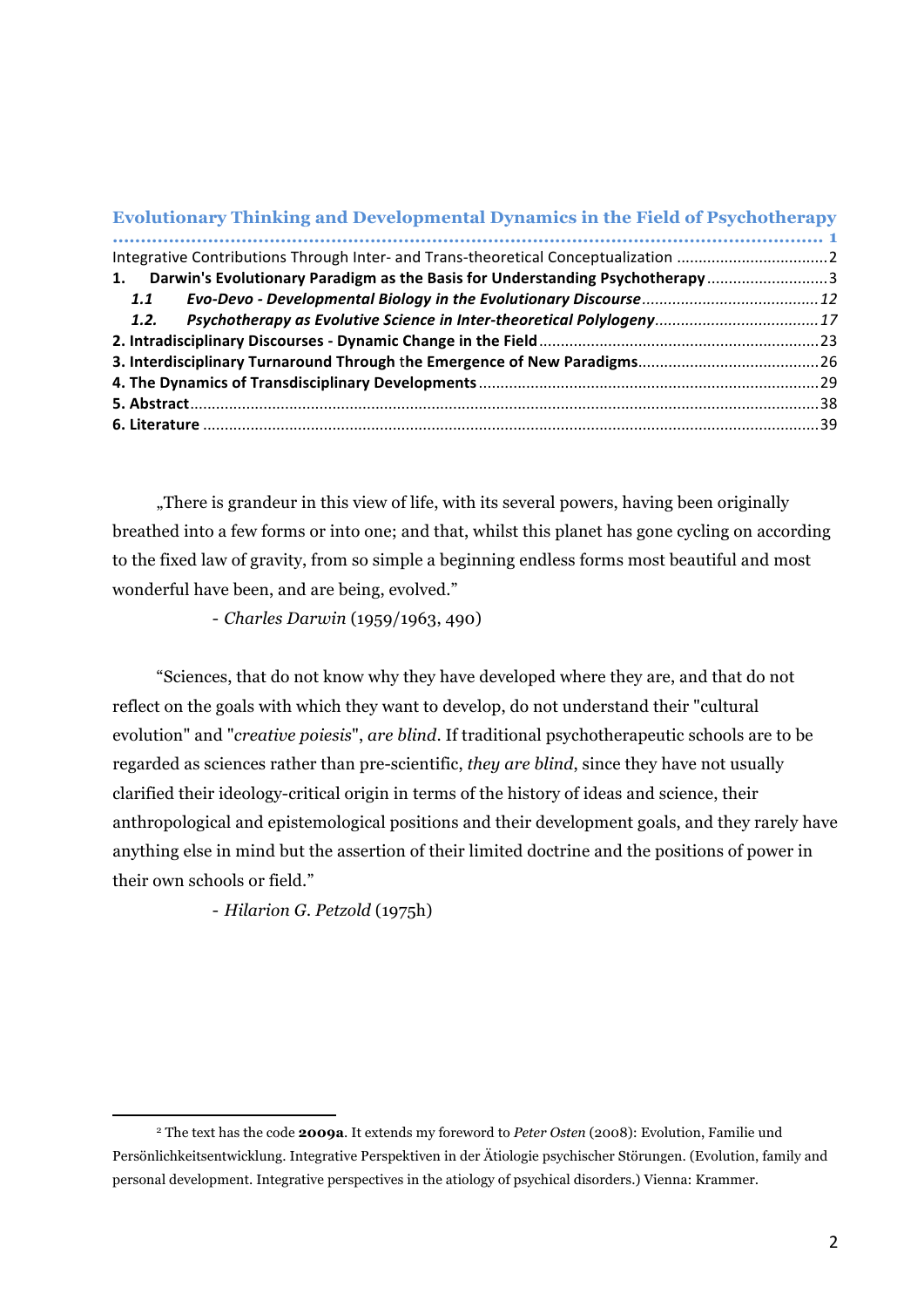# **1. Darwin's Evolutionary Paradigm as the Basis for Understanding Psychotherapy**

"Nothing in biology makes sense, except in the light of evolution."

- *Theodosius Dobzhansky (1973)*

Does anything make sense in science without the light of evolution, without the view on cultural evolutionary dynamics of development?

Psychotherapy is an area of modern, transversal scientific culture in complex and increasingly globalized world conditions that change very quickly. It is thus involved in the **cultural evolutionary dynamics** of today's internationalized science with its rapidly growing knowledge base. This demands that every member of this profession, especially since not only scientific knowledge but also the life-worlds of the people are manifold and partly different. The problem areas are widening and thus require a broader understanding of psychotherapy than was still necessary at the time of *Freud* and *Moreno* or *Perls* and *Rogers* or "*Petzold* 1972" or "*Petzold*, *Heinl* 1983". In these times of manifold mountainous regions one has to navigate with special attention (*Petzold*, *Orth*, *Sieper* 2000), with a high degree of eccentricity and a willingness to be multi-perspective. Whether the "blindness" of the psychotherapeutic schools, which I observed in the introductory statement more than thirty years ago, has today changed through the light of broadly grasping knowledge as a meta reflection on our own evolution of the psychotherapeutic field (cf. *idem* 2005x), the readers may decide.

In the context of "transversal modernity" (*Welsch* 1987, 1996) we have defined "psychotherapy" from an integrative understanding as follows: **1.** *as a method of clinical medicine*, **2.** *as a practiceology of health promotion* and **3.** *of personality development*  and **4.** *as an approach to cultural work* (*Orth*, *Petzold* 2000; *Petzold* 2003a, 2008b; *Petzold*, *Orth*, *Sieper* 2006).

Psychotherapy is about understanding and promoting the development of human beings, their biopsychosocial possibilities for change as individuals and groups in the spectrum of *health, illness, self and social development*, i. e. in the **context** of their life events and in the **continuum** of their personal life history and collective socio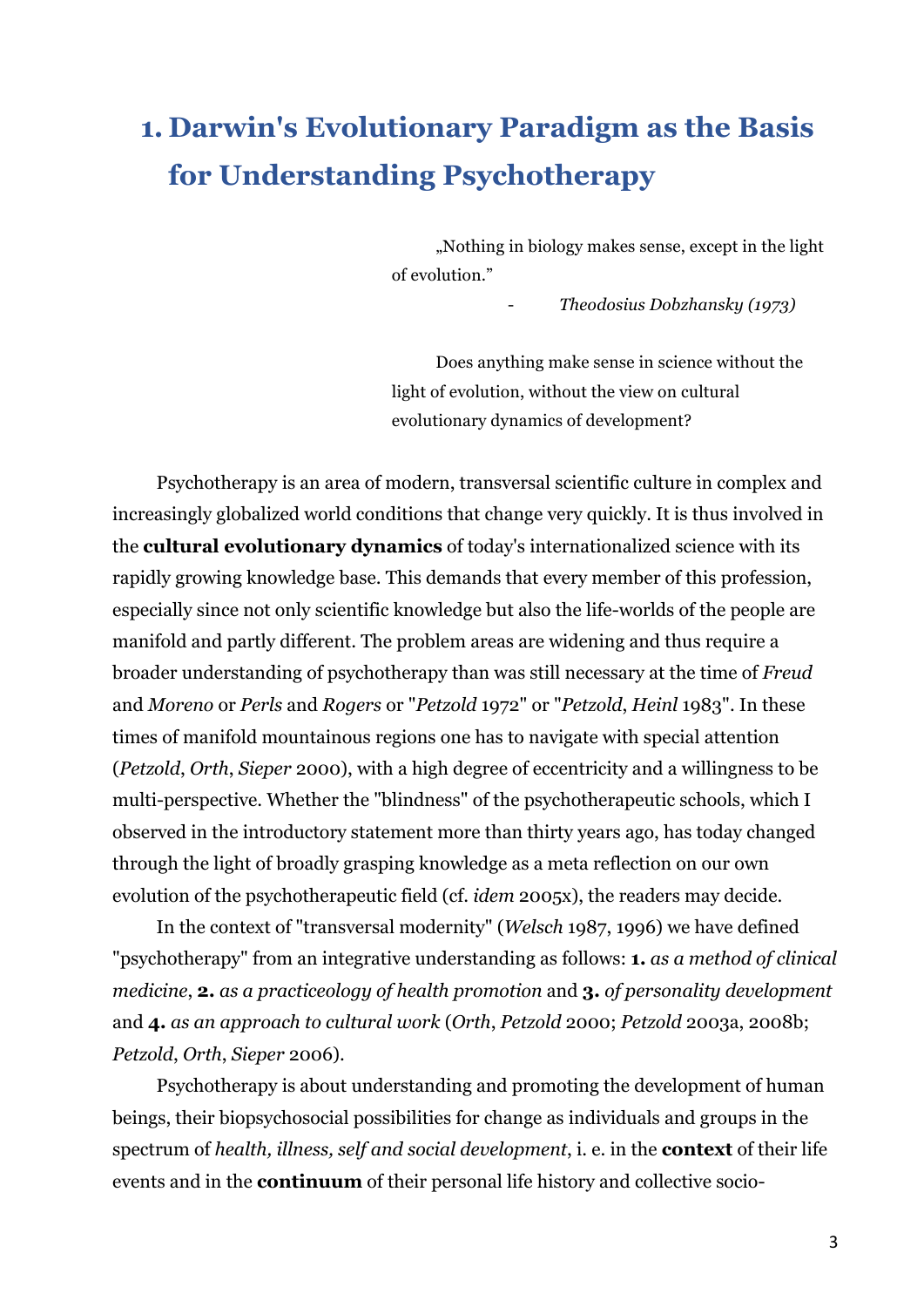historical reality. Continuum analysis requires a look at history from a *socio-economic* and *cultural-historical* as well as an *evolutionary development perspective* (*Osten* 2008; *Petzold* 2006j, p). A double "developmental perspective" - an ontogenetic and a phylogenetic one (*Oyama* 1985/2000a), from whose interactions - nature-nurture as a "developmental system" for the organism, the living being, e. g. the toddler "significant information" arises: "information has a developmental history" (*ibid*. 4). But there is also a cross-linking of personal-biographical and collective historical influences, from the history of the subject and the history of mankind, *via the ways of* "homo migrant" from prehistoric times to the totality of cultural history to the present day (*Petzold* 2005t, 2008b; *Richerson*, *Boyd* 2005). Thus, modern, cross-school psychotherapy in its quality can be recognised as "**developmental therapy**" - and what else could it be? Psychotherapy as an area of today's scientific culture and its accelerated, **culturally evolutionary processes**, is confronted with highly complex tasks, the dimensions of which are only gradually beginning to become aware in some areas and orientations/schools. I am talking about "areas", because psychotherapy as such is still not *an independent and coherent* scientific discipline due to its organization in "schools". It is on a difficult path in that direction. In the "schools", interdisciplinary processes of knowledge take place in very different ways. Up to now, they have often been limited by the mostly unexplained, epistemological positions as well as by the narrow or one-sidedly oriented anthropological drafts and personality-theoretical models (*Bischof* 1983; *Petzold* 1984a), as a rule without connection to modern anthropological (*Petzold* 2008a) and psycho-social research (*Asendorpf* 2004; *Weber*, *Rammsayer* 2005). This has led to a lack of far-reaching, technically and ethically justified **common** developmental goals for a scientific discipline "psychotherapy" or "psychotherapy science" (*Petzold* 1994g). Evidence of effective treatment seems to be one of the few overarching goals, often still an externally motivated one. However, it may not, as appears to be the case in many cases in the current field, be alone or predominantly about improving the effects of treatments - important as this is - but it will also have to be about improving the processes of disease development, healing and personification in a "*school-spanning way*" (!). This requires modern methods of psychotherapy research (*Steffan*, *Petzold* 2001; *Tschuschke* 2008), social research, but also modern methods of technical development in **interdisciplinary polylogues** and projects of cooperation with important basic and reference sciences (biology, neurosciences, psychology, social sciences, philosophy, cultural studies, cf. *Petzold*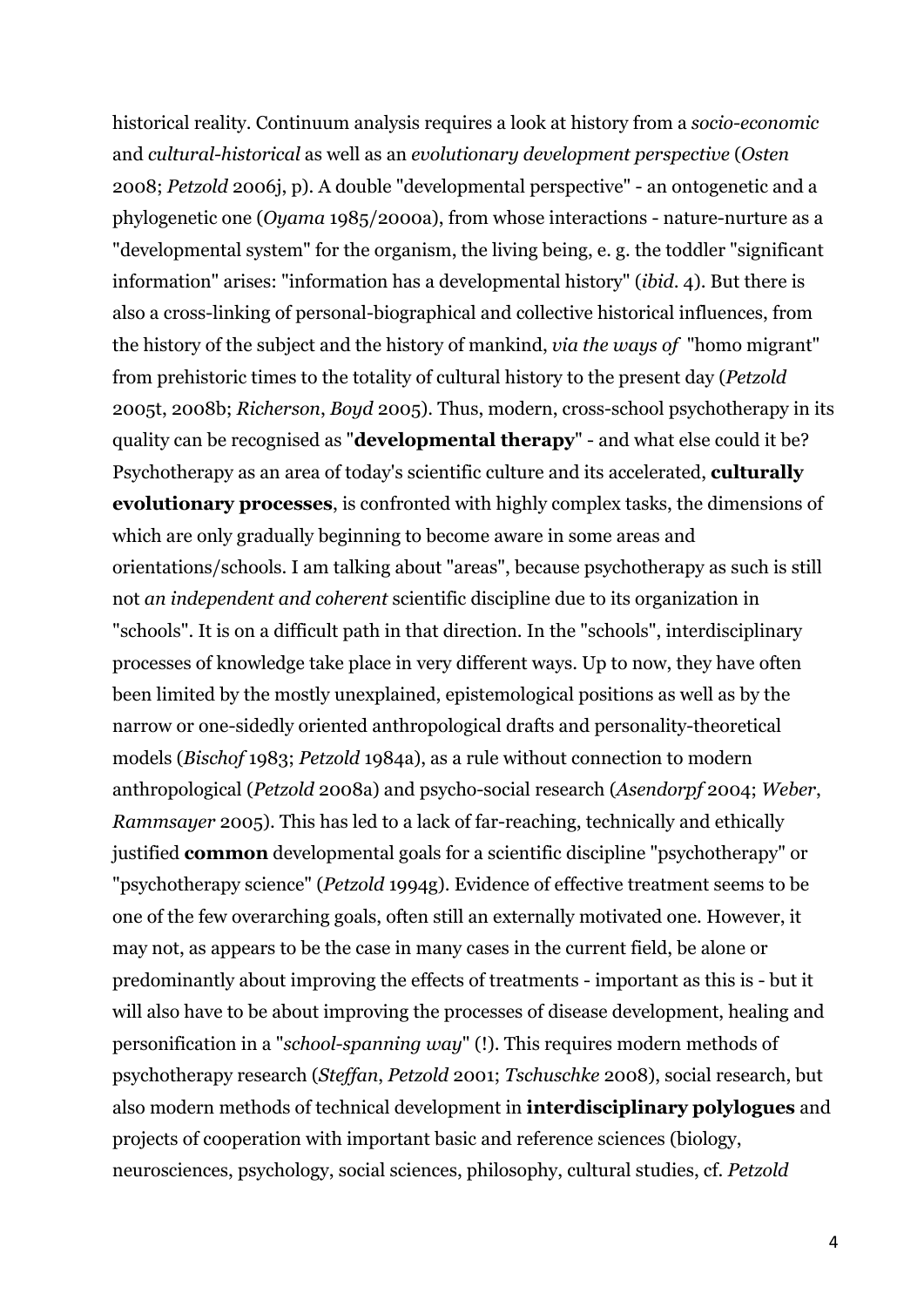1974j, Fig. III). On this broad conceptual basis, which is based on a *multidisciplinary* approach and networks knowledge from *different disciplines*, it is important to work out "**development goals**" for a "**psychotherapy of the future**" with transdisciplinary qualities, a topic, with which I dealt in detail in my final lecture at the German Psychological Congress 1998 in Würzburg "*Psychotherapy of the Future - Reflections on the Future and Culture of a Corresponding and Evidence-Based Human Therapy*" (Petzold 1999p), a text to which I must refer here and in which I concluded:

For a psychotherapy of the future, "a holistic and differential view of the human being with its context/continuum is to be seen as the development into which psychology goes with its modern sub-disciplines - ecological psychology, with its deployments to a "dynamic systems" approach, *evolutionary psychology*, which is of particular importance for *developmental psychology, psychobiology, neuropsychology*". (*Petzold* 1998i).

This identified a need for development for the traditional schools of therapy, which arose due to the progress of therapy-relevant scientific fields and whose reception would have to release a strong developmental dynamic, if these new knowledge states were to be understood and put into practice. But evolutionary and developmental processes in complex fields of knowledge and research are always a long and complex undertaking. This is exemplified by the developmental discipline "par excellence", the "**science of evolution**" (which naturally includes human evolution), which is an indispensable basis for any discipline that deals with human beings, i. e. also for psychotherapy. The year 2009 is a *Darwin* anniversary year - we celebrate his 200th birthday and the 150th anniversary of his major work "On the Origin of Species". That is one reason why *Darwin*'s thinking and work should be dealt with again and - in psychotherapy intensively (here especially *Darwin* 1859,1871,1872,1877). In integrative therapy, I have therefore once again used this anniversary as an occasion to address evolutionary thinking, although I had already published an evolutionary psychology special focus booklet (1/2) in this journal in 2006. *Darwin* has founded the "evolutionary paradigm" in science - a major achievement in the history of science and mankind. Integrative therapy with its *heraclite* orientation is also committed to this paradigm, without us declaring ourselves to be "Darwinists". Darwin wasn't one, was he? He was more complex. This has apparently been overlooked in psychotherapy schools so far. They are often dominated by *crypto-religious* discourses and a high degree of conservativism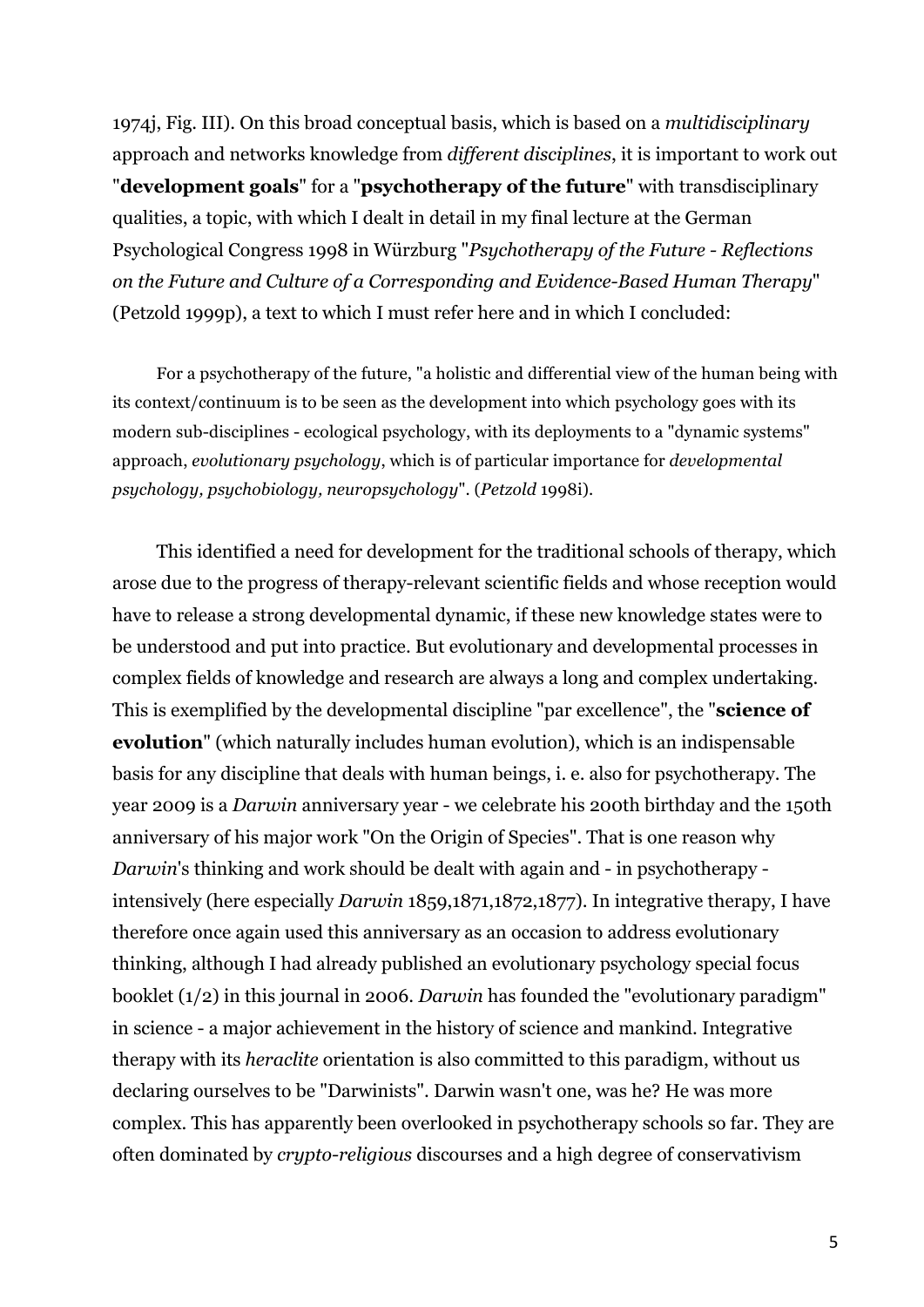(*Petzold* 1995h) - not to speak of the new-age and astrology tendencies or the spirituality longings and modes in wide circles of psychotherapy (cf. *Petzold*, *Orth* 1999). This is probably also explained by the hiding of *Darwin's* paradigm in most "therapy schools". It is to be feared that the *Darwin* psychotherapy scene will not pay adequate attention to Darwin, in contrast to the case of the Freud Jubilee Year 2006, which saw a flood of *Freud* publications (usually of a hagiographic nature, *Leitner*, *Petzold* 2008). *Darwin* was an early developmental (*Darwin* 1877) and emotional psychologist, with significant insights into non-verbal expression (*idem* 1871; *Argyle* 1988; *Ekman* 1973), and he also had the vision of an "evolutionary psychology":

"In the distant future I see a wide field for even more significant research. Psychology will undoubtedly continue to build on the foundation created by *Herbert Spencer*: that every mental capacity and skill can only be acquired gradually. Light will also fall on man and his history"(*Darwin* 1859/en. 1963, 676).

In 1871, he himself made a start with "The descent of man", which has continued to this day in evolutionary research in a highly fruitful way. Without his evolutionary developmental history, one will not be able to understand the essence of man. This was the conviction of my father, who was well trained in paleo- and biology, who introduced us as children on numerous hikes in the Neanderthal to the history of human development (*Petzold* 2002h) - we lived in Dusseldorf at that time. For the past twenty years I have been living ten minutes by car from the finding site of the *homo sapiens neanderthalensis* and I am also a member of the sponsorship circle of the museum there. The works that *Darwin* and evolutionary theorists of different orientations have undertaken in his series have so far received little attention in the psychotherapeutic space. Already from my biographical background mentioned above, this was different for my view of integrative therapy. I have always followed the "evolutionary sciences" with interest, especially since they themselves are exemplary of a vital area of "**cultural evolution**" in their highly dynamic, living (and therapy-relevant) developments.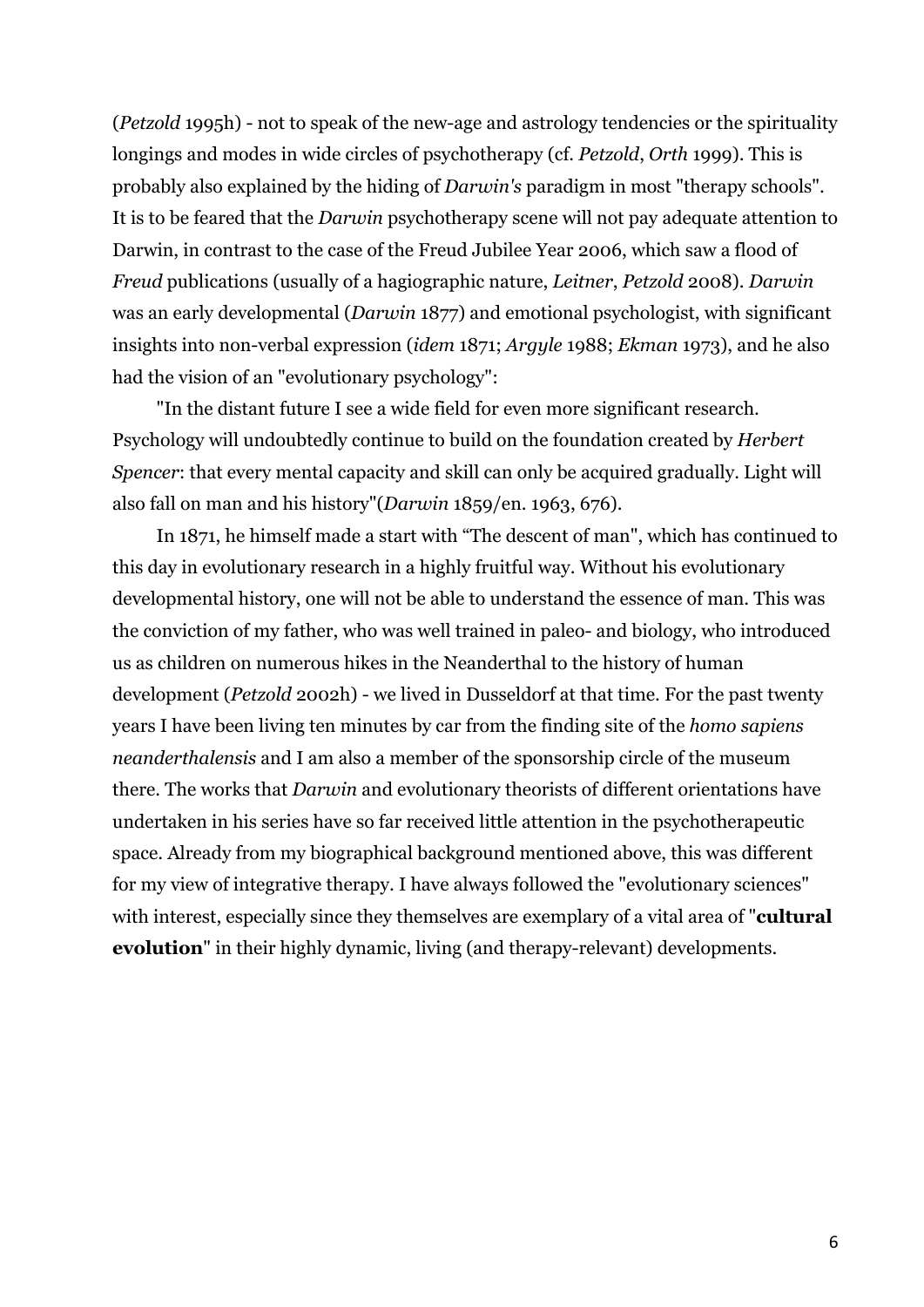**Cultural evolution** is based on the biological evolution of hominids, in which strategies and patterns of *individual* and *collective* search for knowledge (*curiosity driven*) as well as of life and world design (*poiesis driven*) have been developed and "collective mental repractice presentations" and communal knowledge, shared life practices and cultural objects have been produced. As such, these have had an effect on cultural evolutionary processes. Through such spirally progressive recursiveness, cocreative, innovative efforts and activities of groups or communities of people have developed into cultural states. The respective overall social culture has developed into higher cultural levels with more complex cultural forms and more differentiated, culturally-generating processes. Coevolving events, creative interaction in processes of differentiation and integration, the combination of individual and collective imagination, synergies of competences and performances are essential emergent cultural evolutionary moments, which, in addition to the dominant mechanisms in biological evolution such as adaptiveness, selection, etc., can also have an impact on the development of a higher impact. (*Petzold* 2000h)

*Darwin's* theory of evolution is the result of a cultural process in which its founder himself stood and from which he conceptualized. There was not only his grandfather *Erasmus Darwin*, natural scientist and Polymath (Ch. *Darwin* 1879; *King-Hele* 2002), there were *Lamarck*, *Malthus*, *Spencer*, *A*. *v*. *Humboldt*, *Wallace*, *Haeckel*, *Mendel* and a natural science approaching in many areas. The historical view shows a "cultural history of evolution" (*Riedl* 2003).

**Cultural evolution** is naturally based on an evolutionary biological background, the "narrative" (program) of the sapiens hominids, i. e. their evolutionary biology narrative/history, the result of which was to develop complex and conscious, reflexive and metareflexive learning processes, and to develop a **nature** whose evolutionary result was the creation of **culture** (*Richerson*, *Boyd* 2005), from art, philosophy and the natural sciences to social and legal forms such as democracy and human rights (*Petzold* 2001m; *Petzold*, *Orth* 2004b). I have spoken of a "metanarrative" in terms of this ability to learn and culture.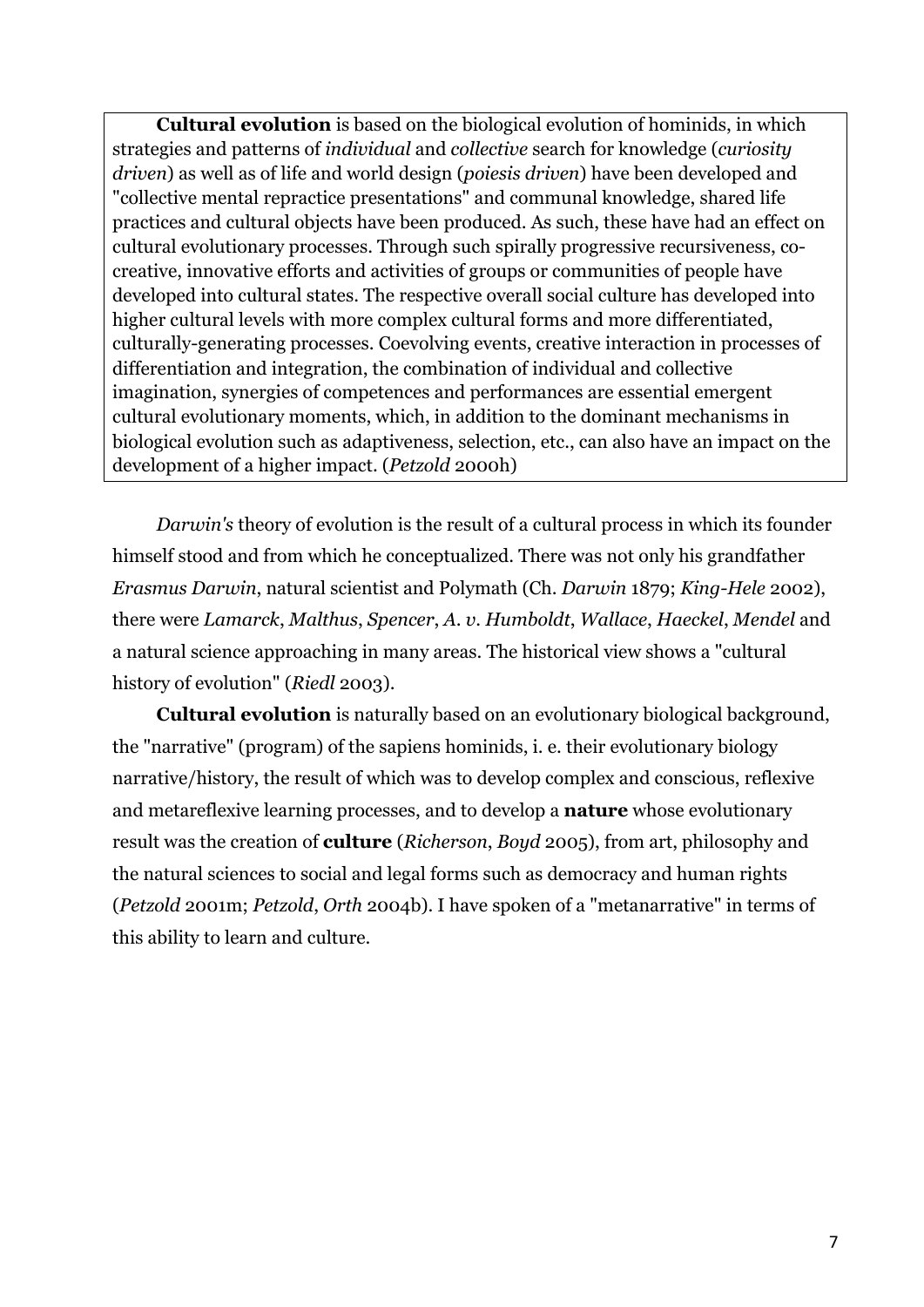#### **Meta- or basic narrative of the hominids of the sapien type**

The fundamental and comprehensive learning ability of the hominids, the ability to modify gene expressions and gene regulation, the neuroplasticity of the human brain and nervous system and the resulting modifiability of cognitive maps, emotional styles, patterns of regulatory competence based on "ex-centre and reflexive" evaluation and volitional implementation of experience are the most important, evolutionary and biologically highly meaningful selection advantages of the hominids of the sapiens type. This eccentric learning ability and modulated regulatory competence must be regarded as the central program, the "basic narrative" of Homo Sapiens, from which all other narratives (breeding, pairing, aggression behaviour etc.) can be determined " (*Petzold*, *Orth* 2004b).

The background to this ability is the *explorative search behaviour* that ensures survival as a drive (*curiosity drive*) and the *poetic design behaviour* (*poesis drive*) that makes life security and quality of life possible through ingenuity and technical inventiveness. Multiple drives as "evolutionary narratives", this integrative viewpoint is a different approach to *Freud's* dual drive mythology (*Petzold* 2003e; *Petzold*, *Sieper* 2007e). Culture of creative action is a service that belongs to human **nature**, which offered and offers the Sapiens hominids so much selection advantages that over the past 10,000 years since the beginning of the Neolithic period have been able to produce one great culture after another and a lasting cultural change, associated with a population growth that grew from 70 - 80,000 people worldwide 100,000 years ago to millions.

Over the past 10,000 years we have reached the present world population of more than six billion people, which has unimaginable effects on the genetic situation of mankind - its potential grows with each individual. In recent times, the mixes associated with globalisation and global migrations have made it possible to increase genetic diversity. This also leads to a change on a genetic level, in an accelerated form, as analyses of the global variation in the human gene pool have shown (*Hawks* et al. 2007). Investigations by *evolutionary genomics* (*Ridley* 2003a) show that large parts of the human genetic information have undergone considerable changes in this short evolutionary biological period. Changes in lifestyle and dietary habits - i. e. changes in the use of our bodies and our environment - have also affected genetic levels. It is worth mentioning the possibility of digesting lactose, which was initially only available to lactose infants, but which became possible for adults with dairy farming, especially in Europe, or the increase in amylase genes due to cereal cultivation with sedentary farming (*Reichholf* 2008). There are many examples of this type (skin and eye color,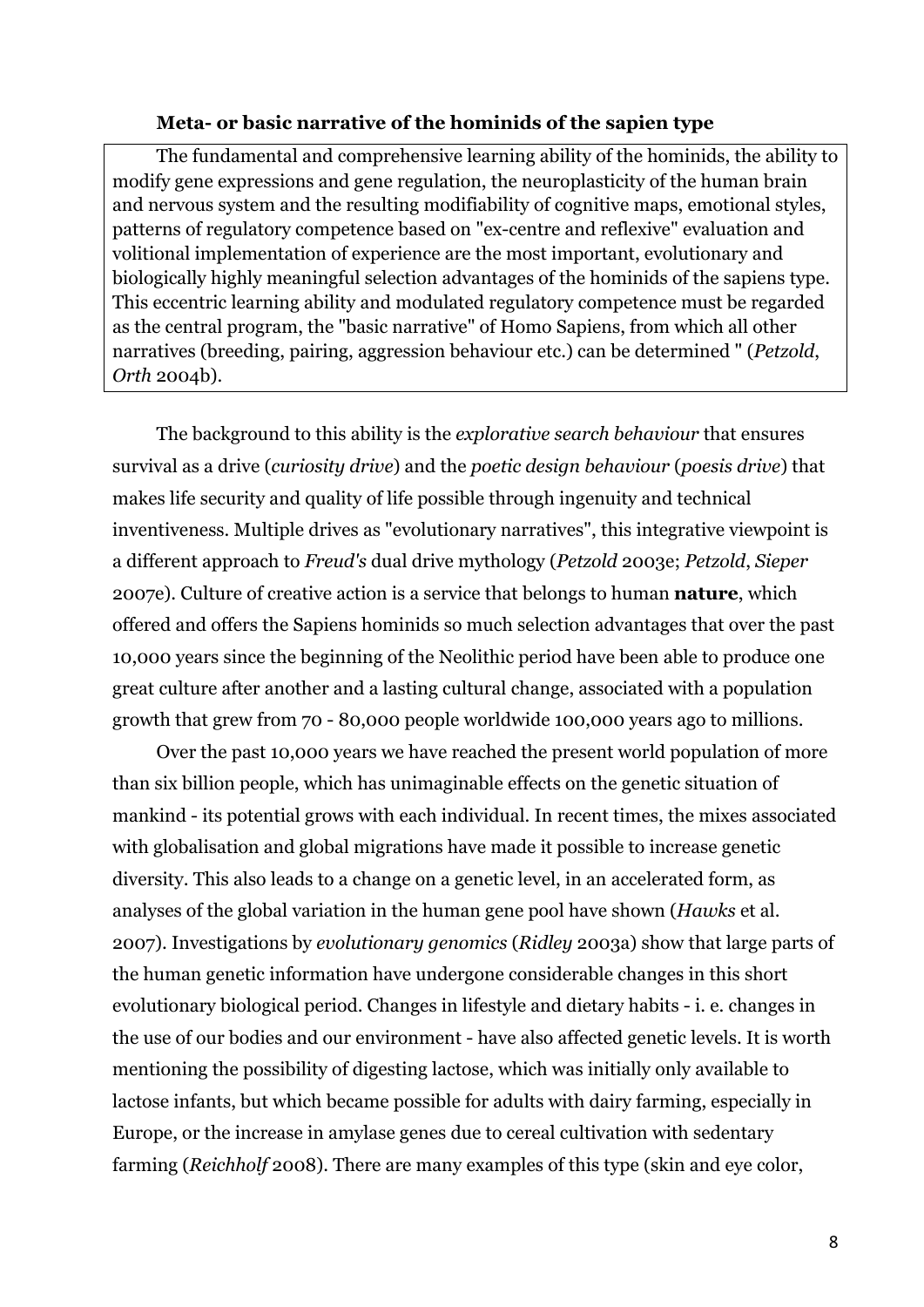immune functions, etc.). It can be assumed that human genetics will be altered by usedependent changes through man-made environments and lifestyles - large cities, compulsory schooling, new media (TV, Internet). New variants of neurogens are created by new living conditions and human brains can also change as a result, according to geneticists (*Gilbert*, *Dobyns*, *Lahn* 2005).

*Bruce T. Lahn* states: "The most salient trend in the evolutionary history of Homo sapiens is the rapid increase of brain size and complexity. Could this trend continue even in present-day humans?" (*Lahn* 20083) and he comes to the conclusion on the basis of the results of his research group: "By analyzing human polymorphism it is still undergoing rapid adaptive changes" (*ibid*.). Other research groups in the field of evolutionary genomics, such as those around *Jonathan Pritchard* (20084) who, starting from analyzes of Neanderthal genes, are studying the genetic developments of large populations today (*Pritchard*, *Rubin* 2006), address the question: "What is the nature and extent of genetic variation within and between human populations? How do genotypes contribute to phenotypes for complex traits (and how can we identify the relevant genetic variants)? "(20084).

Analyses of the population geneticists (*Conrad* et al. 2006) show that approximately 10% of the human genetic information can be subject to far-reaching changes. *Pritchard*'s group has been able to detect specific developments in different cultural spaces (Europe, Asia, Africa) (see "High-Resolution Mapping of Crossovers Reveals Extensive Variation in Fine-Scale Recombination Patterns Among Humans", *Coop et al*. 2008). Here, in the laboratories of the latest generation of researchers, we find lines of investigation that will fundamentally expand our understanding of the development of human nature, including the developments that have taken place and continue to take place in recent times and in the present. Globalisation, cyberspace, TVplaystation socialisations will have repercussions, not just cognitive effects, for example at the level of *enculturation effects*. **Enculturation** will - with the instruments of evolutionary genomics - also become biologically comprehensible.

Misery, impoverishment, war over generations in the areas of large populations (Middle East, Congo and Sahel) with mass traumatizations, leave profound effects in the individual physiology of many people. We are more and more informed about this

 

<sup>3</sup> http://www.genes.uchicago.edu/lahn.html

<sup>4</sup> http://pritch.bsd.uchicago.edu/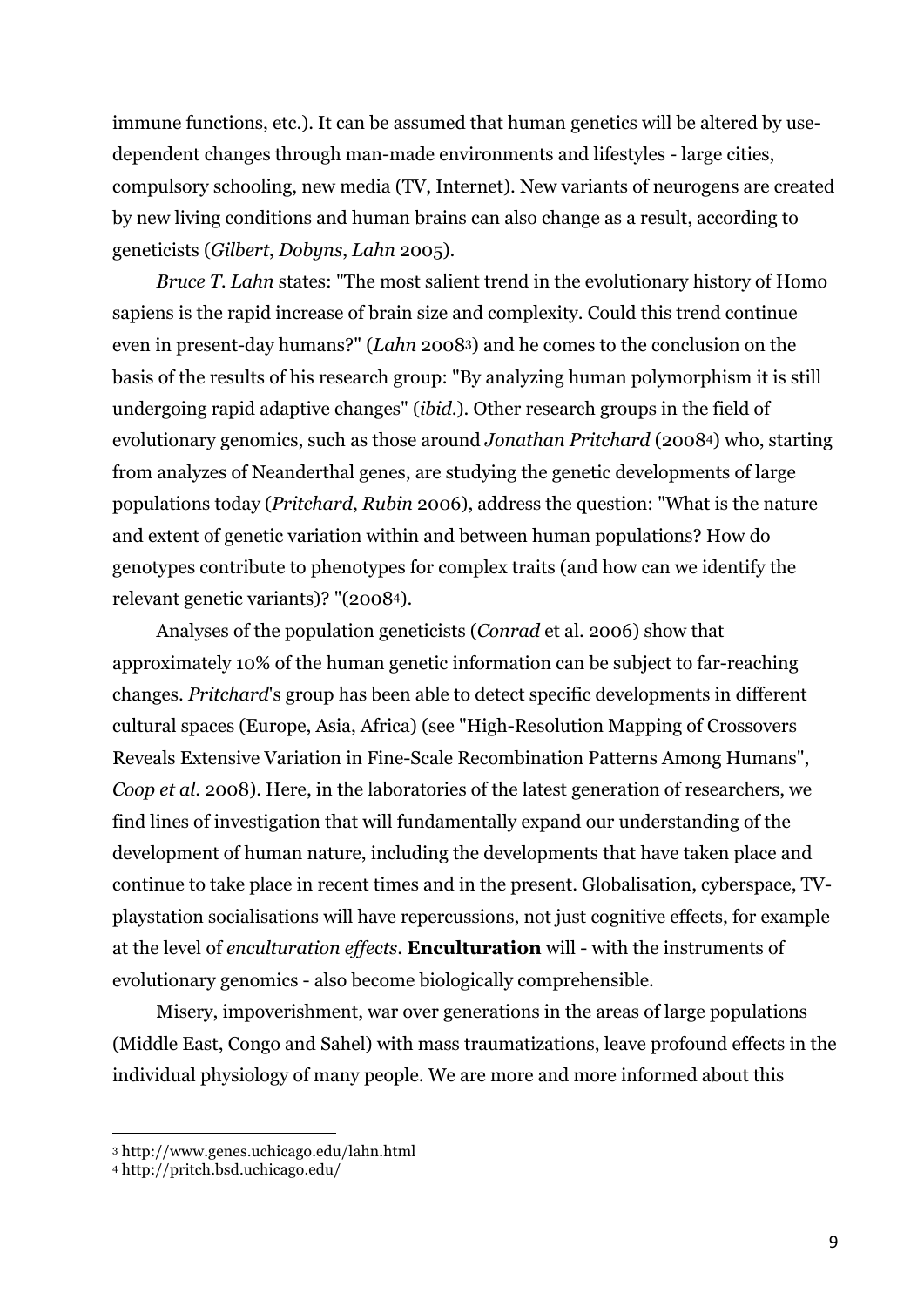through physiological trauma research (*Yehuda* 2001), although the research situation in this field is constantly providing new information. For example, effects of motherly traumatizations in the pre-natal area of post-natal hormone status were observed (*Brand et al*. 2006), but for the objectification of possible long-term damage (or development of resistance, I might add!) more far-reaching longitudinal studies were needed, according to the conclusion of the authors. Furthermore, long-term physiological effects can be observed in traumatised adults, but longitudinal studies with unselected populations do not clearly identify people with trauma consequences (*Videlock* et al. 2008). We do not yet know what is responsible for long-term damage and what is not. Of course, the question arises as to whether such impacts of adverse events from childhood onward to beyond the lifespan, even across generations, have repercussions that go beyond the level of social inheritance, i. e. beyond processes of cognitive and emotional social learning in the form of incriminating experiences of socialization with the functional and dysfunctional coping strands that they may have undergone. What leads to symptoms, what leads to the development of resistance, with which consequences, possibly genetically relevant consequences? The discipline of "Psychiatric Genetics", a controversial field, deals with such questions (*Burmeister* et al. 2008; *Joseph* 2004,2006). Investigations on populations traumatised by earthquakes reveal such transmissions (*Goenjian* et al. 2008). Extreme environments can not only harm, they can also activate potentials (*Schlichting*, *Smith* 2002,192). The identification of such changes must in no way be interpreted as a resurgence of *Lamarckist* thought, to which Freud also adhered, because it is about the "*heritability*" of fine physiological changes on a molecular level, the passing on mechanisms of which must be clarified even more closely.

Research in the various fields of genetic evolutionary science is progressing at a rapid pace, and the question of whether **socialisation** can also be given a biological dimension in such multi-generational contextual impacts on large populations does not seem to be out of reach. This possibility alone places us into a new responsibility. The flat conceptualizations of the Victorian, especially of Spencer Social Darwinism (Gondermann 2007) and its ominous, propagated via *Haeckel* variants of racism with its effects in Nazi Germany (*Mosse* 2006, *Kaupen*-*Haas*, *Saller* 1999, *Petzold* 2008b) and the *W. G. Sumner* (1879) and others Social Darwinist racist and eugenic aberrations (*Black* 2003, *Hawkins* 1997, *Hofstadter* 1973) that have been transported to the US have led to enough wrongdoing and crime.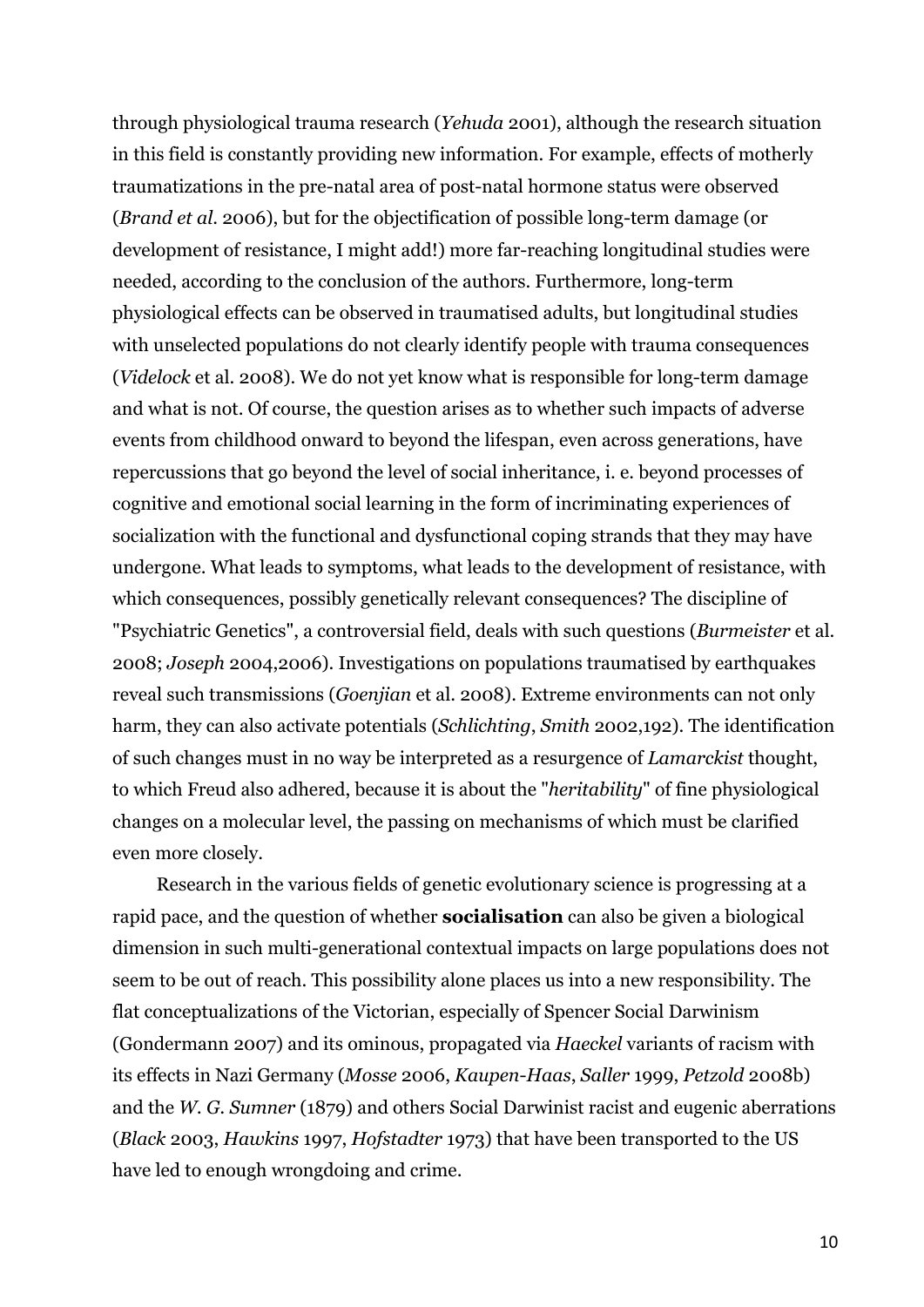Since early reviews such as that of *Lester F. Ward* (1883;1903) with his melioristic "telesis" concept (*Criss* 2006; *Rafferty* 2003), which advocated an equal opportunity promoting society, there have been violent scientific rejections (*Lewontin* 1988; *Cavalli*-*Sforza* 2003; *Weindling* 1998, etc.), which emphasise a particularly strong ethicalhumanitarian and political commitment (*Vogt* 1997): to ensure humane conditions and to prevent misery, to establish and guarantee the **right** to education, safe custody, aid and reparation (not only in "alms programmes" of voluntary donations) as **human rights**. In any case, the possible fatal interaction of genetic vulnerabilities and biographical real burdens must be counteracted by the concerted commitment of the human community. But this should not only include a *medicalized*, preventive argument (such as for example with harm-reduction strategies in the drug area, Hathaway, *Tousaw* 2008), but also an ethical and fundamental-rights argument. The altruism dispositions (*Baxter* 2005, *Nagel* 2005, *Wilson* 2005) that we possess - in addition to the undeniable human destructiveness (*Fromm* 1973) - even though their conditions and forms are still in the discussion of a variety of disciplines (philosophy, history and social science, biology: *Nagel* 1970/2005, 1992, *Batson* 1991, *Ridley* 1997, *Wilson* 2005), must therefore not endeavor here to legitimize assistance, but it must be an elaborate, elucidated, highly cultural sense of justice and an awareness of injustice must come into play as motive for a collective "willingness to help" - and we also have this will at our disposal (*Petzold*, *Sieper* 2007a). It must become a comprehensive political will: we want to guarantee human dignity and human rights (*Petzold* 2003d; *Tiedemann* 2007,2008) and put them into action. Therefore, no biological argument can justify a social Darwinist, stigmatizing classification of disadvantaged groups of people, especially not one that *Darwin's* theories or researches want to make an effort in the evolutionary paradigm. Rather, we are referred to humanitarian commitments, to which we have already decided in the highly cultural **human rights conventions** the expression of an increasingly **globalising meta-will** - in any case is an achievement of human **culture** that belongs to our **nature**, i. e. is based on evolutionary biology (*Petzold* 2001m), such as our destructiveness (cf. *Dollinger's* 2002 "Black Book"), but which apparently have to be mastered (*Fromm* 1973), which requires effort, again and again. You don't need to bend *Darwin* (like *M. E. Bauer* 2006), because it's in his approach. The possibilities of neuroplasticity and the influence of gene regulation, which we now know - and this is a knowledge of the **opportunities** that people have when they receive help and support in the event of damage - are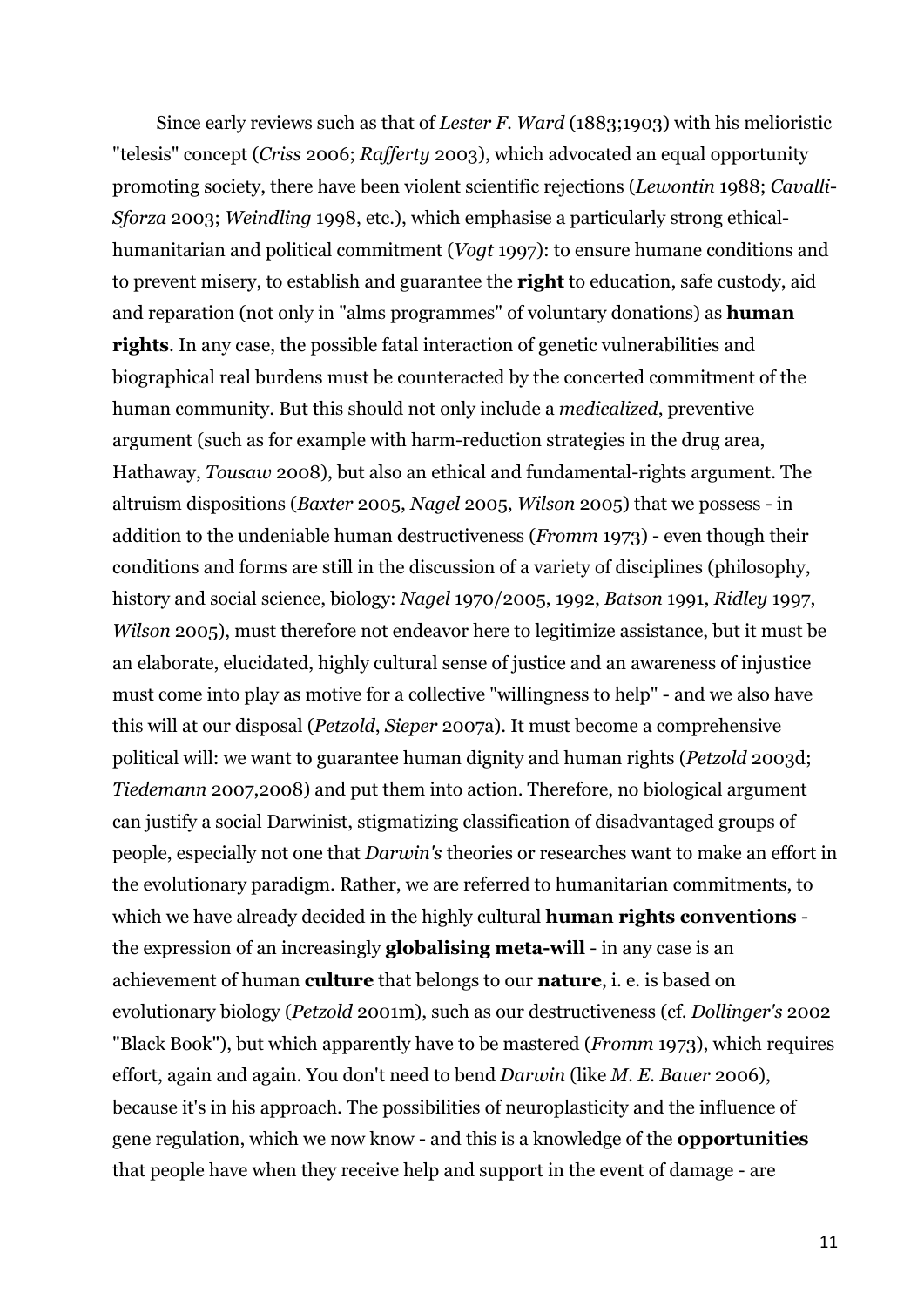another argument for actively and consciously tackling altruistically, ethically and human rights motivated **care services** and, as the background of all socially motivated practices, to take up the issue of neuroplasticity. For thousands of years we have come to realize that human beings deserve the "right to have rights", as *Hannah Arendt* so enthusiastically advocated (*Haessig*, *Petzold* 2006), and that the human dignity should not be palpable. This is the fruit of human evolution.

## **1.1 Evo-Devo - Developmental Biology in the Evolutionary Discourse**

These brief remarks make it clear that extremely interesting developments in the paradigm of *Darwin's* evolutionary sciences are in progress. They are still in solid progress and apparently still on a long road to further knowledge. In *Darwin's* life and work itself, this long journey had begun with the first reflections in 1837/38 and led him to the publication of his *magnum opus* 1959 (*Engels* 2007; *Glaubrecht* 2009; *Hemleben*  2004). *Darwin* himself spoke of his work "On the Origin of Species" (and one can certainly see the complete work beyond the book of 1859) as "one long argument" (1859, ed. 1963, 459; cf. *Mayr* 1991). Evolutionary scientific research and theory-building has remained a long series of arguments that have to be looked at and examined over and over again. *Darwin* himself was aware of this, considering his research with a critical eye on weaknesses and inaccuracies, as befits a serious scientist, prepared to revise and abandon positions that he had been mistakenly identified as false (where he differed from *Freud*, cf. the contributions in *Leitner*, *Petzold* 2008). He knew about his synthetic, transdisciplinary performance and its shortcomings. It was the achievement of a man who is to be regarded as a polymath, a universalist, like *Alexander von Humboldt* (*Kratz* 1997; *Rupke* 2005), whom he adored, and such a networked integration work that led to **transdisciplinary** insights, probably only on the basis of his immense powers of observation and manifold interests and studies, from medicine, to chemistry, geology, entomology, eology, botany, biology, on which he was able to draw conclusions. (*Desmond*, *Moore* 1994; *Wuketits* 2005).

Evolutionary scientific thinking in the tradition of *Darwin* has stayed this way of **connecting/networking** (*Stotz* 2005). This has been demonstrated by the neodarwinist connections (by *E. Mayr*, *J. Huxley*, *T. Dobzhansky*) that have carried out the bridging between *Darwin's* selection principle and *Mendel's* genetics, creating a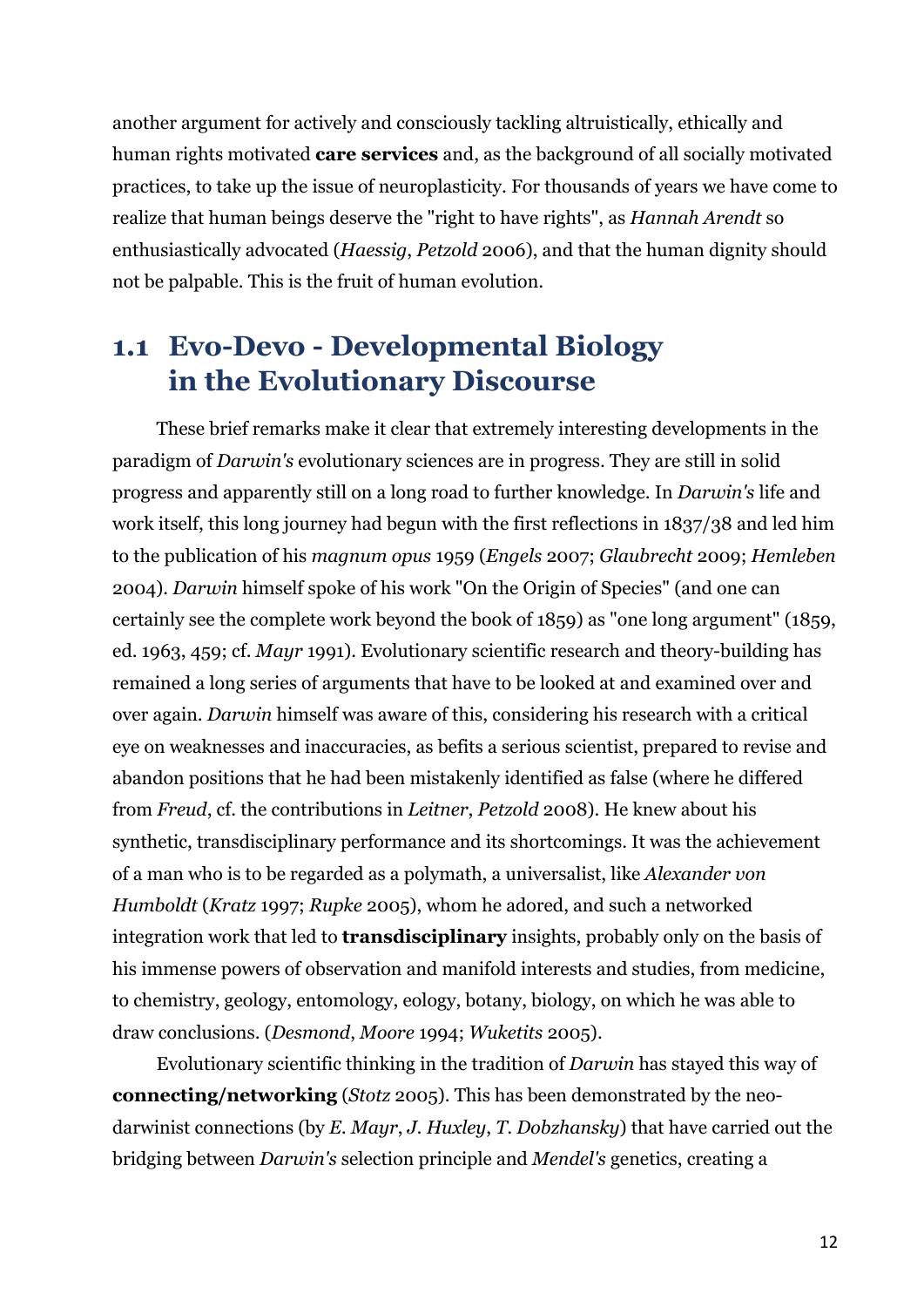synthetic theory of evolution through the insights of cell and genetic research and population biology (*Dobzhansky* 1967; *Mayr* 2005; *Kutschera* 2006). This is further demonstrated by the transgression of this paradigm by **evolutionary developmental biology** (*Caroll* 2005; *Raff* 2000; *Wagner*; *Laubichler* 2004). The fact that such developments can produce problems and therefore cannot be resolved without conflict, and indeed require statements from all relevant areas of science, is shown by certain trends in socio-darwinistically misinterpretable sociobiology.

Psychotherapy, too, had to take note of and react to these findings of the evolutionary theoretical scientific paradigm. However, evolutionary biological thinking has apparently gained little relevance for the development of theory, and it is surprising how little and how unspecific the psychotherapy schools rely on *Darwin*, Darwinism and its developments to this day (*Altner* 1981; *Wuketits* 2005), on the "evolutionary sciences" - to use a comprehensive term - and refer to evolutionary psychology (*Buss* 2004; *Dunbar*, *Barret* 2007; *Pinker* 1997) - I have already mentioned this elsewhere (*Petzold* 2006j) - also and precisely because some positions of these directions have to be discussed critically, such as the strong adaptive orientation (*Barkow et al.* 1992; *Buller* 2005; *Gould*, *Lewontin* 1979).

Also the unpleasant, social Darwinist undercurrent of a partly dangerous, myth-otropic "evolutionism", from which the ideologues of the "Third Reich" had made use and which finds itself well concealed and disguised in the currents of the humanistic and transpersonal therapeutic scene, its holism, growth, progress and redemption thinking, as *Karin Daecke* (2007) has documented in her three-part work, demands a confrontation (*Petzold* 2008b).

This has nothing to do with an evolutionary scientific perspective such as that of integrative therapy. Rather, their development paradigm is multi-theoretically located: philosophically in heraclite thinking (*Petzold*, *Sieper* 1988b), in an open historical conception (*Ricœur* 2004), in longitudinal developmental psychology (*Rutter*, *Hay* 1994) and naturally in an evolutionary biological perspective in the tradition of *Darwin*. These moments have always been present and important for the development of theory (*Petzold* 1986h, 2001p, 2005t; *Kennair* 2006; East 2008); she sees herself as standing in the cultural evolution of the cultural system "*homo sapiens sapiens*" (*Petzold*, *Orth* 2004b). It is precisely the newer developments in the evolutionary paradigm of **evo**lutionary **dev**el**o**pmental biology, or "evolutionary developmental biology", that have been mentioned, genetics ", the "evo-devo paradigm" (*Amundson* 2005; *Arthur*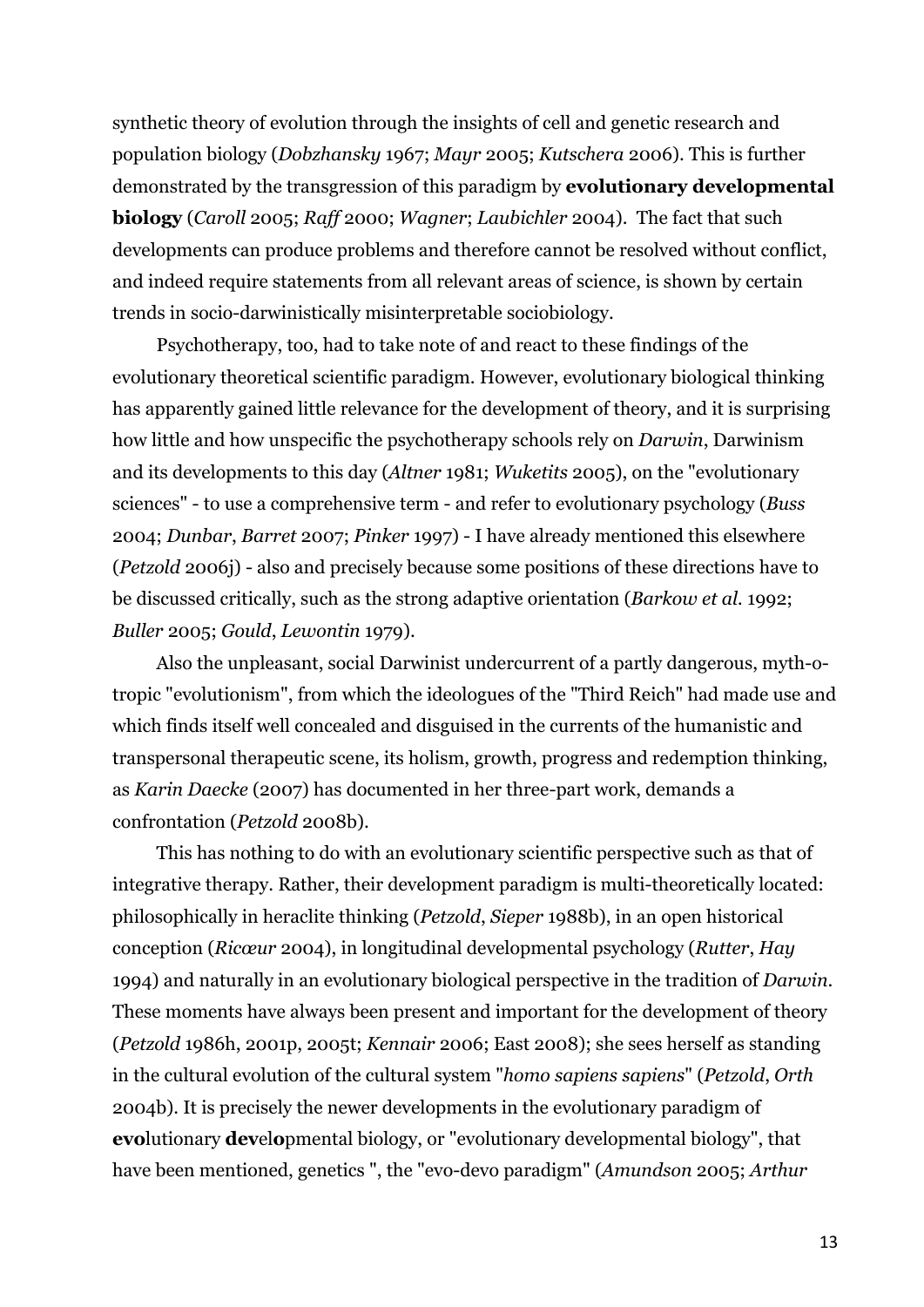2002), have great relevance for "development-centred psychotherapy". Evo-devo is trying to find a synthesis of findings from developmental biology, i. e. ontogenetic individual development and causal evolutionary research on macroevolution, in order to elucidate the relationship between phenotype and genotype, individual and species collectives (*Laubichler* 2005, 2007) and to understand evolution more deeply beyond synthetic neodarwinian innovations. When I was a young boy in 1954, in the talks with my father about "selection" as the darwinian-evolutionary basic principle, I was concerned with the question of how to achieve biodiversity through selection in such a principle of optimization. Why are there so many insects and not only the robust leaf orientalis (cockroach), why not only Mus Musculus domesticus (house mouse), but so many rodents (Rodentia)?

I found evolution to be not only selective, but also playful and creative, a thought that seemed so coherent to me that later in 1967 it entered into my theory of creativity, in which I assumed an evolutionary **generativity** on the macro level and a **cocreativity** on the micro level (*Iljine*, *Petzold*, *Sieper* 1967/1990). The findings and research results of the evo-devo, this still quite creative and heterogeneous way of thinking and research in *Darwin's* tradition, point in the direction of my question. They show that ontogenetic microevolution can illuminate the dynamics of macroevolution and vice versa. *Darwin* had already recognised that the variability of vital structures in organisms is very low. These structures are too important, are used extensively and because they are functional, they remain quite stable. Evolution is conservative and preserves the proven. Structures that do not have a vital importance are more variable. All in all, it is the interplay of many small changes on the genetic level that leads to variations. Environmental and cultural influences play an important role, especially in human beings (*Richerson*, *Boyd* 2005), his self-initiated design processes, his poiesisdrives can become effective as persistent efforts of will (they can go on for a lifetime, even for generations, such as building fortresses, walls and cathedrals).

In living beings, there is a particularly diverse interaction of a profound kind between genes and contexts over the entire life span of an individual, so that behaviour is able to develop from this interaction, the result of the "**story**" (narrative) with the world of life. Therefore, there can be neither a strict "genetic determinism" nor a strict "environmental determinism" as suggested by the one-sided nature-nurture debates (cf. but *Oyama* 2000; *Rutter* 2002). The conservativity of the evolutionary macro level can be broken up by the innovations of the micro level and thus enable something new,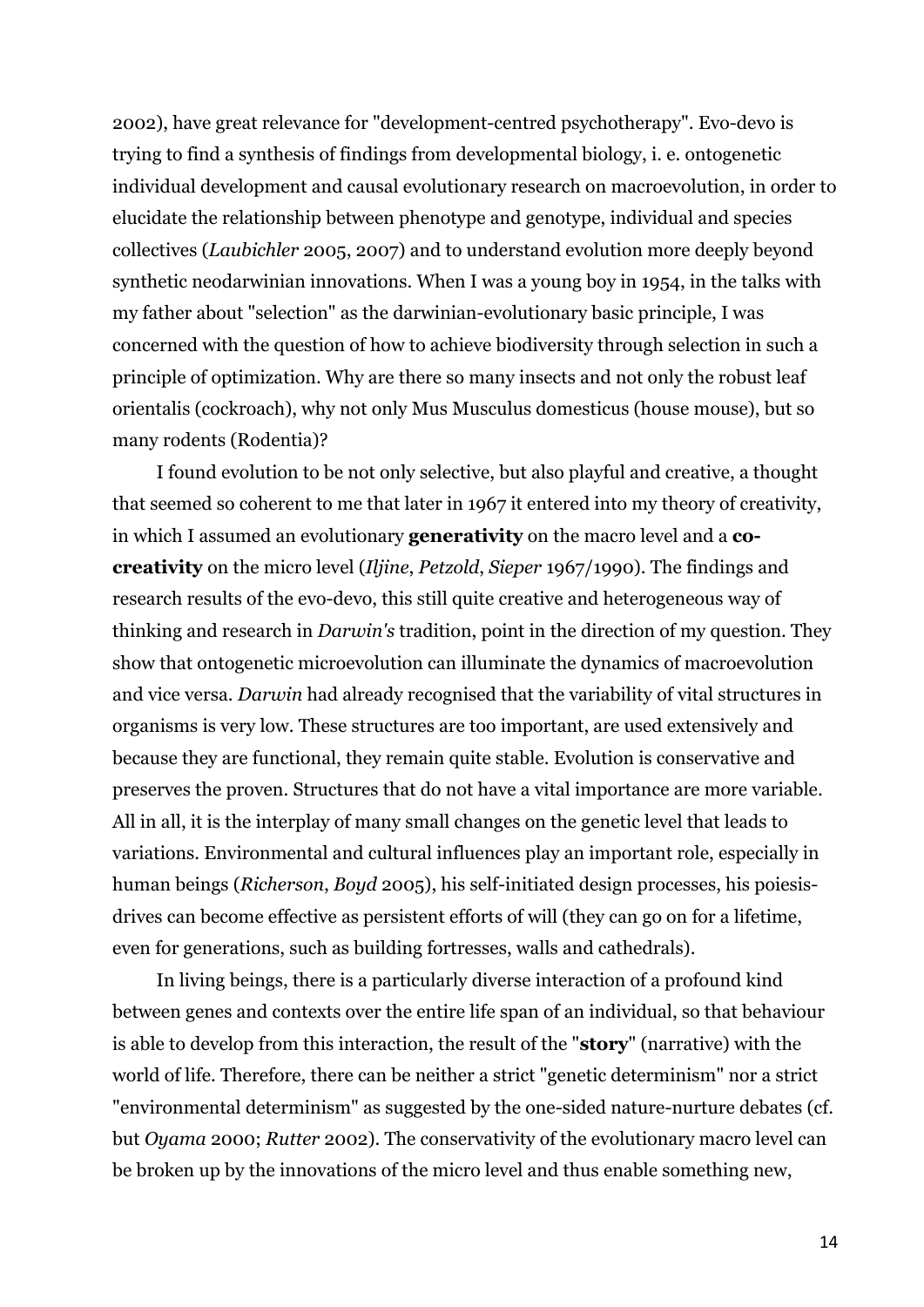which would be prevented by the sole effect of the selection principle. While undirected mutations and environmental selection determine the evolutionary dynamics in synthetic evolutionary thinking (*Mayr* 2005), the evo-devo approach focuses on the "generation of variability through different ontogenetic processes" (*Arthur* 2004, 200). Thus, evolutionary variability is not only due to random mutations, but also to internal directional guidelines for the selection from the field of ontogenesis (*Arthur* 2004, 55, 201). The organisms participate in new things, making possible new programs that use the "creative side of evolution" (*Arthur* 2004, 199), among other things by the fact that old control genes are used in a new way in processes of regulatory evolution (cf. *Laubichler* 2005, 324). The polarization of ontogenesis/phylogenesis, micro/macro level, individual/collective is removed in a cross-linking or dialectic (*Oyama* 2000).

The discovery of basic "regulatory genes" in different animal strains shows that there have been complex precursors of animal strains (*Carroll* 2005, 144), whose diversity lies not in the formation of new genes due to environmental influences, but in the divergent use of existing regulatory genes for environmental reasons (*Carroll* 2005, 78). It should be noted that, due to the fundamental interaction between gene and environment in behavioural development, there can be neither a "genetic determinism" nor an "environmental determinism".

With this way of knowing, ontogenetic and phylogenetic dynamics can be thought of as fundamentally interacting (*Petzold* 2009b). It is not yet clear when the production of new genes and the new use of old regulatory genes will take effect, but these possibilities open up the high plasticity in ontogenetic development, since an increase in complexity can occur, e. g. through *modularity, co-options, combinatorics*. New environmental conditions have an important role to play in this, because they trigger new answers on the ontogenetic level of developments (*Arthur* 2004,147).

Many assumptions of the evo-devo theoreticians still have to be confirmed in the empirical experiment. Evidence is already available for others (*Ridley* 2003a, b). By demonstrating a participation of the ontogenetic level in evolutionary dynamics, an opening to the level of individual development has in any case taken place, which could become fruitful for the modelling in the field of psychotherapy, for example in dealing with questions such as: What consequences do these concepts have for the consideration of the "psychophysical problem", the "body-soul-spirit-worldrelationships" (*Petzold* 2009b)? Which evolutionary "sensitive" phases of ontogenesis, especially in childhood, need to be "served" by optimal "appropriate" environmental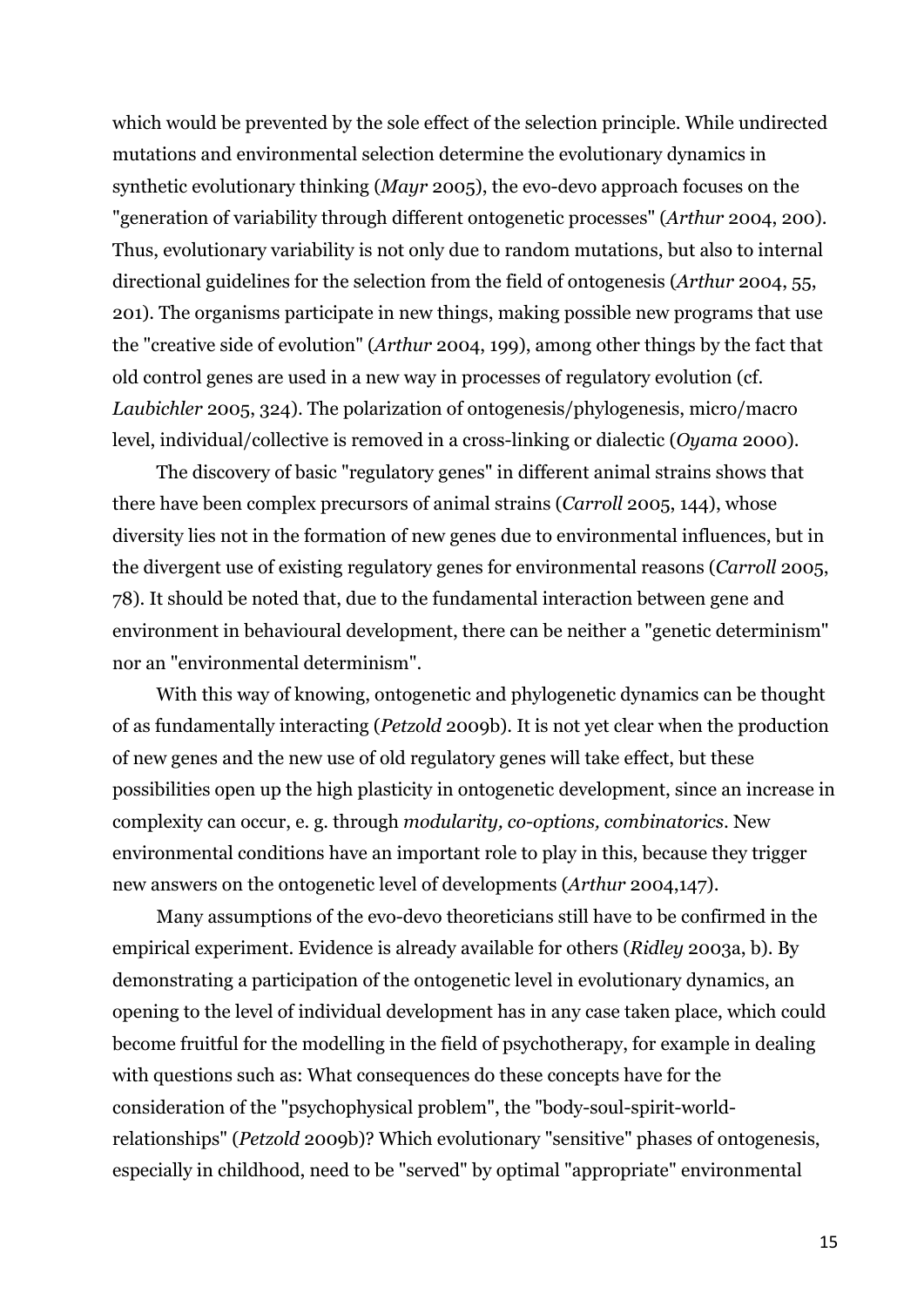responses? (e. g. language-sensitive phases) To what extent do basic evolutionary biological dispositions determine human behaviour - healthy as well as infected - from the primate evolution? How are our physical and psychological behavioural patterns developed in the younger Paleolithic and Neolithic still usable for our modern high-tech societies and their lifestyles, and where have they become dysfunctional? What possibilities does the *use-dependent* neuroplasticity offer to compensate developmental deficits, and how can this be achieved?

A relatively new role in answering these questions is played by emotional processes or the interweaving of cognitive and emotional processes (*appraisal*, *valuation*, *Petzold* 2001b, 2008c), as expressed by terms such as "emotional intelligence" (*Goleman* 1996) or "sensual reflexivity" ( *Heuring*, *Petzold* 2003), which are based on findings of neurobiology - or the "affective resp. emotional neurosciences" (*Dalgleish* 2004, *Damasio* 2000, *Davidson* 2000a, b, *Davidson*, *Sutton* 1995, *LeDoux* 1995, 1998, 2004a, *Panksep* 1998). These findings, which underpin modern emotional psychology (*Otto et al.* 2000, *Petzold* 1995g), have been well-suited to the understanding of mental disorders, e.g. depression, as the research group around *Davidson* (*et al.*, 2002) has shown.

The consequence must be a new orientation of emotional work in psychotherapy (*Petzold* 1995g; *Lammers* 2007). Emotional orientation, however, leads directly to motives and volumes, which result in a "volitional neuroscience" (*Petzold*, *Sieper* 2007a), and of course it also leads inevitably into social contexts: Feelings play between people and bring the evolutionary backgrounds of hominid development into focus, which consequently requires a "social neuroscience" (*Goleman* 2006; *Cacioppo*, *Berntson* 2005), with which social reality and biology, social psychology and psychophysiology can be connected in front of an evolutionary biological background (*Cacioppo et al.* 2007).

Relationship theoretical conceptualisation, which is so central to psychotherapeutic work, can hardly be solidly substantiated without recourse to evolutionary biological considerations, and without taking this dimension into account, they have led to problematic ways, such as in a historically oriented dominant transfer / counter-transmission paradigm in psychoanalysis or in a deep psychology-oriented attachment research, the human relationship located in the dyad and not in **polyades** (*s.u.* and *Petzold*, *Müller* 2007, *Osten* 2008).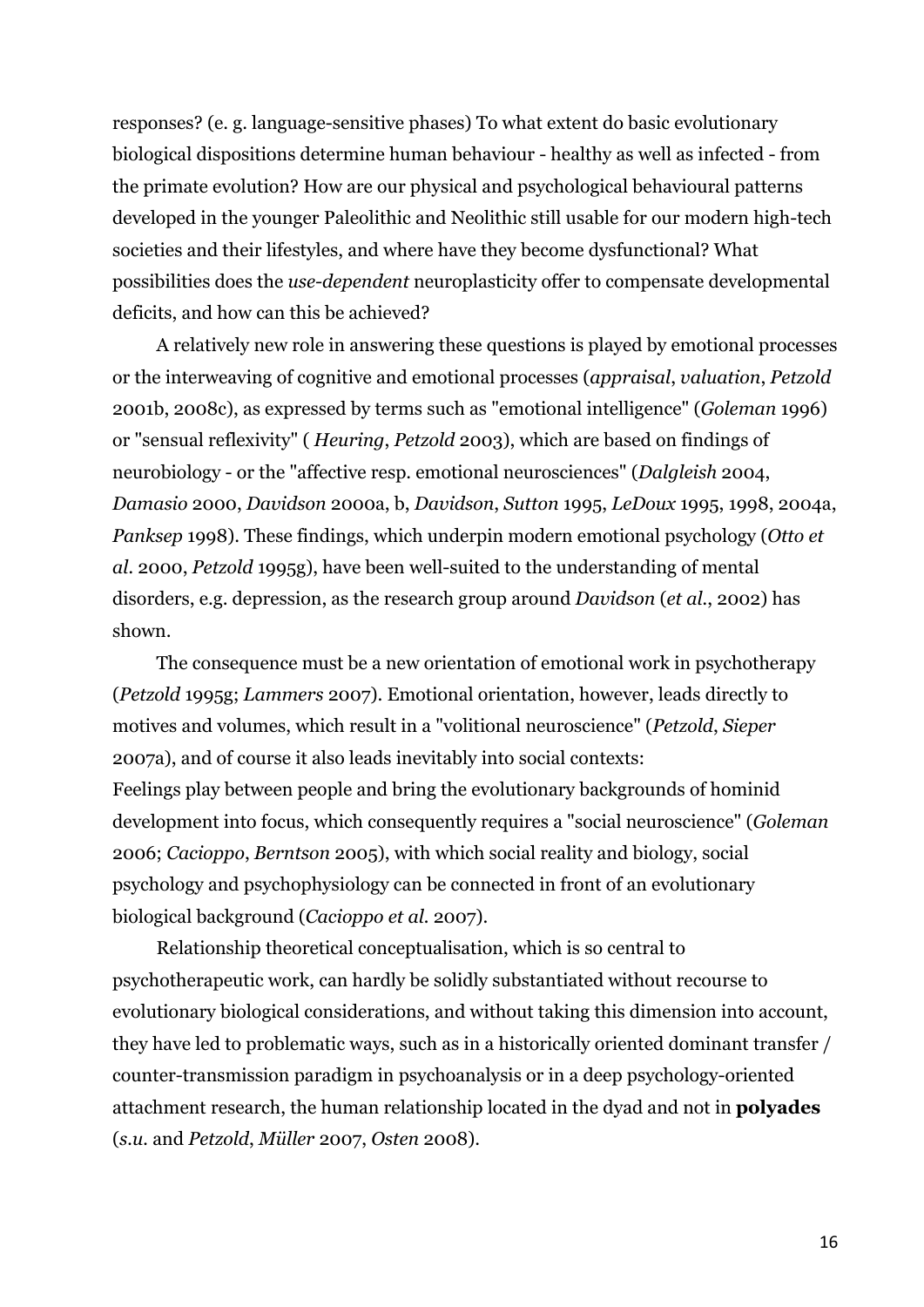## **1.2. Psychotherapy as Evolutive Science in Inter-theoretical Polylogeny**

The developments of evolutionary theory as an endeavour that is increasingly interdisciplinary about its history show in a fascinating way that the "developmental paradigm" in science (*Riedl* 2003; *Riedl*, *Delpos* 1996; *Robert*, *Hall et al*. 2001; *Hall*, *Olson* 2003) is a culturally evolutionary event, as can of course also be demonstrated for other scientific disciplines. Its laws are still not fully understood today - despite exciting disputes, which can be called classical today (*Kuhn* 2000; *Lakatos* 1976).

Science research itself is involved in developments, which necessitates a multilevel reflection (triplex reflection, *Petzold* 1994a, 2007a), taking a look at its own discourse. Scientific disciplines and practices that develop in a fruitful manner are themselves in the process of evolutionary endurance and must therefore strive to understand the dynamics that determine their development in an optimizing or obstructive manner.

Real scientists who do not adhere to or represent obscurantist doctrines (*Eberlein* 1997; *Lilienfeld et al.* 2003; *Rupnow et al.* 2008) are committed to such heraclite thinking because they know that everything is in the flow of change and development. Such a view must also be at the centre of psychotherapy, which sees itself as a science and must therefore consider itself to be at the centre of an evolutionary developmental process, which also initiates and accompanies developmental dynamics itself, or even understands itself as "**developmental psychotherapy in the life span - lifespan developmental therapy**", such as the "**integrative human therapy**" that I have developed (*Petzold* 2003a; *Sieper* et al. 2007; *Petzold*, *Orth*, *Sieper* 2006).

It has inaugurated this paradigm in modern psychotherapy, because it has decidedly oriented itself towards the "longitudinal developmental psychology" (*Petzold*, *Goffin*, *Oudhof* 1993; *Rutter*, *Hay* 1994; *Sieper* 2007) to understand healthy behavior, salutogenetic and pathogenetic processes. Despite the importance it attaches to baby and toddler time (*Petzold* 1993c, 1994j), integrative therapy has surpassed the linearcausal conceptualization of the fixation of psychoanalysis and depth psychology on **frustration** and **childhood** and dyadological mother-child orientation in favor of a polyadic network orientation, by grasping the fundamental significance of **adolescence, adulthood, age, old age** (*idem* 1996f, 2004a, 2007d, 2008i) captured as in a dynamic life process as the vital fullness of a concrete subject with its social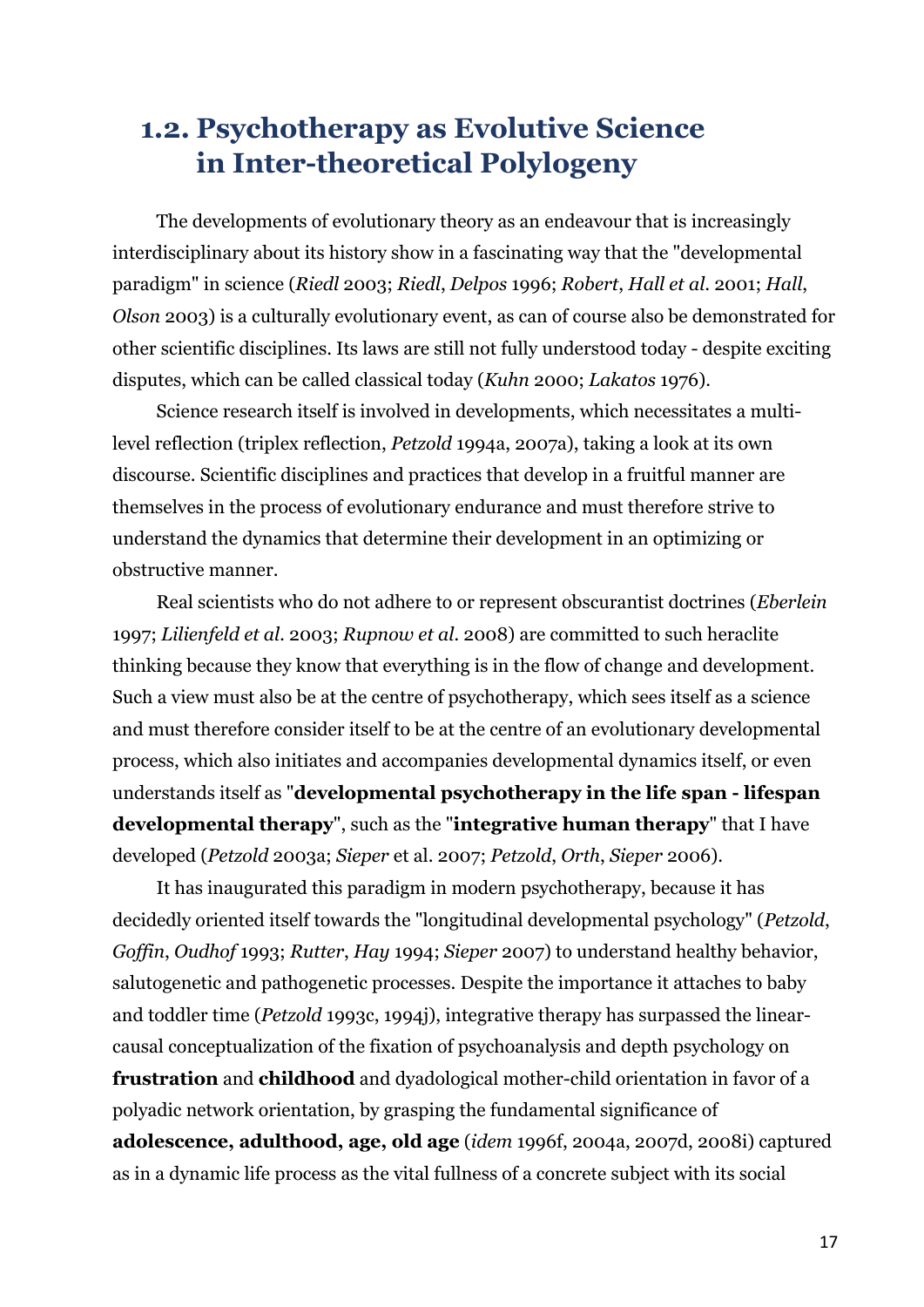"convoy" (i. e. the **polyad** of relevant reference persons such as father, siblings, etc., idem 1985a, *Muller* 2008). Human life in health and illness cannot be understood only retrospectively in a linear-causal view of the past, suspended in an inadequately defined "unconscious" (*Freud*, see *Annerl* 2008), especially since biography today increasingly begins to be understood through longitudinal research in its multi-causality (*Verhulst* 2004).

It is not possible to focus only on the here-and-now (*F. Perls*, *C. Rogers*), but in chronological orientation (*Petzold* 1991o) one must also take a prospective view of the future, because human life is also the "design" (*Sartre*), "poiesis", the creation of a good life and chance of a "life art" (*Petzold* 1999p, *Orth*, *Petzold* 2008). Psychotherapy supports the proactive efforts of patients to master goals (*A. Adler*) and developmental tasks (*R. Havighurst*).

In the integrative approach, human cultural work as a development process has never been regarded only as an ontogenetic event, but also in the collective, phylogenetic dimensions, which take into account and seek to understand people in hominization and cultural development, and see people "on the way" to themselves, in their individual and collective "**poiesis**", in their self-forming. (*Petzold* 2005t, 2006u, *Petzold*, *Orth* 2004b).

A dynamic, integrative understanding of development (*Petzold* 1992a, 1994j; *Sieper* 2007) must therefore set itself the task of working out a "blueprint" for an integrative, atiopathological model in a "**close-up**" of relevant discourses (development psychology, neurobiology, health psychology, etc.) in order to develop it further with a plan for the "acquisition of resources" in childhood development and thus to make a contribution to deepening the theory of personality and illness of integrative therapy (cf. *Osten* 2008).

This is a demanding undertaking. The integrative therapy "developments of integration" (*Sieper* 2006, 2007), which must focus on the biological processes of ontogenesis and its phylogenetic background, such as developmental steps, sensitive phases, etc., continues to focus on the field of development, i. e. the social, cultural and environmental contexts and the events taking place in them. (socialisation, enculturation, ecologisation, cf. *Petzold* 2006p).

Associated with this are the evolving psychological processes: cognitive, emotional, volitional dimensions in their interplay with each other and with the environmental requirements and "developmental tasks" (*Havighurst* 1948), the "*intramental*"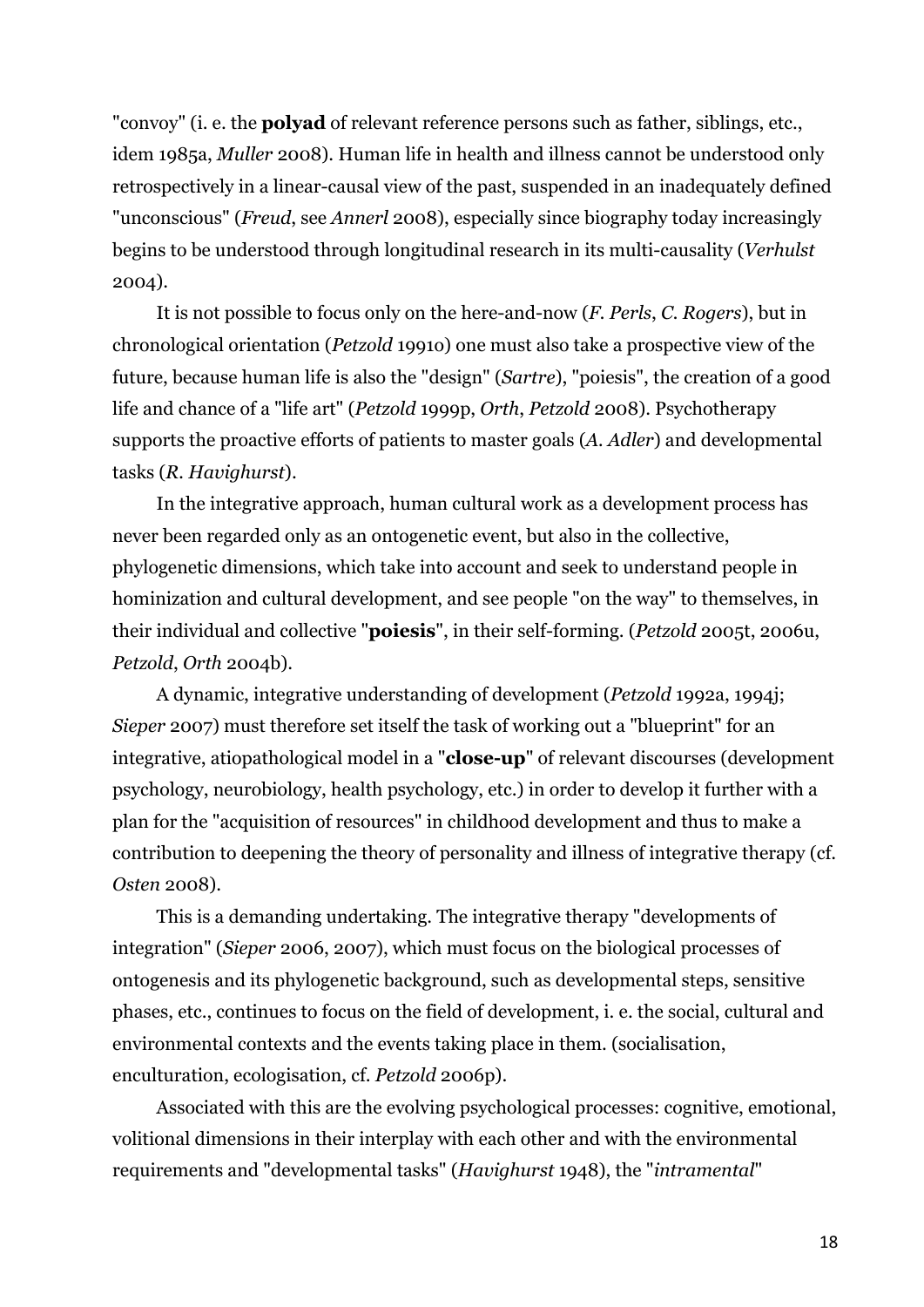processes of "individual mentalization", embedded in the "intermental" space (*Vygotskij* 1931/1992, 236; *Jantzen* 2008) of "collective semiospheres" from which they originate and this is a different mentalization concept from that of *Fonagy* and *Target* (2003), which in an incomprehensible way pass over the work of the "Russian school".

With the cultural space as a matrix for development, all the questions of developmental psychology and developmental neurobiology naturally come into view, which concern norms and values (*Changeux* 2005; *Kohlberg* 1981,1995), meaning (*Dittmann*-*Kohli* 1995; *Petzold*, *Orth* 2005a).

This cursory and by no means complete enumeration makes it clear that development-oriented researchers and therapists face immense integration tasks (especially since a *gender*- and *ethno-specific* perspective must be taken into account in all these areas, see *Gahleitner*, *Ossola* 2007; *Schigl*, *Abdul Hussain* 2008). Many of these issues need to be "partially integrated," in several integration steps, in "approximations" to the existing complexity, which must not be unduly reduced, otherwise development and personality, health or illness cannot be understood. The understanding of integration that underlies our approach (*Petzold*, *Sieper* 1993a; *Sieper* 2006; *Sieper et al.* 2007) is therefore briefly addressed.

A major problem of developmental theoretical work lies in the fact that besides the high complexity and heterogeneity of the materials to be considered and the lack of uniform analytical instruments as well as the different approaches of development research, there is always a high degree of indeterminacy and inexplicability in the room. Issues of the development of values and morals among children or adults and elderly, even very old people (*Petzold* 2008i) naturally run directly into problems of different ideological approaches, which mostly lead to suppression or exclusion in order to remain able to act at all, which results in a lack of unity. This is illustrated by the psychoanalytic theory of development in the view of representatives of empirical developmental psychology. The integrative approach consciously deliberately supports the decision of a **multi-theoretical**, indeed **inter-theoretical** approach in interdisciplinary **polylogues**, to counteract such tendencies of complexity reduction by the decision to adopt monotheoretical approaches, because a dialogue "on many sides" in the sense of *Bakhtin* (2004; *Holquist* 1990; *Petzold* 2005u) is indespensible in the world of science. Together with *Peter Janich*, we underline the fundamental, but functionally quite plausible difference between the human and world views, the views of the natural sciences and the humanities, which explain different things in different ways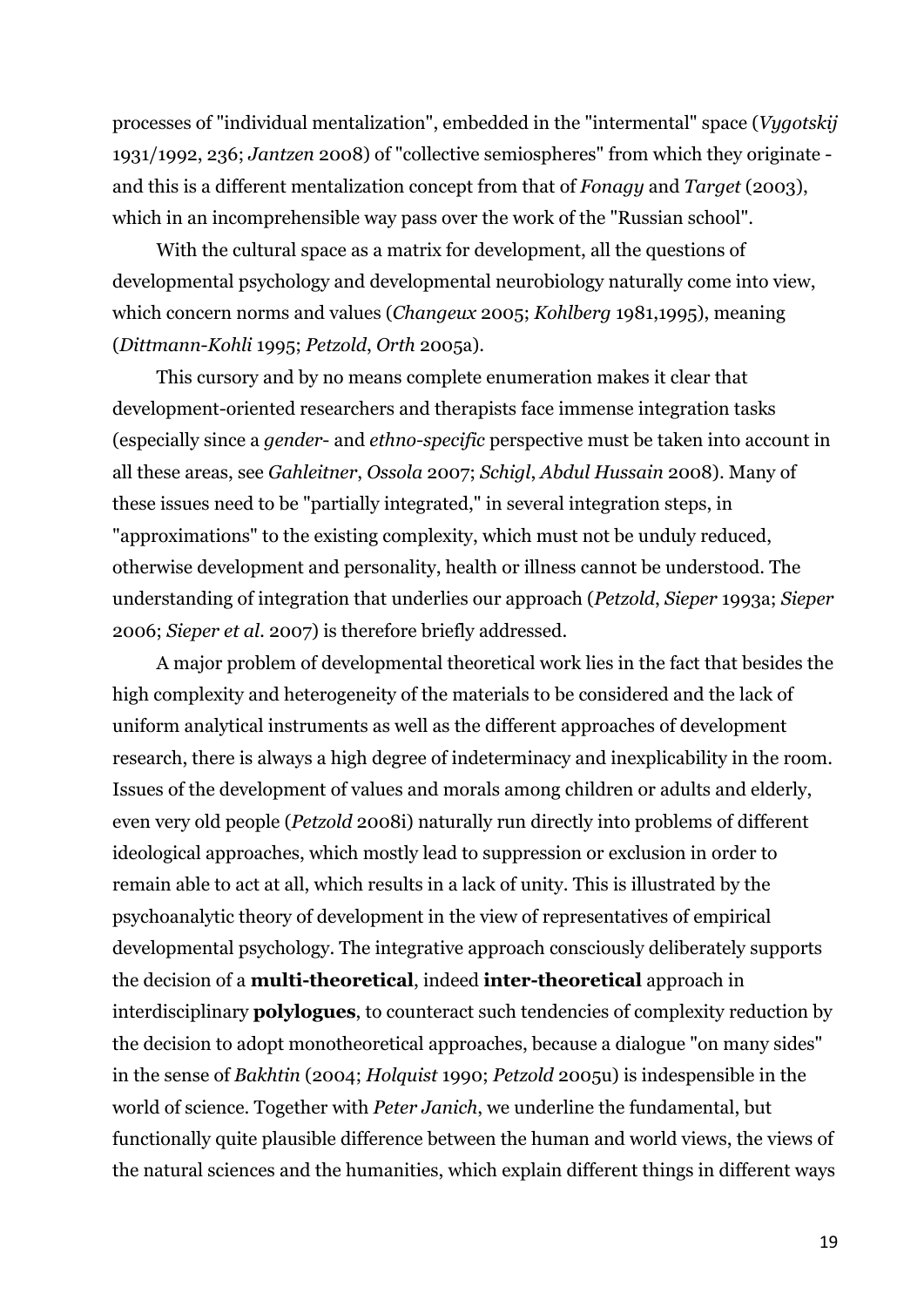and with different claims to validity. This is exactly what characterizes a **multitheoretical** approach: The natural sciences look at the side of man, which concerns the "matter that functions according to natural law and cognition". The humanities look at the sides of man with which he, as a cognitive figure in his knowledge (also about mind and brain), is dependent on cultural achievements such as a semantically meaningful and truthful language [...] (*Janich* 2006,93). For this reason, "instead of claiming exclusivity [....] a meaningful way of complementarity and cooperation of natural science and humanities contributions should be put in place. This does not have to be re-invented philosophically, but is already available in medical pragmatism historically and currently " (*ibid*.). And in the field of psychotherapy, we are moving in a field in which the ability of therapists to act must be guaranteed in principle by the fact that theories and empirical research can generate sufficient security of action without opening problems, but also possibilities for contemplation and connectivity being swept under the table or even not being taken up in the first place. Such pragmatism, which does not renounce necessary causal explanations, but at the same time knows that these explanations do not apply to many phenomena of human coexistence and require other paths, is indeed a **position** that can be asserted for psychotherapy "in a pragmatic way" with regard to the state of the current discussion. However, one should not stop at pragmatics and heuristics in science, but make it the basis of further work, even if one has to be modest in praxeology again and again with such approaches - for the time being. However, one knows and affirms as a practitioner that one stands in an *evolutionary paradigm of science* in which one collaborates, because theoreticians and researchers cannot do without the contributions of the practitioners (*Petzold*, *Märtens* 1999).

The "path" of the integrative approach (*Petzold*, *Orth*, *Sieper* 2008) in dealing with complexity, with differentiation (différance in the sense of *Derrida*) led us to the idea of the "**polylogue**", which brings different discourses in interdisciplinary conversations and "correspondences" (*Petzold* 1978c, 2002c), so that - wherever possible,"connecting different, even divergent discourse currents and praxeologies stands at the beginnings of integrative conceptualization (*Petzold* 1965 Fig. I, 1974j, Fig. III), where psychotherapy, body therapy and socio-therapy should be combined - an undertaking that keeps you occupied as a therapist (*Petzold*, *Sieper* 2008). In any complex internal patient situation, this has to be done if you do not want to run the risk of giving inadequate help. In addition, there is a connection between "theory and practice", from which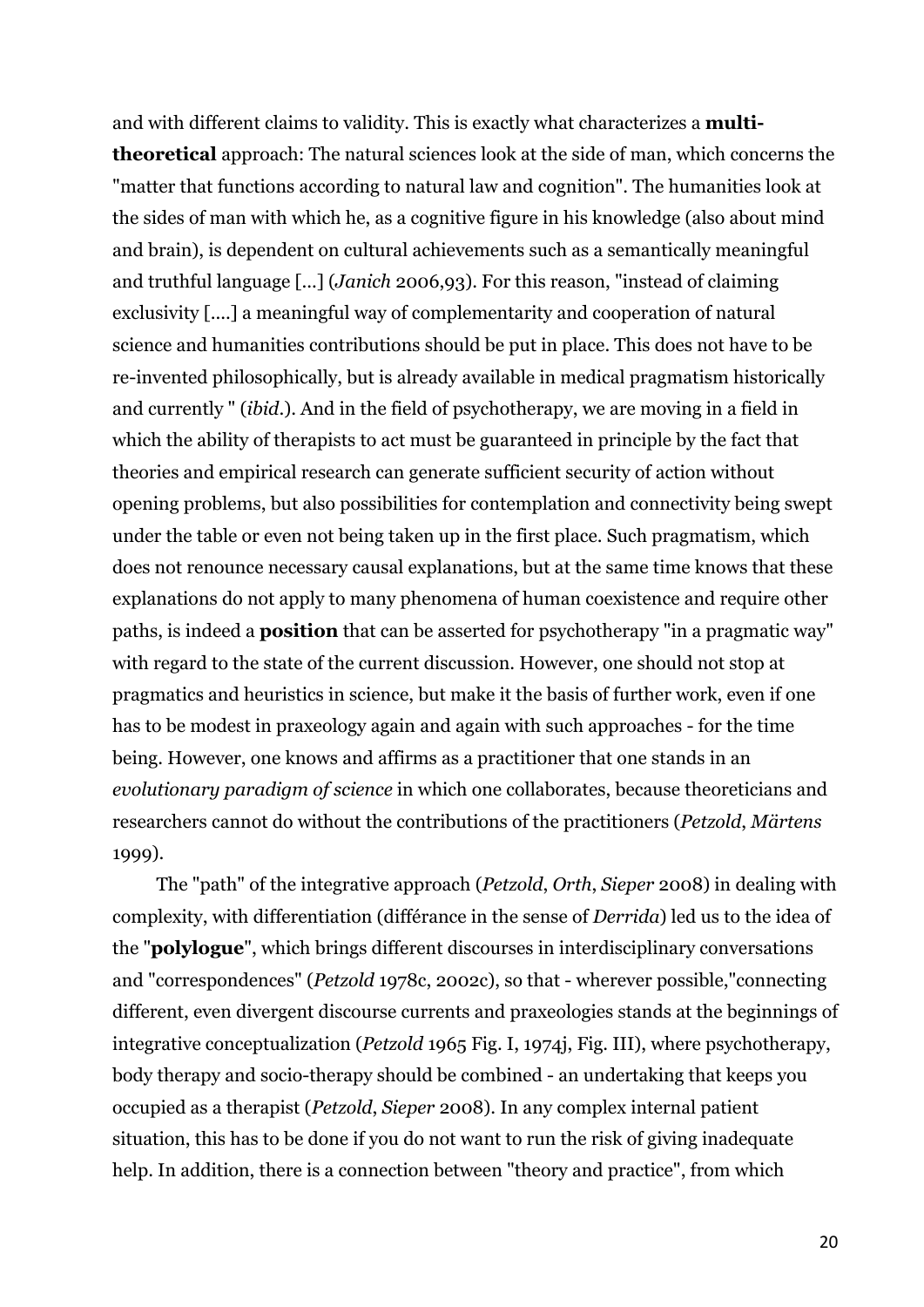action-relevant "praxeology" (*Osten* 2000; *Orth*, *Petzold* 2004) is gained. But there are also theoretical polylogues who try to create a basis for understanding therapeutic action, such as the central question: What is consciousness? In the integrative theory of consciousness (*idem* 1988a, b/1991a) this was clarified by philosophical, neuroscientific and clinical-psychological discourses. "**Consciousness**", so our position, can only be understood "approximately" from these different sides.

Today we see that at that time we had ignored the whole variety of "art", which we regarded as central to the understanding of human consciousness processes, even though we had tried since the beginnings of our work to find a practice of artistic forms of therapy with "creative media" (we had inaugurated the term and concept) (*Nitsch*-*Berg*, *Kuhn* 2000; *Petzold* 1965, 1973c, 1999q; *Petzold*, *Orth* 1985a, 1990a; *Orth*, *Petzold* 2008). In our reconstruction of a theory of consciousness in the 1980s, we were caught up in a science course at this point, despite all the multiplicity of perspectives, which was progressive but did not include art. We have changed this, because although we proceeded quite similarly with the highly complex construct of "**will**" (*Petzold*, *Sieper* 2007a), we have included the moment of poiesis, the creative-cultural design, in the theoretical constructive discourse (*Petzold*, *Orth* 2007). For our developmental therapeutic orientation, too, the question must naturally be raised: "**What is development?**", which must be understood if we want to address the second question: "**How do we influence development?**" It is no longer possible (and it was not possible in Freud's time) to answer such a question from the fund of his own research and theory-development. The mono-disciplinarian attempt to do that we see in psychoanalysis i. e. to this day (see *Köhler* 2006) or in the current Gestalt therapy - to name two divergent, but in this respect congenial directions - the basis for the onesidedness of these attempts. Integrative therapists such as *Osten* (2000, 2008) use the reference sciences that are relevant today in their experiments with our model of "systematic connectivity", which are indispensable for answering the question. A "network of knowledge references" that is polycentric must always be stretched out. The characteristic feature of such polycentric networks is that they are open to the edges of the field, i.e. they have *a high connectivity* for new findings and knowledge (*Luhmann* 1992). Thus, missing elements can still be linked, corrective influences can become effective, poly-centricity can be allowed, other focal points can be created, and the density of new connectivity makes it possible fot new concepts to **emerge** (*Petzold* 2009b).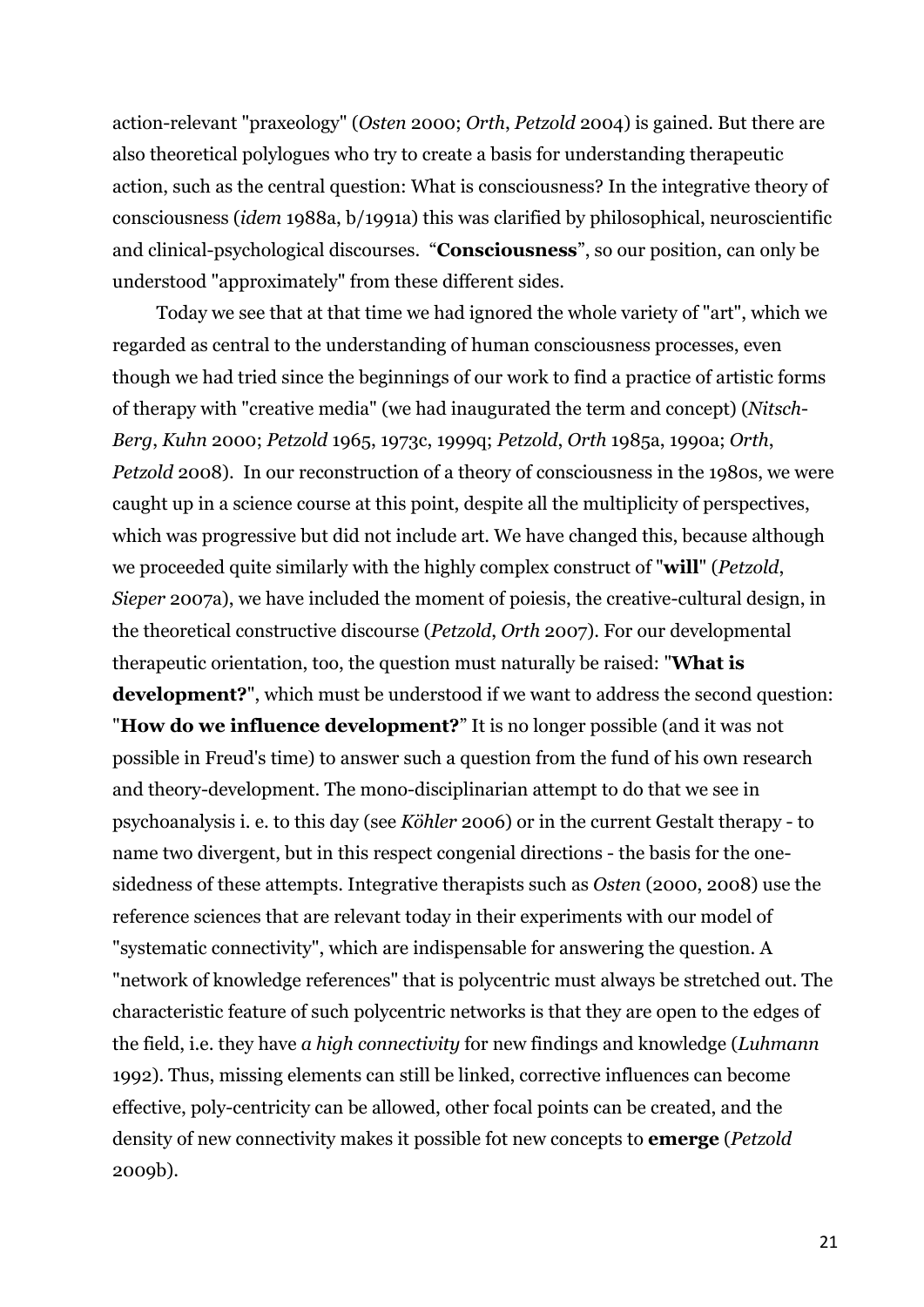Our work on "models and concepts of integration" at various levels forms the backdrop to this approach: the concepts of "*common and divergent concepts*" based on the theory comparison, especially at the praxeological level (*idem* 1971f, 1982); then of "*common and divergent factors*" at the level of effect factors in the methodologicalpractical approach (idem 1992g, 1993p); finally at the level of theory combinations (idem 1988a, 1991a, 1994a; 2003a, 2003a, and in summary idem 1998a/2007a and *Sieper* 2006). All these levels are ultimately necessary, even if they are not always realised because there are different reasons for entering into cross-methodological exchanges. For the topic of "**development**", which is connected with so many other topics (e. g. pathogenesis, salutogenesis, personality), a **multi-disciplinary** and **multi**-**theoretical approach** (*Petzold* 1998a) is necessary, as we have seen in earlier publications on questions of developmental psychology. (*idem* 1992a; *Petzold*, *van Beek*, *van der Hoek* 1994).

In the integrative approach, *Maurice Merleau-Ponty* and *Paul Ricœur* can be referred to, but also *Nelson Goodman* and *Hilary Putnam*. According to *N. Goodman*, the idea of a world is useless in itself, since it is bound to human perspectives (physics, art, etc.). Therefore, special attention must be paid to the "*ways of worldmaking*" (Goodman 1978). *Hilary Putnam's* (2004) later "pragmatic pluralism" also comes to mind, whose pluralistic perspective does not lead to the creation of a multiplicity of worlds - according to *Nelson Goodman* - but to only one world, which can, however, be described in different ways. In integrative therapy we assume from an eccentric perspective and in the third-person perspective - also from a world perspective (with possible parallel worlds in theoretical physics, cf. *Greene* 2003). At the level of individual and collective "subjective theories", however, different "worlds" must be assumed to be "social worlds" or "mental representations" (*Petzold* 2008b) with subjective validity5. This requires "**multi-theoretical** perspectives", which can be guaranteed by the "**multi-perspectiveness**"6 which is opened up by the situation, problems in spatiotemporally structured situations (Chronotopoi, *Bakhtin* 2008), i.e. "human with fellow human beings in context/continuum" are derived from different "**positions**" (multi-positional, *Mingers*, *Gill* 1997; *Petzold* 2008f) and with different "**optics**" (e. g. *intra-disciplinary* with biology, sociology, philosophy, psychology or

 

<sup>5</sup> See *Moscovici* 2001; *Petzold* 1992a/2003a, 663ff, 2006v.

<sup>6</sup> Cf. *Petzold* 1994a, 1998a, 2003a, 30ff; *Gebhardt*, *Petzold* 2005; *Jakob*-*Krieger*, *Petzold et al.* 2005.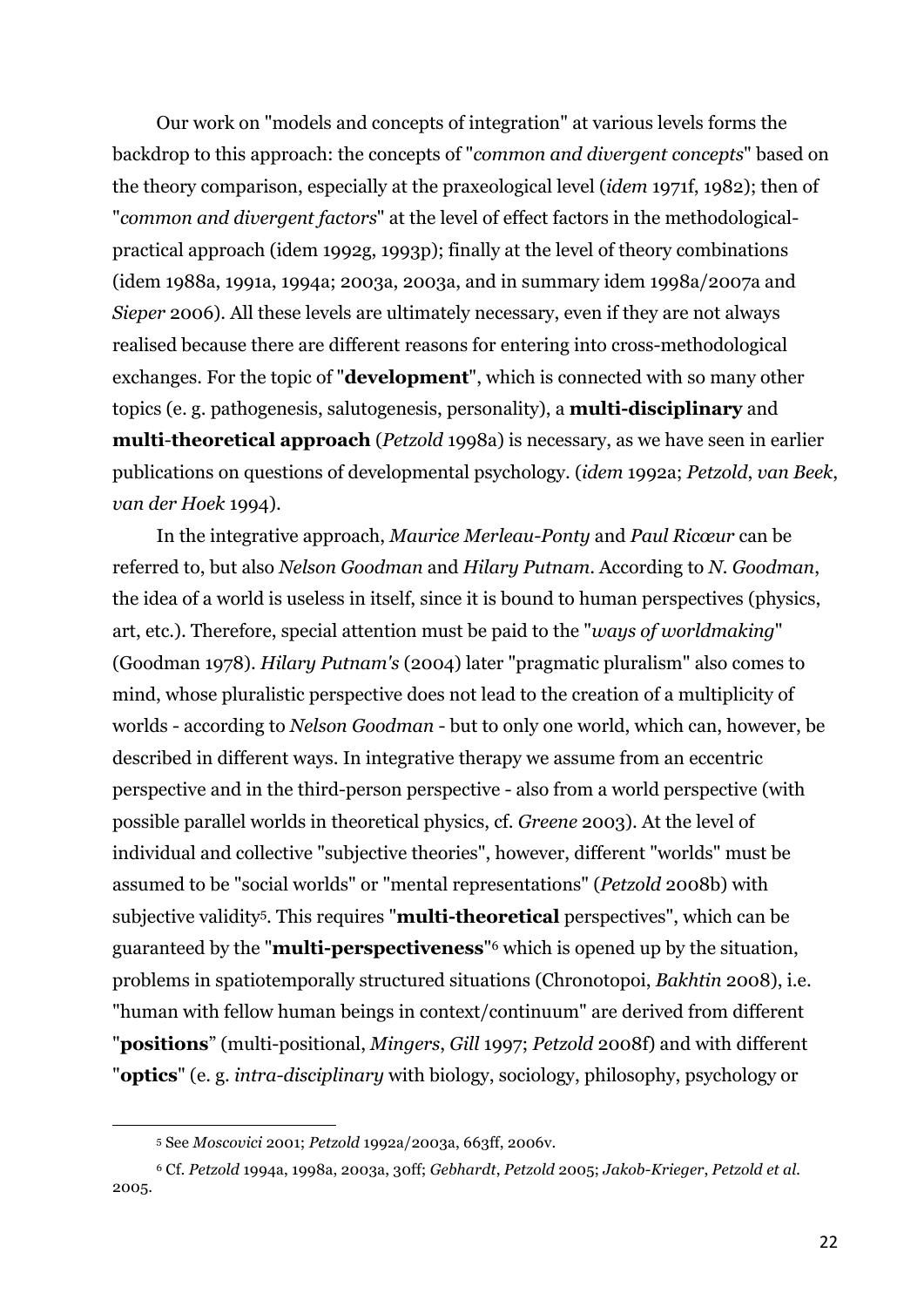behavioural, psychoanalytic, cognitive optics etc.)? Which knowledge states can be connected in this way and thus, if necessary, gain superordinate "**meta-positions**"? At least "for a short time", because the *heraclite* stream of knowledge continues to flow.

With such considerations, every project must be undertaken again and again, which has to connect different streams of knowledge in order to advance the development of theoretical concepts for integrative psychotherapeutic work, which can become relevant in the practical implementation. Some recent theoretical and practical work on the topic of "life span and old age" (*Petzold* 2008i), "society and personality in precarious cultural processes" (*idem* 2008b) and "body, language, cultural work, therapy" (*idem* 2007n; *Orth*, *Petzold* 2008) are worth mentioning. Such enterprises are indispensable, especially in view of the current situation of psychotherapy, in order to keep their developmental dynamics linked to ganglion and current affairs (topics such as old age, adolescence problems, migration, but also economic situations, professionalisation, quality assurance, the fight against leading paradigms: neurobiology instead of psychoanalysis, etc.). The evolution of a discipline is never contextualized and requires coordinated efforts. This should be made clear by a few remarks.

# **2. Intradisciplinary Discourses - Dynamic Change in the Field**

Apparently, the various therapy schools are gradually beginning to be discussed. Pressure as by the legislative process in Austria has been and is still being exerted in Switzerland, the driving force that has brought the parties *together* (in Germany, legislation has split the processes into unattractive competitive distributive battles). External factors have thus set in motion a remarkable dynamic for changes in the field of psychotherapy, because even where the climates have become more cooperative, "worlds" often meet each other, highly differentiated "worldviews" or "mental representations", or even disparate discourses. Thus one cannot speak of psychotherapy - it has already been said - as yet of *a* discipline at the moment - this is more true of psychotherapy sciences (*Petzold* 1994g). Psychotherapy, in its still considerable heterogeneity, is only on the way to becoming a discipline, and *intra-disciplinary* discourses, the efforts to find a broad, common basis, are essential in the sense of the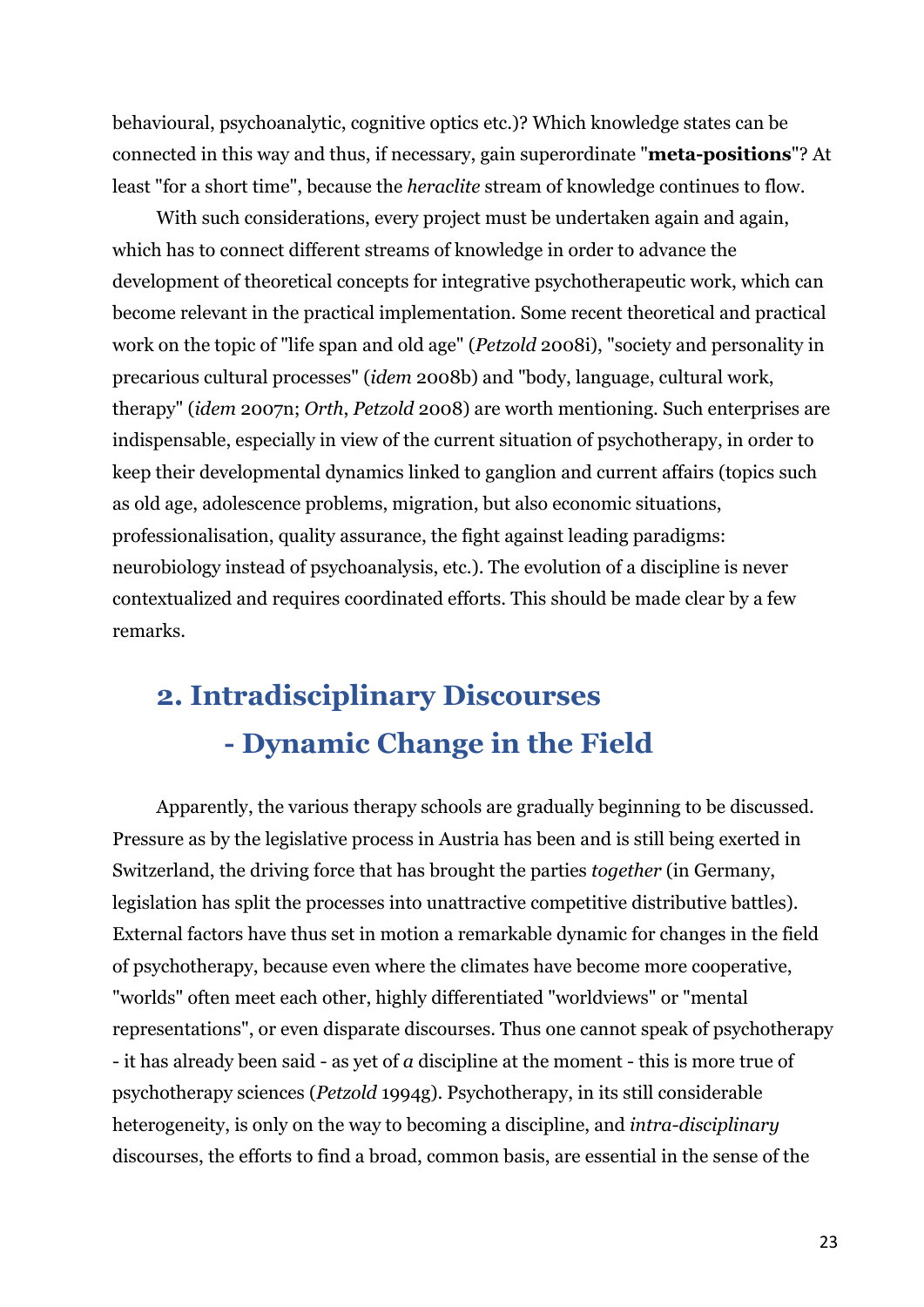integrative model of "approaching" different discourses (*Petzold*, *Sieper* 2007a; *Ost* 2008). If one wants to "somehow" come to each other, discourses on different levels have to be conducted about "convergent and divergent". It is particularly difficult in the core theoretical areas: how do personality, health and illness, develop? What is the meaning of will, feelings, language etc. (*Petzold* 2007n)? Answers to these and similar questions cannot be given - it should be emphasized - from a *school-specific* particular discourse, but rather in the recourse to basic scientific positions, which must be brought into a polylogue. They must make use of polylogical discourses, but must also expose themselves to them, because that is what characterizes science in an evolutionary direction: it requires discourses - for our approach - within the integrative-therapeutic "scientific community" and outside it, in the intra-disciplinary discussion of psychotherapeutic directions and just as importantly in the *interdisciplinary* discussion. All of our important work (for supervision, will, addiction or gerontotherapy, *Petzold* 2005q, 2007a, developments in integrative therapy, *Ost* 2008; *Sieper*, *Orth*, *Schuch* 2007) etc.) was put into these discussions "in the field". This is the only way to advance scientific developments and prevent hermetic and hegemonic elite formation, as we have seen time and again in the field of psychotherapy, as we have seen time and again in the field of psychotherapy in the German-speaking countries, where in Germany, for example, systemic therapy, the client-centred direction of *Rogers* or the integrative approaches were excluded by the "elites" of the so-called "guideline procedures".

This prevents evolutionary diversity, because the potential of innovative emergence is also reduced for the excluded processes due to the lack of possibilities of connectivity. The scientific historian *Ludwig Fleck* (1936/1979) described such a dynamic as convincing:

> "If the elite enjoys the stronger position [compared with non-elites], it will endeavour to maintain distance and to isolate itself from the crowd. Then secretiveness and dogmatism dominate .... this is the situation of religious thought collectives. The first, or democratic, form must lead to the development of ideas and to progress, the second possibility to conservatism and rigidity" (*ibid*. 105ff.).

*Kuhn* (1962), *Hull* (1988), *Fuller* (1989) and other eminent scientists have convincingly shown that the *co-responding discursive structure* in the generation of knowledge constitutes the actual essence of science, because through the discussions of the peers themselves the successful, empirical-experimental examination of a scientific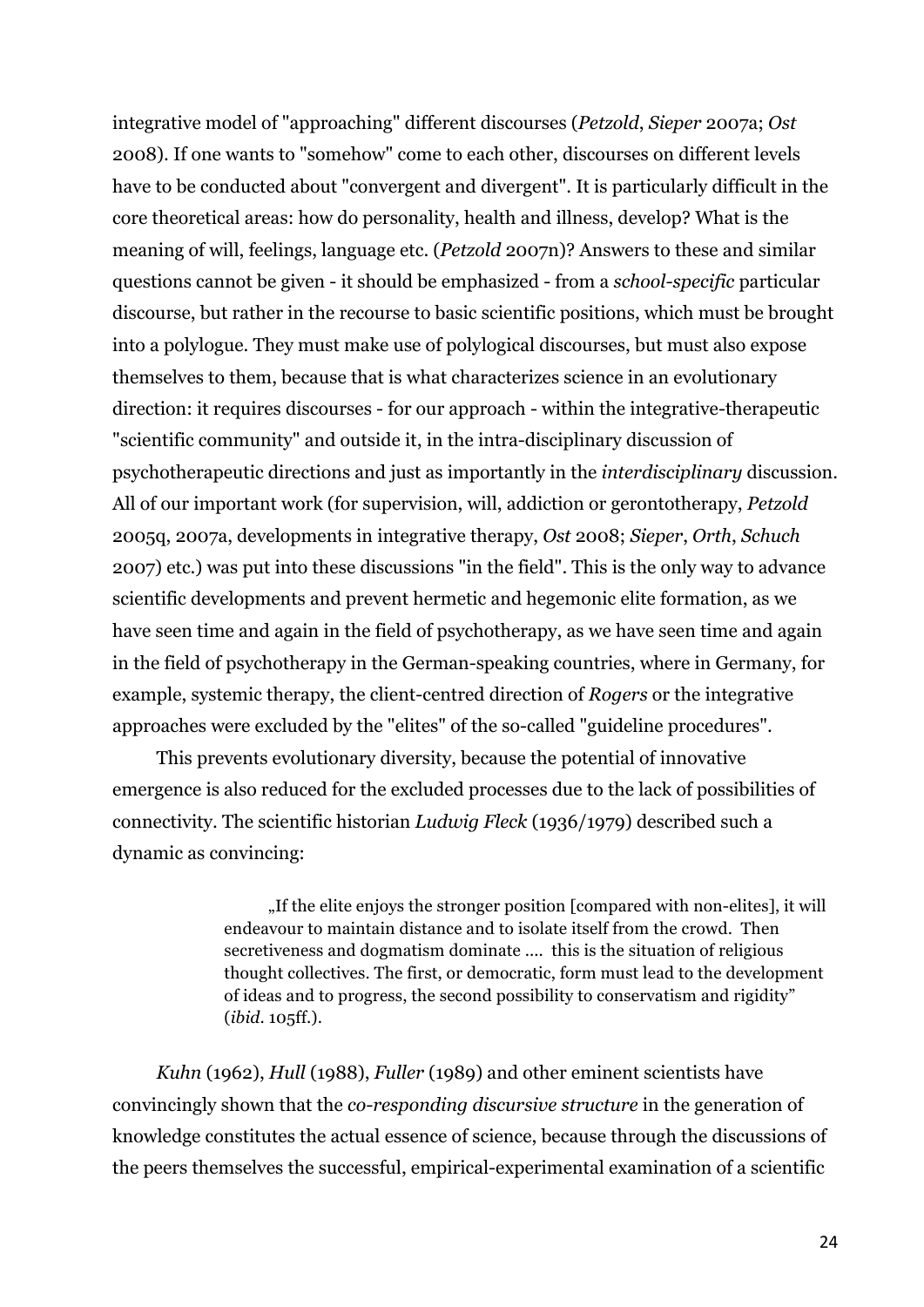assumption or from hypotheses and the results obtained in "**ongoing criticism**"7 will become a "**value-estimated difference**", which releases evolving potential according to the integrative concepts (Petzold 2001d, e) - and can thus be surpassed by what has been achieved so far. (Additionally: already in the question of research, the generation of hypotheses, the creation of experiments, sources of error can be found which can only become accessible through such a "meta-discourse").

At present, a "change in the field of psychotherapy" is underway, as I called for it in my mentioned text on the topic "Psychotherapy of the Future" (*Petzold* 1999p), but it is taking place slowly due to the ecclesial structure of many therapy schools ("religious thought collectives"). I thought it was necessary to have theory-plural approaches that must be derived from multiple discourses and involve both the development of theory, methodology and research; however, they need to be examined in particular discursive feedback in order to check and improve the consistency of linkages. Discourses "furtherreaching critique" know about the fragility of some ties and are interested in providing suggestions for refinement or revision through an "error-friendly culture". The dogmatic positions, as they characterize the traditional Freudian discourse of indisputable claims of validity, which itself did not shy away from falsification, in order to support its own assertions of validity (*Bénesteau* 2001, 2002; *Grünbaum* 2008; *Israëls* 1999; *Sulloway* 2008; *Leitner, Petzold* 2008) leads to scientific isolation, or rather: from the field of a science. Thus, the question of the nature and quality of scientific research between therapeutic schools is still in the intra-disciplinary discourse, and there is still no consistent consensus on the weighting of the research paradigms. Cracks in the field and in some schools are passing through here, favouring qualitative or quantitative approaches, sometimes with differentiated combinations or integrated sophisticated models (*Steffan*, *Petzold* 2001; *Tschuschke* 2008). The "**empirical shift**", which was advanced in the German-speaking area by *Klaus Grawe* and scientists with a similar orientation (*Grawe et al.* 1994; *Petzold*, *Märtens* 1999) and which has oriented thinking in the field of psychotherapy in a research-centred direction, striving for evidence-based therapy, was here an essential development to which there was no comparable

 

<sup>7</sup> "**Ongoing critique** is the process of a reflexive observation and analysis, the problematic comparison and values of concrete realities (e. g. actions) or virtual (e. g. ideas) from the **excentricity** under a **multiperspective view** on the basis of legitimate evaluation measures ((that of humanity, human dignity and justice) and the *communication* of the results *in corresponding consensus-dissent processes*, i.e. in a way that the criticized realities can be optimized and developed in the sense of values. Further criticism is an expression of a fundamental, *creative transversality*. It requires the courage of parrhesia" (*Petzold* 2000a).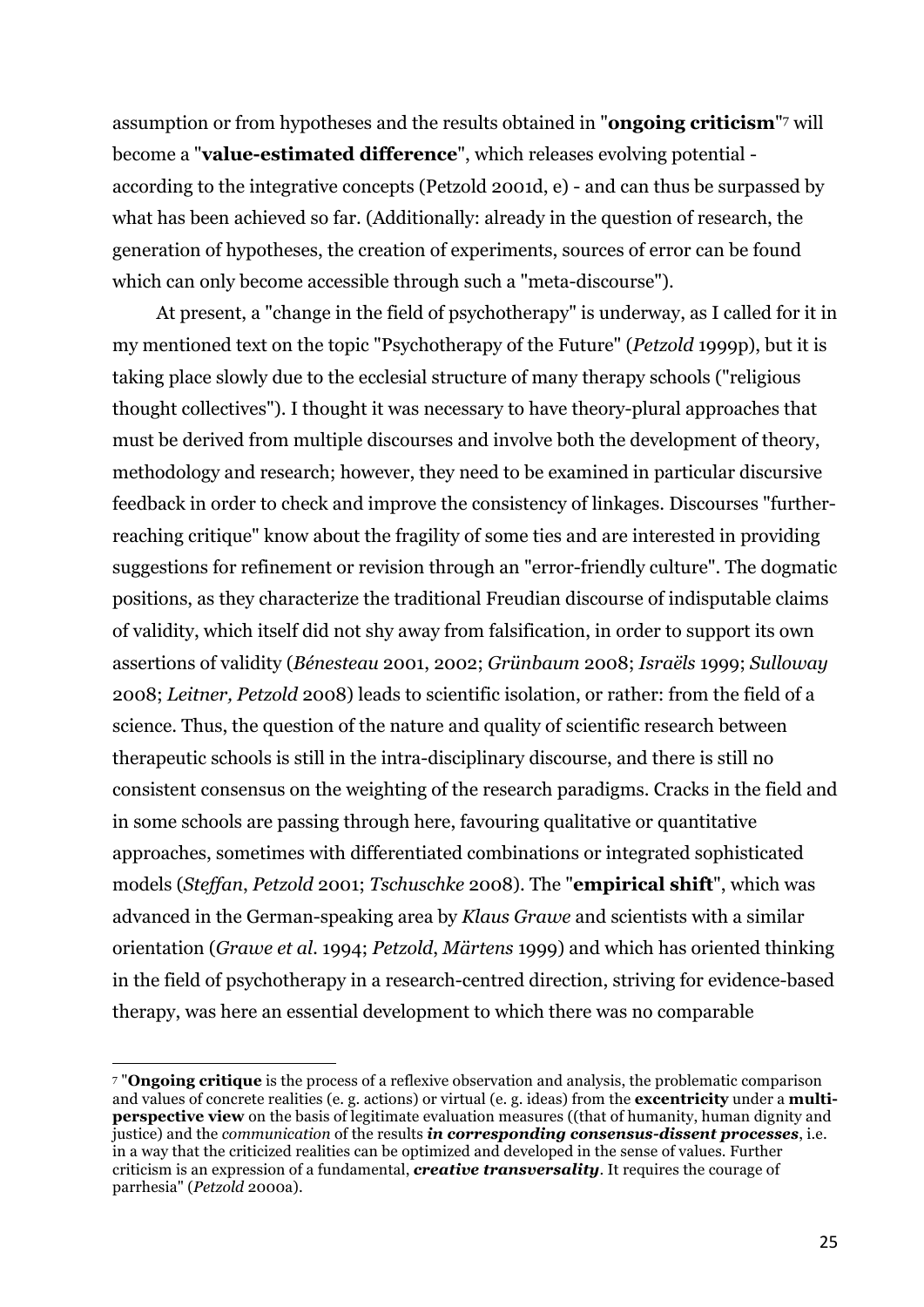movement on the part of "humanistic therapy procedures", especially since "humanistic psychology" seems to have died out in the academic-scientific field and only has a more or less profiled **praxeological** position through *Rogers'* talk therapy (*idem* 2005x). The beginnings of "understanding psychology" are only weakly present and have been discussed with philosophy (*Bieri, Grünbaum, Petzold, Waldenfels, Welsc* and others) on the level of modern,"polylogical metahermeneutics" or "analytical philosophy" to integration approaches aimed at a dialogue between the natural, social and cultural sciences. It is still unclear in which direction the developments are heading, because cultural evolutions - as well as biological ones - cannot be reliably predicted. Works from our orientation (*Ost* 2008; *Petzold* 2008b; *Sieper*, *Orth*, *Schuch* 2007; *Waibel*, *Jakob Krieger* 2008b) can be seen as search movements and orientation attempts in the **intra-disciplinary** discourse, not least because they open it to the **interdisciplinary**.

# **3. Interdisciplinary Turnaround Through the Emergence of New Paradigms**

The situation in which psychotherapy as a whole is located can be characterized as interesting and at the same time also as precarious.

The field of psychotherapy, and thus psychotherapy as a praxeology and as a scientific discipline that is subject to a different theme and has its own individuality, is nowadays a very profound field of research in the fields of psychotherapy and change processes.

This has to do with the emergence of new paradigms that are apparently essential for psychotherapy, to which and between which the work from integrative therapy tries to establish connectivity, which has been accelerated by the rapid developments in neuroscientific research through imaging techniques in recent times, so that one can speak of a "**neuroscientific turnaround**" in psychotherapy (*Petzold et al.* 1994; 2002j; *Schiepek* 2003; *Grawe* 2004). Viewed in broad terms, however, the reception of neurosciences in psychotherapy has remained rather superficial (*Schiepek*, this journal, issue 3,2008). The important work of the Russian neurobiological and neuropsychological school (*Anochin*, *Bernštejn*, *Lurija*, cf. *Petzold*, *Mikhailova* 2008) remained virtually unnoticed, and the importance of molecular biological developments in psychotherapy has barely been acknowledged so far. Thus, an appropriate evaluation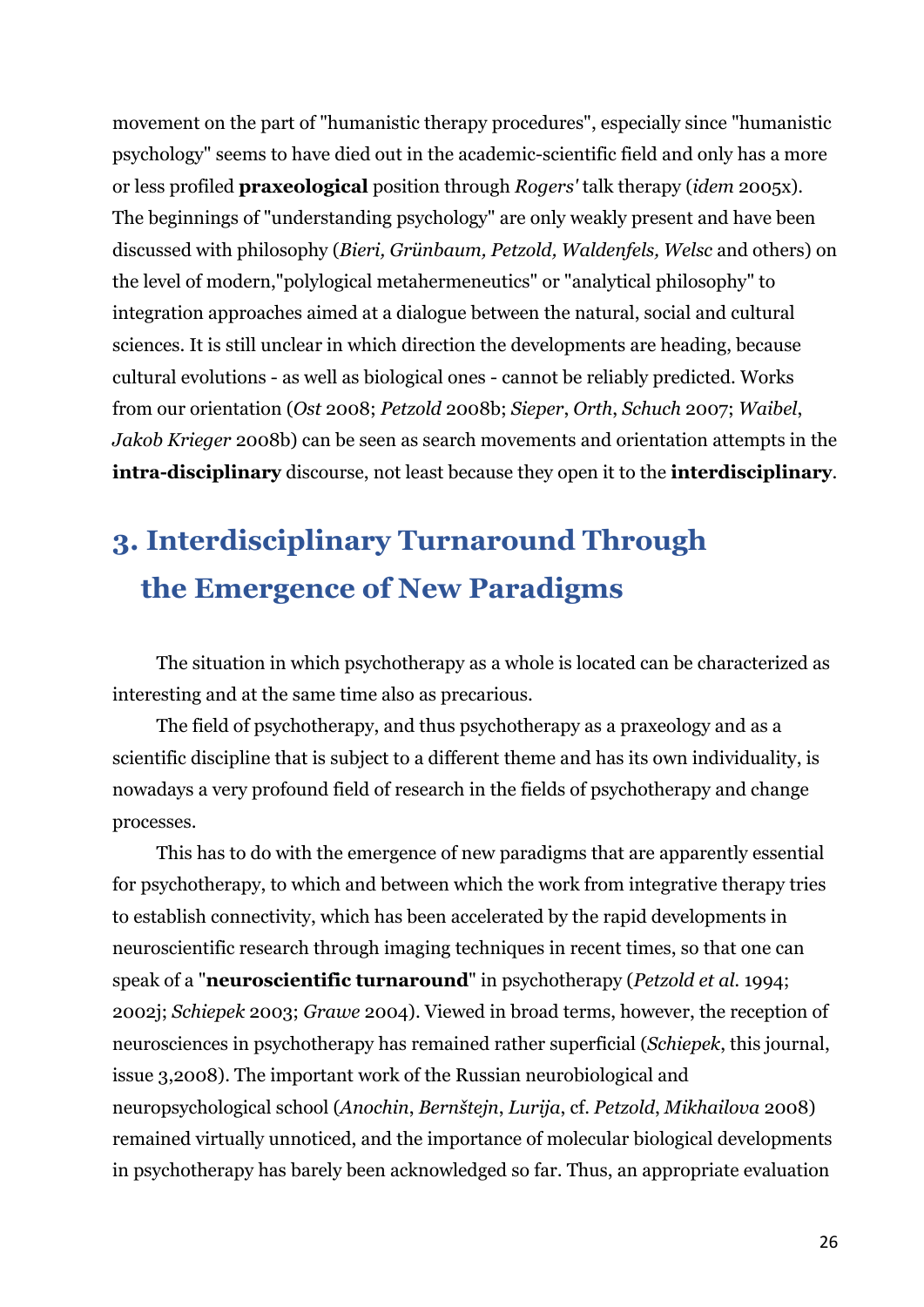of this "turning point" in its significance for psychotherapeutic theories and practice is still largely missing (*Schuch* 2008; *Schiepek* 2008). But "turning" and its implementation in a "community of practitioners", in the field of psychotherapy, is seen to take time.

It is not only the neurosciences that call for an *interdisciplinary* discourse, but also the paradigm of "**clinical developmental psychology in the life span**" (*Petzold* 1986h; *Rutter*, *Hay* 1994; *Sieper* 2007) has arisen, which is based on empirical longitudinal research, and has received *partial* but intensive attention. Because of this partiality, however, one cannot really speak of a "turnaround". The decisive factor here was *Daniel Stern's* pioneering work (1992) on research into babies in childhood (for psychotherapy). The turn to a more modern developmental psychology was incomplete, because in the deep psychological psychotherapy one remained centred on the "early development", although *Stern* emphasized that the childhood was a "narrative point of origin", which means that the further development of life must also be significant.

In the integrative approach, this position has always been seen as central: childhood and age are essential if one wants to understand "**life as a whole**" (*Petzold* 1972e, 1979e, 1986h, 1993j). The linear-causalistic psychoanalytic and deeppsychological field, which is fixated on frustrational damage, has unfortunately largely negated *Stern's* statement (even though he only publishes about early development) and has not looked at the continuation of the narrations in the "life span" - similar to the here and now-fixed "humanistic-psychological" field. Research has been focused on infants and toddlers - some of them in a modern, development-psychological and psychiatric way (*Herpertz*-*Dahlmann* et al. 2004) - and the developmental psychology of adulthood and age and high senium (*Petzold* 2005a, 2008i) - especially in its sequential dynamics - is barely noticed. Thus, although it is thought to conceptualize or even argue developmental psychology, the old paradigm of one-sided "spring causation" in dyadic binding systems is still very strong and the longitudinal developmental psychology and network/convoy research has so far only found little acceptance in psychotherapeutic theories formation and practice. But here too, however, developments are progressing and the empirical, "clinical developmental psychology" as such (*Oerter et al.* 1999) comes increasingly into view, without the school-specific filter damaging the developmental psychological paradigm as such, as is the case, for example, in the works of *Dornes* (1997), in which it is repeatedly felt that no empirical developmental psychologist writes here, but rather a psychoanalyst and social scientist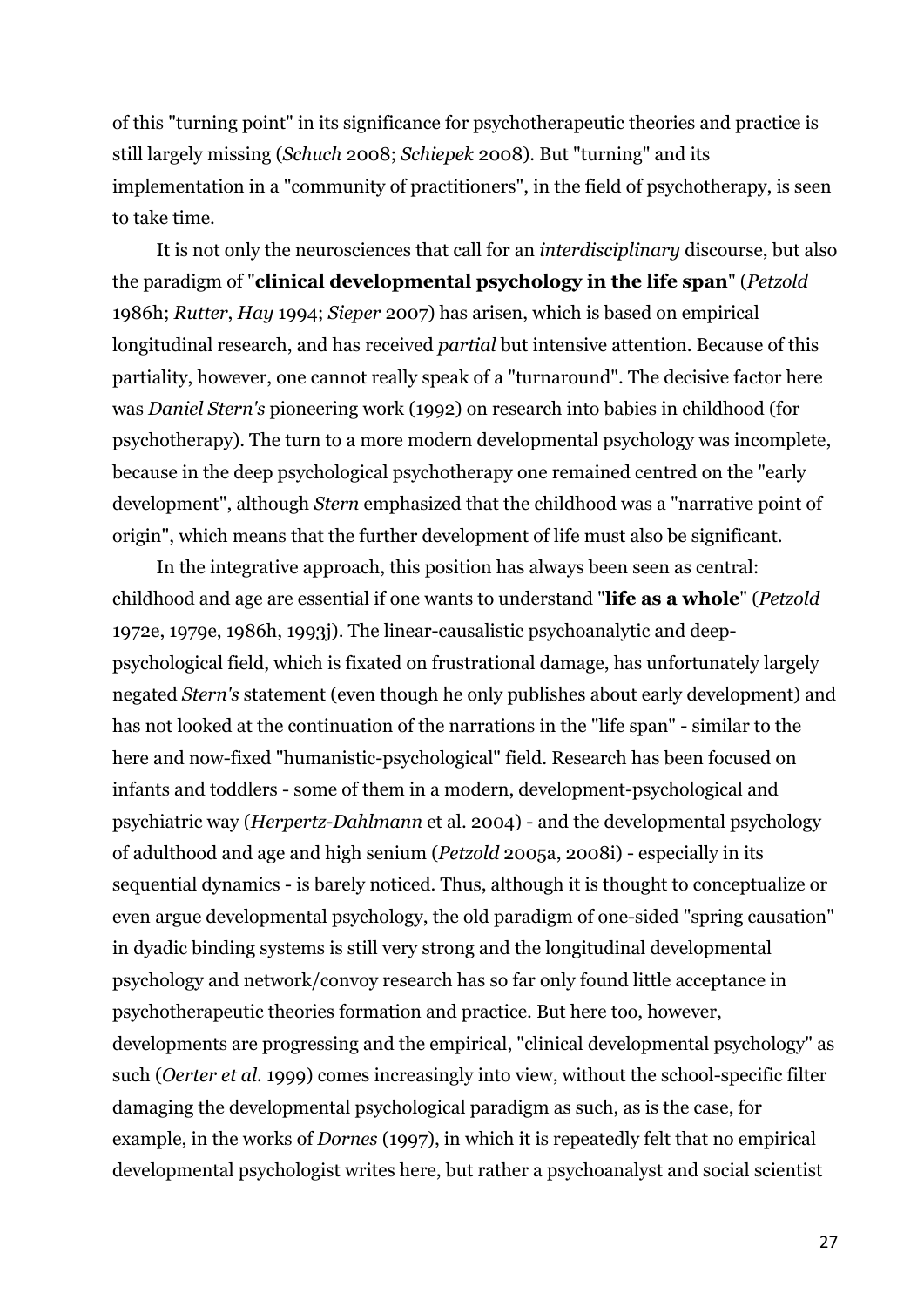who selects the material. However, this does not give rise to a real interdisciplinary approach, because it must take note of and process the "critical view" of the other discipline, e. g. the *criticism* of the developmental or developmental psychobiological discipline, e. g. the psychoanalytical deep psychological conceptual formations. Instead of focusing on ways of falsifying and critically correcting one's own positions, the apologetic defence against questions is being maintained. But it is only through the willingness to question in polylogical correspondences, i. e. consensus-dissent processes, which continue to develop and change positions. Otherwise, there is a danger that the concepts and research results from developmental psychology, which support or at least do not really question one's own paradigm, may be sought out, for example, the dominant assessment of dyadic binding research by psychotherapists practicing deep psychological or humanistic psychological psychotherapists, who essentially see and do not consider the **mother-child dyad**, that from an evolutionary biological point of view, it can be assumed that the hominations took place in **polyads**, i. e. development researchers of the family networks or convoys, the care-giver-polyads have to be examined and consequently development-oriented therapists have to work into the polyads, live into the networks (*Petzold* 1995a; 2006d; *Petzold*, *Josič*, *Erhardt* 2006) or into the "family in the head", the "mentally present family" (*Petzold* 2007v).

This naturally confronts a paradigm, which assigns the mothers the central burden of the entire breeding process and practically the exclusive responsibility for successful developments. To challenge such a position, one must be prepared to do so. The integrative approach has never been confronted with problems here, because it has always emphasized the network perspective with a view of the life span (*Hass*, *Petzold* 1999; *Petzold* 1979c, 1988h; *Sieper* 2006) and also, as shown above, was and is committed to the **evolutionary paradigm**, which is based on the relatively young but scientifically strongly expanding discipline of "evolutionary psychology" also for the development of the human being. Psychotherapy is primarily concerned with the presence of man and his ontogenesis. This too may be one of the reasons (besides those already mentioned in point 1 why *Darwin's* discourse on evolutionary theory has hardly been addressed so far. *Freud* only marginally excepts him, *Grawe* (2004) does not even quote *Darwin* in "Neuropsychotherapy". In the psychoanalytic field, attempts to combine psychoanalysis and evolutionary biology - and fruitful approaches such as those of *Slavin* and *Kriegman* (1992) or *Holderegger* (2002) - found no resonance.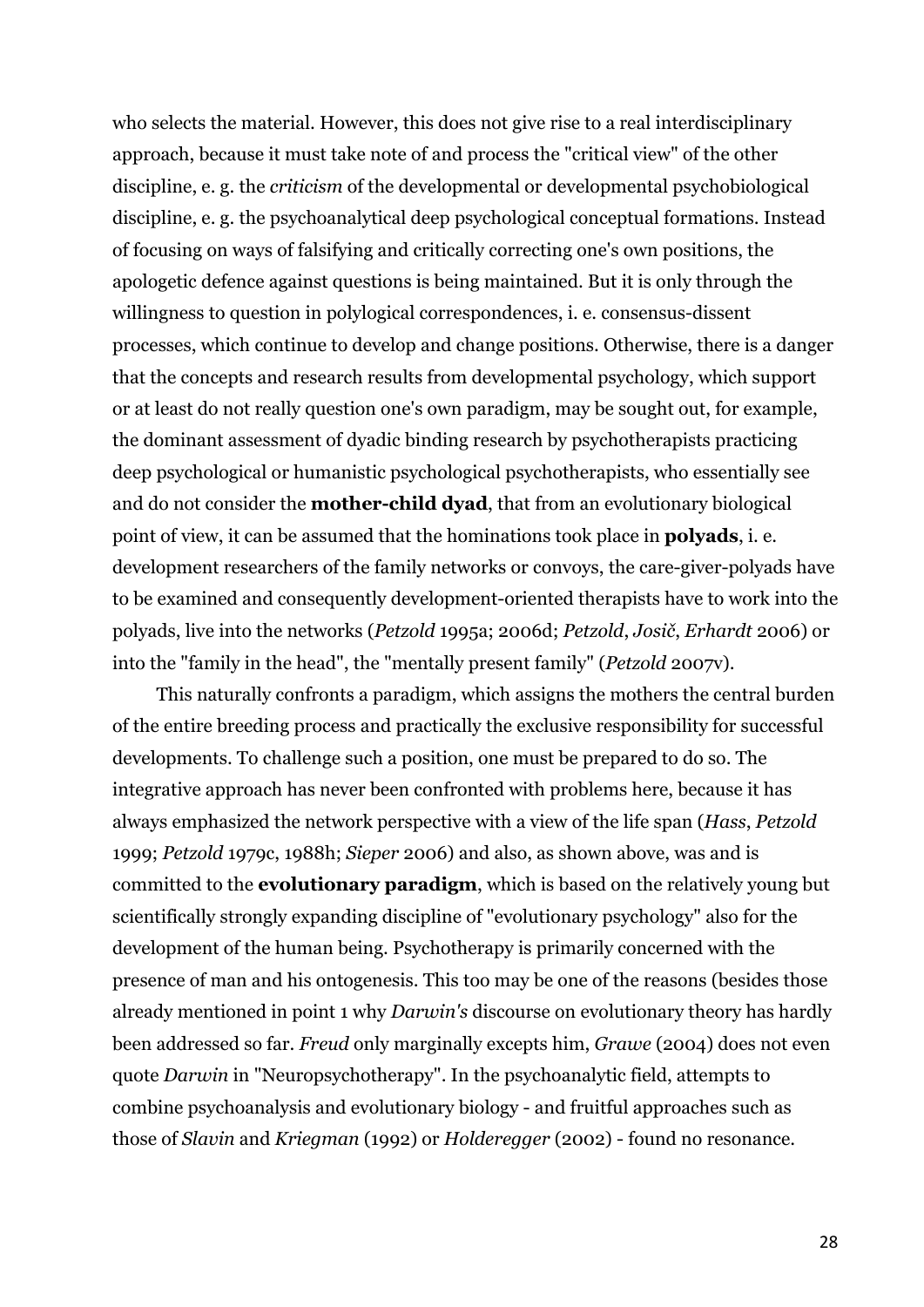It's not enough with mere essays (*Phillips* 2007). The "Nature/Nurture Debate" (*Plomin et al.* 2001; *Ridley* 2003b; *Rutter* 2002; *Oyama* 2000), in Germany the "Jensen Debate" (*Jensen* 1971; *von Hentig* 1973) about investment environmental influences and the controversies around sociobiology (*Wilson* 1980; *Lewontin* 1980; *Chorover* 1980; *Voland* 2007) had reinforced the existing skepticism about evolutionary biological arguments, so that rather questionable reinterpretations of the evolutionary theoretical discourse in *Darwin's* tradition have been attempted (*Bauer* 2006), rather than entering into an argument with the current evolutionary biological and psychological discussion.

This opportunity was already missed when *Konrad Lorenz*, *R. Riedl*, *S. Vollmer* and others discussed an "evolutionary epistemology" and the challenges of ethology and comparative behavioural research with the *Lorenz* students *N. Bischof, I. Eibl-Eibesfeld, W. Wickler* and others. Even when the *Lorenz* scholar *Hanna*-*Maria Zippelius* (1992) criticized *Lorenz's* instinct theory, the therapeutic community remained uninterested, even though with the fall of instinct theory, the much weaker *Freudian* variant of the drive model and thus a core piece of psychoanalysis fell.

# **4. The Dynamics of Transdisciplinary Developments**

The essential thing is to take note of new movements such as the ones mentioned above - and one could add contributions of clinically relevant philosophy and psychology (e. g. from "positive psychology" see *Peterson*, *Seligmannn* 2004; *Rohmann et al.* 2008) or clinical sociology (*Petzold*, *Orth* 2005a; *Petzold*, *Müller* 2005a). If new levels of knowledge are incorporated, the entire process is subject to a wide dynamic range from theory-building and praxeology to practical clinical application. In these dynamic developments, one must of course be *prepared* to critically question one's own paradigm, if necessary, and to *revise one's positions* where necessary. This is a basic attitude of the integrative approach, which is structurally anchored in its "*heraclite"* orientation that "everything flows and nothing ever remains the same" (cf. *Heraklit's* "river", *Petzold*, *Sieper* 1988b).

If a concept is shaken by new insights and a position becomes questionable, then one goes into the interdisciplinary **correspondence** of experts, goes poly-logically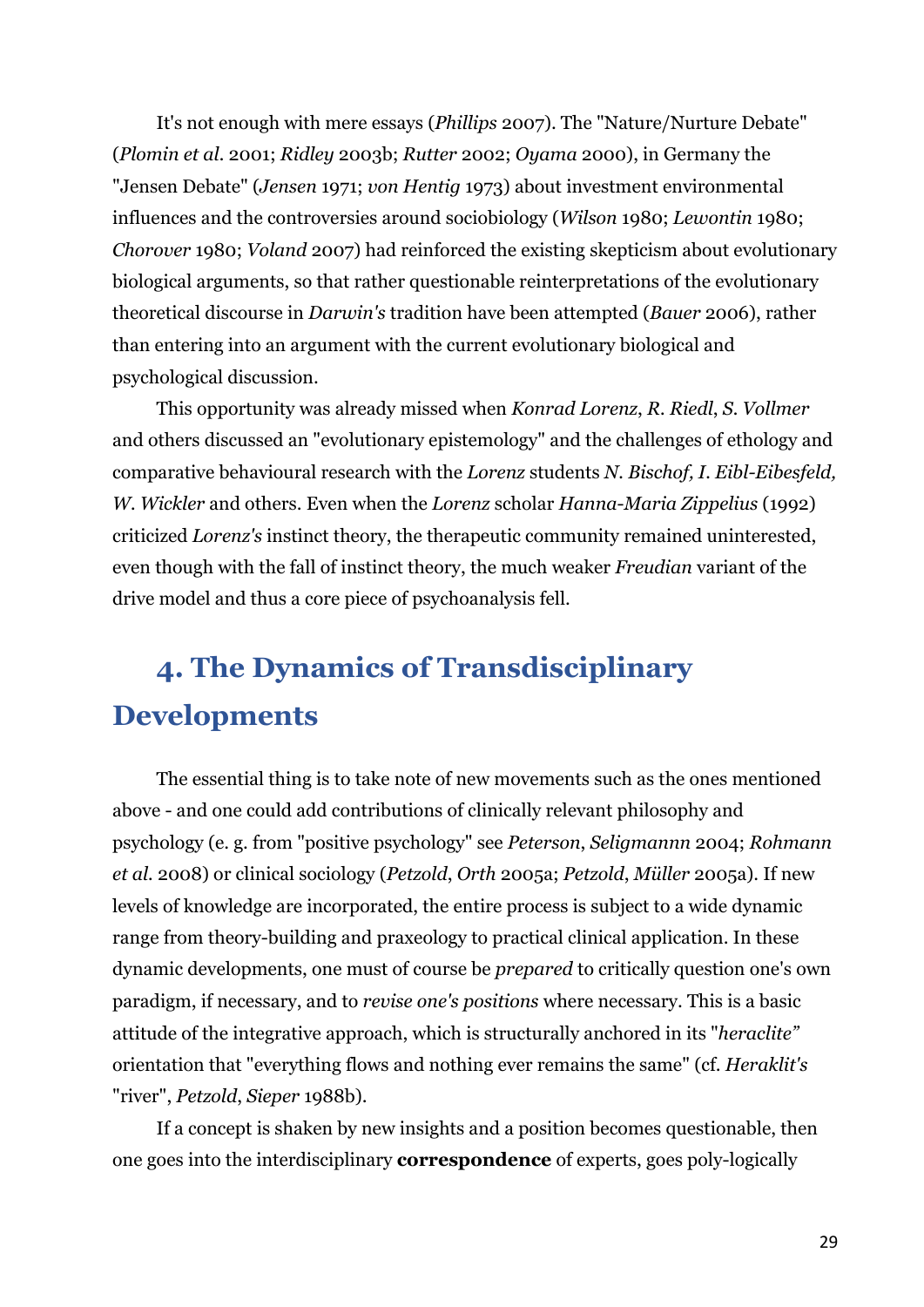through **consensus-dissent processes**, comes to a sufficiently sustainable **consensus**, and be it that one has dissent, formulates new **concepts** that open up new joint action around "positions" and "boundaries" as adjacencies and delimitations (*idem* 2005t). This opens up possibilities for **cooperation** and perhaps **also co-creations** (*idem* 1978c), from which **transdisciplinary** findings emerge.

This leads to new "**positions**, as points of view 'in time' for questions with which one is still in progress" (*idem* 2002h; *Derrida* 1986). Many psychotherapy schools seem to find it very difficult to deal with such processes, since they determine positions in a quasi-dogmatic manner, as renowned historians and theoreticians of science could show with the example of *Freud* and his theories (*Crews* 1998; *Holt* 1989; *Sulloway* 2008 et al.) and therefore - once again - have agreed with good reasons on the scientific nature of psychoanalysis (*Grunbaum* 2008; *Grunbaum* 2008), because it is the essence of science to create permanent knowledge and not to petrify a "teaching" (a popular term in psychotherapy).

A central problem that arises in the situation described above is the emergence of various "strong" scientific paradigms, all of which would have been relevant for psychotherapy or - affirmatively speaking - are relevant for it. However, they require considerable special competence in each case, so that it is not possible to produce "fast syntheses" in the sense of "strong integrations" (*Petzold* 2003a; *Sieper* 2006).

**Transdisciplinarity** requires a high degree of cross-linking and therefore deployment (*Mittelstraß* 1998;2003; *Morin* 1997; *Morin*, *Nair* 1997; *Nicolescu* 1996; *Petzold* 1994a, 1998a. This may also be explained by the restraint that can be found with regard to comprehensive "model building". In our own work in the integrative approach, we have approached this task since the beginning of the 1970s with a growing elaboration of our "positions"8 and, according to our own assessment, in the mid-1980s we were able to achieve a "far-reaching and appropriate consistency" as an **integrative therapy** oriented towards **developmental psychology** (*Petzold* 1984i, 1988n; 1993c, 1994j, *Osten* 2000), which has brought us out of the realm that could bring us the accusation of "eclecticism". Such a position would not even be the worst, especially if one were to pursue a "systematic eclecticism".

 

<sup>8</sup> *Petzold* 1974y, 1988a, b, n; 1992a; then 1998a/2007a; 2001p, 2002b, 2003a, 2004h; *Petzold*, *van Beek, van der Hoek* 1994; *Petzold*, *Sieper* 2007a; *Sieper*, *Orth*, *Schuch* 2007)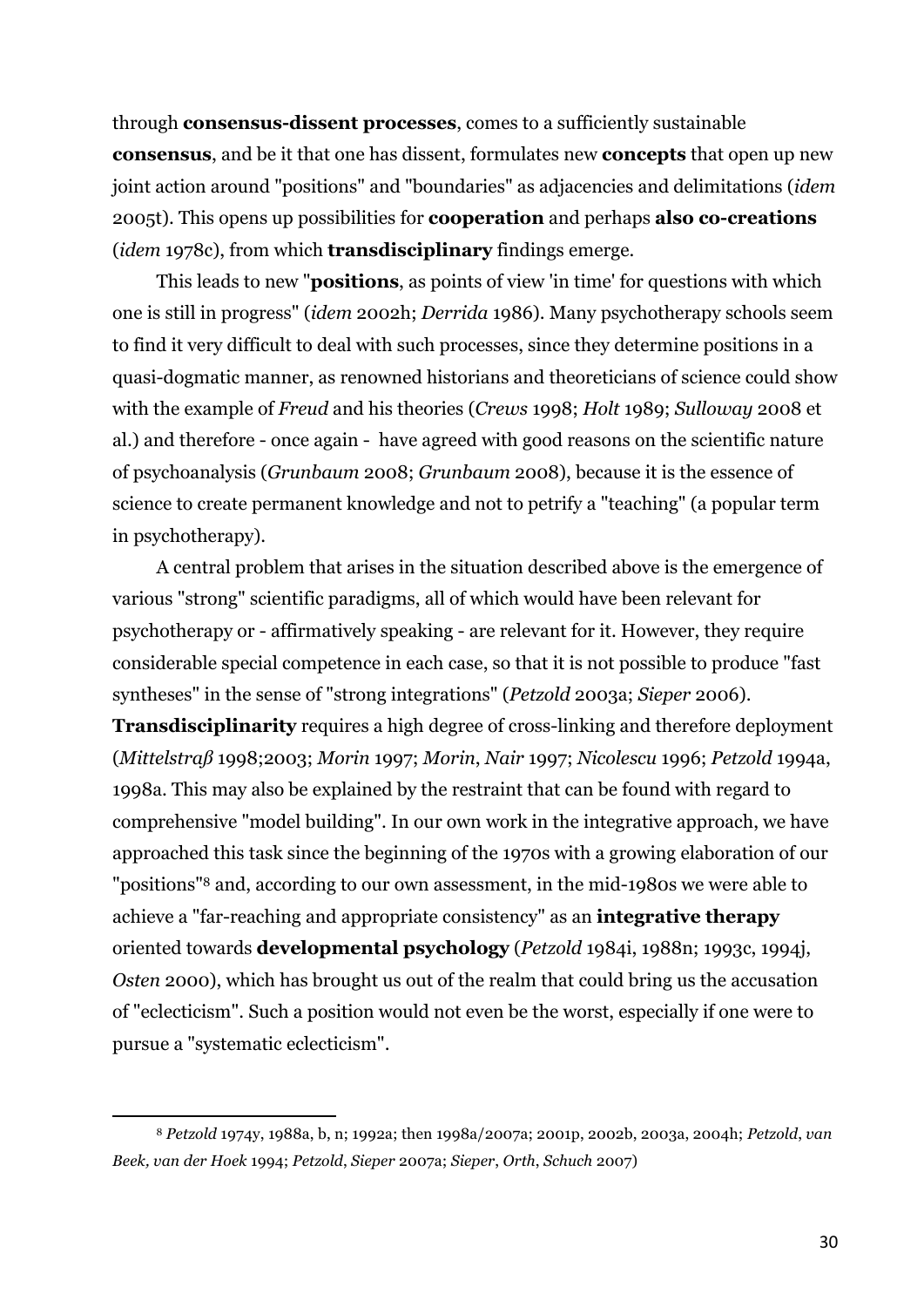However, we did not represent or strive for this position, but rather we were able to develop a modern, **phenomenological-hermeneutical (social-constructivist) epistemology** and **theory of language** (*Petzold* 2007n) and an **anthropology of the "informed body" in context/continuum** (*idem* 2001p, 2002j, 2003e/2008a), based on the theory of evolution and neuroscience, present the quite consistent approach of an **integrative model** (*idem* 2003a, 2005l, r) with a neuropsychologically oriented, "complex learning theory" (*Sieper*, *Petzold* 1993,2002), elaborated **integrative development and personality theory** (idem 1984i, 1992a, 2001p; *Sieper* 2006), which is also the basis of an independent **health/disease doctrine** oriented towards clinical developmental psychology (*idem* 1992a/2003a; *Petzold*, *Schuch* 1992), on the basis of a stress- and stimulation-theoretical model of "functional systems" in "**dynamic regulation**" (*Petzold*, *Orth*, *Sieper* 2005; *Petzold*, *Sieper* 2007d). Models of integrative **diagnostics** (*Osten* 2000), comprehensive work on integrative **emotion** theory (1995g), **volitional** theory (*Petzold*, *Sieper* 2004a, 2007a), **resource** and **network theory** (*idem* 1997p; *Hass*, *Petzold* 1999) etc. were developed. A decades-long systematic elaboration of relevant theoretical data on the basis of the integrative structural model of the "Tree of Science" documents the consistent development of meta theory, theory and praxeology (*Petzold* 2007h) by means of works that attempt to advance developments of theories and clinical practices (*Waibel*, *Jakob*-*Krieger* 2008), to revise or confirm theories, take back undesirable developments or dare to go on excursions themselves, which have to be changed due to further developments and criticisms. In spite of these very systematic efforts, we have repeatedly received the low-knowledge attribution "eclectically" from people who did not make the effort to deal more intensively with a complex approach and its integration theory (*Petzold* 1999a, 2003a; *Sieper* 2006), which often could not even see the inconsistency of their own paradigm (cf. for example, critical *Grunbaum* 2008 on psychoanalysis) or did not want to admit their own eclectic orientation as in behavioural therapy, which, however, is the way to a consistent development of theory (cf. *Egger* 2007). It is the open, scientific discourse as a "polylogue on many sides", in which claims to scientific truth and validity must be decided and not by a "secret committee", such as *Freud* installed (*Sulloway* 1979; *Wittenberger* 1995), among others, to censor every important publication. In the discourse of scientific peers, the position evaluations must be carried out - but across all schools, the history of science has often shown enough, as the "community of peers", especially close colleagues, misjudged innovations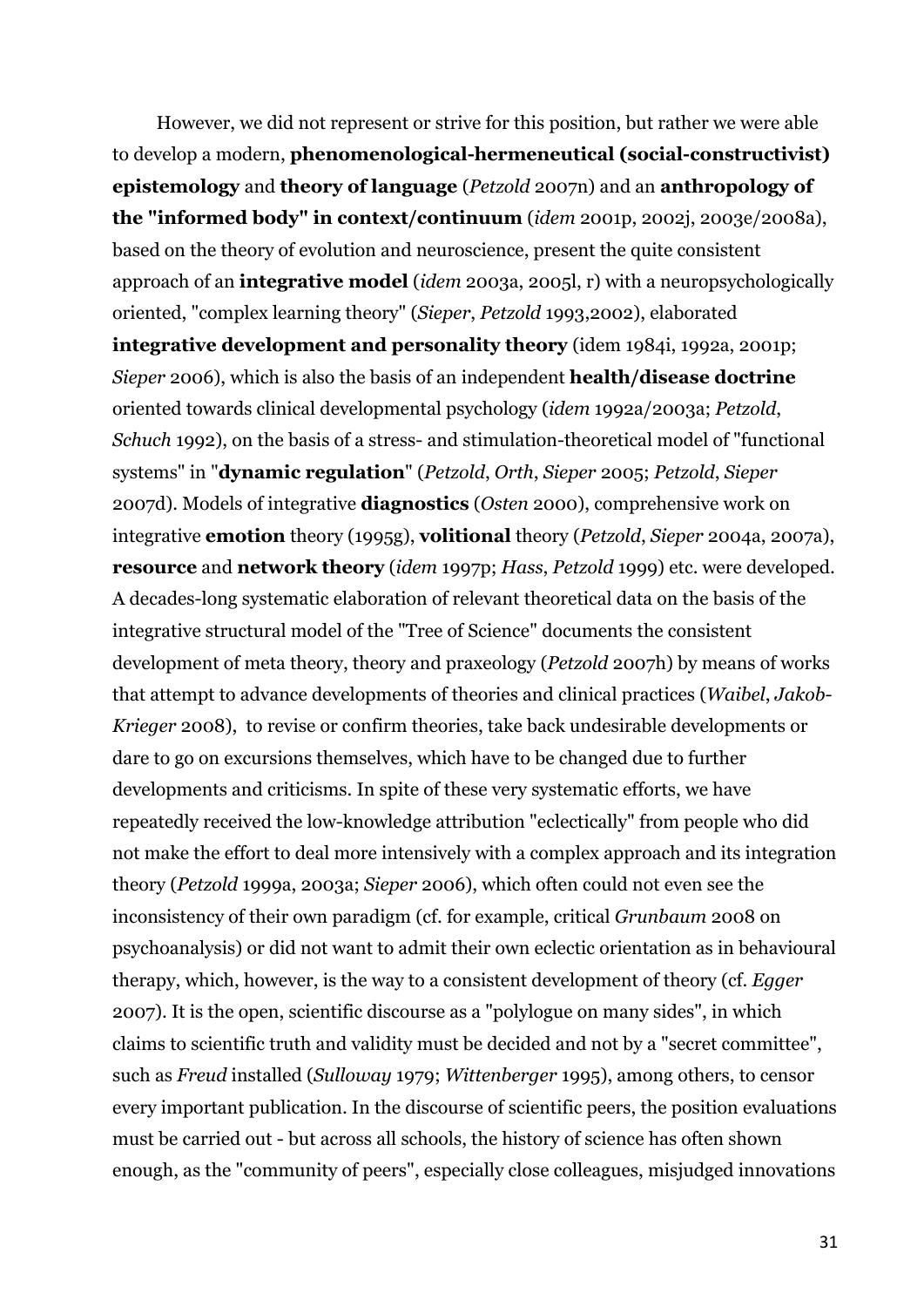and innovators have done wrong because prejudices, dogmas and advantages weighed more heavily than the questions of scientific truth and correctness. So these are not just simple questions that need to be addressed by an integration approach and integration efforts, especially when they are trying to open up new topics and areas for a traditional field, such as the theme of meaning, will, consolation, justice and conscience, etc. (*Petzold*, *Orth* 2005; *Petzold*, *Sieper* 2007; *Petzold* 2004l)

Today, we are in a situation, where cultural evolutionary dynamics of the psychotherapeutic field (keywords: neurobiology, psychotherapy research, trauma research, etc.) and the adjoining fields of science, make it necessary to re-examine the consistency of each of the traditional methods of therapy, and even to ask to what extent the existing paradigms can be used - for example, the deep psychological and psychoanalytic aspects - and can still be considered to be consistent in themselves. (The object relationship theory as of *Kernberg* or *Kohut's* self-psychology or the so-called inter-subjectivism according to *Atwood*, *Stolerow* and others (*Altmeyer*, *Thomä* 2006) not to speak of *Lacan* - have only a few viable integrators with the traditional psychoanalysis of *Freud* and among themselves). Furthermore, the question is to be asked to what extent conventional approaches - e. g. ego-psychological psychoanalysis have sufficient "internal consistency" and theory-structural quality to be "connectable" for new interdisciplinary challenges and tasks? Is "internal consistency" enough? Can it also be achieved by inadmissible simplification or suppression of complexity, hostility to innovation? These questions must be raised.

In our integration efforts, we were able to draw on the substantial preparatory work of *Lurija* and *Vygotskij* (*Petzold*, *Mikhailova* 2008; *Jantzen* 2008) with regard to the integration of psychology, developmental psychology, social sciences and neurosciences. The "Russian school of cultural history and neuropsychology" had even developed integration models for practice and tested them in practice. We were also able to draw on the significant integration achievements of *Pierre Janet* (1924), *Maurice Merleau*-*Ponty* (1945), *Henry Wallon* (1945,1993) and *Paul Ricœur* (1990,2004; *Ricœur*, *Changeux* 1998) for the combination of the natural, social and humanities sciences - the later work of *Ricœur* (*Petzold* 2005p) and a differentiated theory of integration, which distinguishes "**strong integrations**" as cross-cutting conceptualizations and "**weak integrations**" in the sense of a systematic annexation and "connectivity" from disciplines and knowledge (*idem* 1994a, 2003a; *Sieper* 2006). Alone the theory-conscious, reflected connection of theories in estimation of their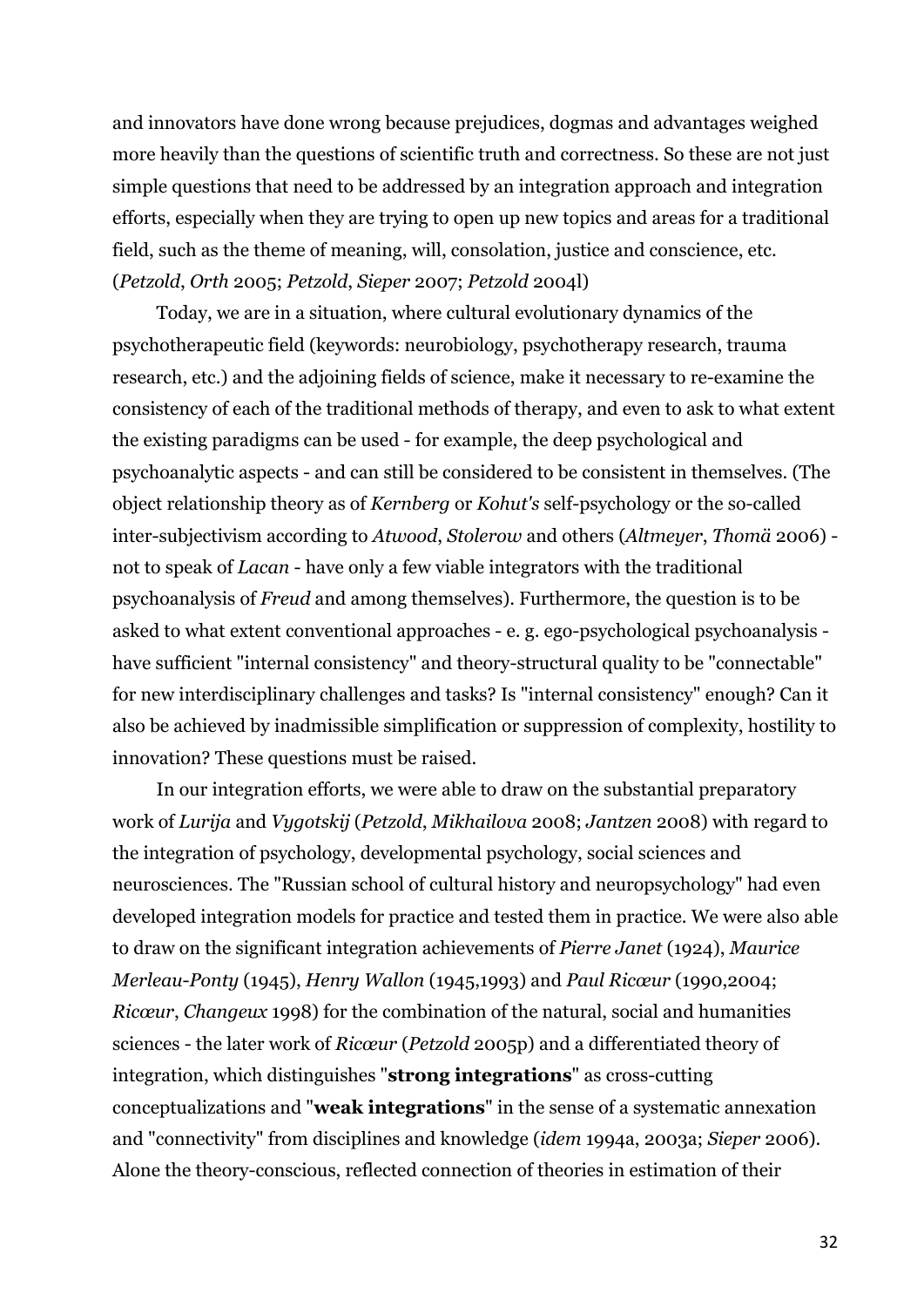efficiency and their differences (*idem* 1994a/2007a) represents in this view an integration achievement, by which the **monodisciplinary** professionalism and the **multidisciplinary** coexistence to **interdisciplinary polylogues** (*idem* 1998a, 27, 2002c) is exceeded, in which commonalities and differences become apparent, but also by close networking **transdisciplinary** "strong integrations" are possible.

Such attempts may have weaknesses, perhaps fragility, but also the chance to continue what others have begun, or to connect something that once seemed unconnectable, and they themselves may in turn encourage further elaboration, for the networking of developmental psychology, neuropsychological, evolutionary and sociopsychological knowledge, as we approach it in integrative psychotherapy and sociotherapy (*Petzold*, *van Beek*, *van der Hoek* 1994, *Jüster* 2007, *Sieper* 2007d: *Petzold*, *Sieper* 2008), has a long trace with reference authors of our method:

"Our task is to expose the three basic lines of behavioural development - evolutionary, historical [sc. cultural-historical] and ontogenetic - and to show that the behaviour of the culturally determined human being is the result of these three lines of development. This means that human behaviour can only be scientifically understood and explained on the basis of these three ways in which it has been formed" (*Vygotskij*, *Lurija* 1930,3).

The inclusion of the ontogenetic development-psychological line led to the development of neuropsychology and neurorehabilitation (*Petzold*, *Michailowa* 2008) by *Alexander Lurija* through his empirical research work and his neurological clinical practice, complex concepts in **transdisciplinary** orientation, which provided us with suggestions and support for the work in the field of the "Integrative Approach" (*Osten*, 2008; *Sieper*, *Orth*, *Schuch* 2007; *Waibel*, *Jacob*-*Krieger* 2008).

Today, developments are increasingly taking place in a similar direction to the work of *Vygotskij*, *Lurija* and the Russian school (*Goldberg* 2002; *Jantzen* 2008). A "neuroscientific turnaround" in psychotherapy began in the nineties (*Petzold*, *van Beek*, *van der Hoek* 1994; *Schiepek* 2003).

*Klaus Grawe* (2004) has the merit of having made a systematic attempt to integrate "psychological psychotherapy" and "neurosciences", which also have eclectic moments and which is not yet fully developed, as he himself concludes (*Petzold* 2005q, 2006x). His death gives up the task of continuing his work to others. *Grawe* has made a rather unspecific reference to a "heuristic" approach, i. e. without a differentiated integration theory. But we must start, and such a "systematic-heuristic" approach characterizes many fruitful developments in the sciences. It should not be stigmatized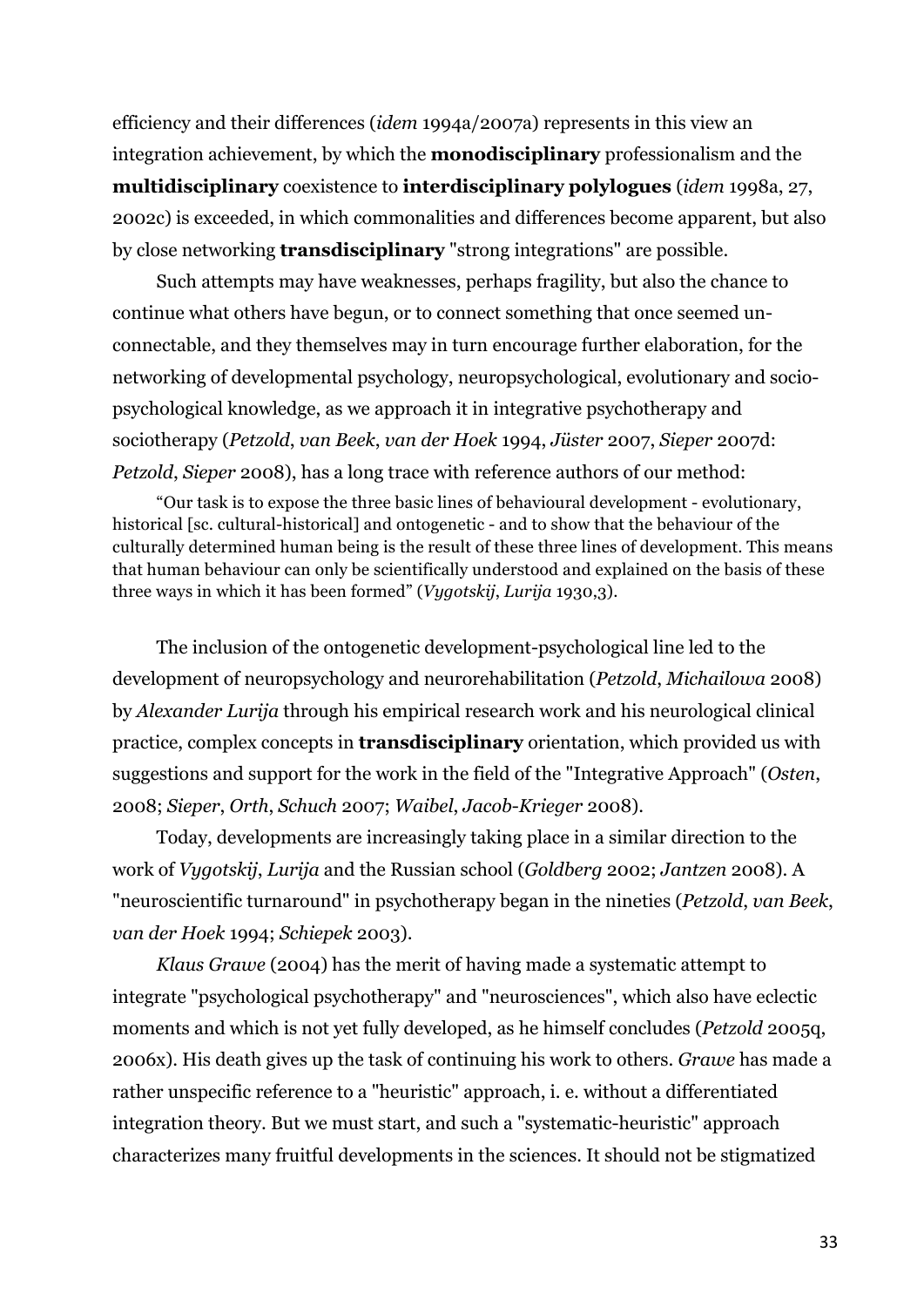"eclectically" by a derogatory epithet. The entire behavioural therapy, which does not even have a uniform and fundamental theory of learning for all its directions, is sensu stricto eclectic. *Lenin* used the accusation of eclecticism as a manslaughter argument against to him unpleasant developments. Psychotherapy tends to reject such things in a similar way, often with the argument "risky therapy" or the dubious approach, where in reality it is a question of enforcing one's own claims - such as in legislative procedures (*Senf*, *Borda* 1999). However, *purism* and *school dogmatism* are by no means less problematic - probably even more risky (*Märtens*, *Petzold* 2002) - than a systematic, conceptually reflected eclecticism or a heuristic approach, as *Grawe* advocated it, or an integrative conceptualization that knows about weaknesses, identifies them (*Martens*, *Petzold* 1995; *Petzold* 1994a/2007a) and seeks to establish or revise it, as is characteristic of the integrative approach.

Due to the explosive increase of knowledge relevant for therapy and the hopeless obsolescence of most traditional therapy schools, we are now more than ever confronted with questions of a new foundation of psychotherapy in theory and practice. All therapeutic directions are in this situation, including the integrative approaches. The question of how to deal with the factually present diversity of new paradigms of knowledge relevant for psychotherapy, with the given multidisciplinarity and model diversity, for which there is no cross-cutting theory yet, has only one answer: One has to embark on integration work and consciously pursue the evolution of one's own field of science in an innovative way, be prepared to leave behind outdated things and to archive them as "historical" in a way that respects their value, instead of trying to bend over its alleged correctness or actuality.

Integration work is of course not easy, because the questions about the "ways of integration" in psychotherapeutic theory-building are largely open (cf. however, *Sieper* 2006; *Petzold* 1998a/2007a, 2007q), i. e. there are still no cross-cutting consensusformations. In the current state of the discussions - the plural is deliberately chosen - we take the position of developing an openness for "*multi-theoretical*" or "*multi-positional*" argumentations, strategies of "*theoretical plural*" work.

Different theories are then used to examine complex situations and situations requiring explanation, as well as the subject matter of complex situations. The contexts of psychotherapy, which affect the life of people with their networks in problematic situations, are always complex and difficult to clarify with a paradigm of knowledge. *Shortcomings* of traditional psychotherapy schools, such as the developmental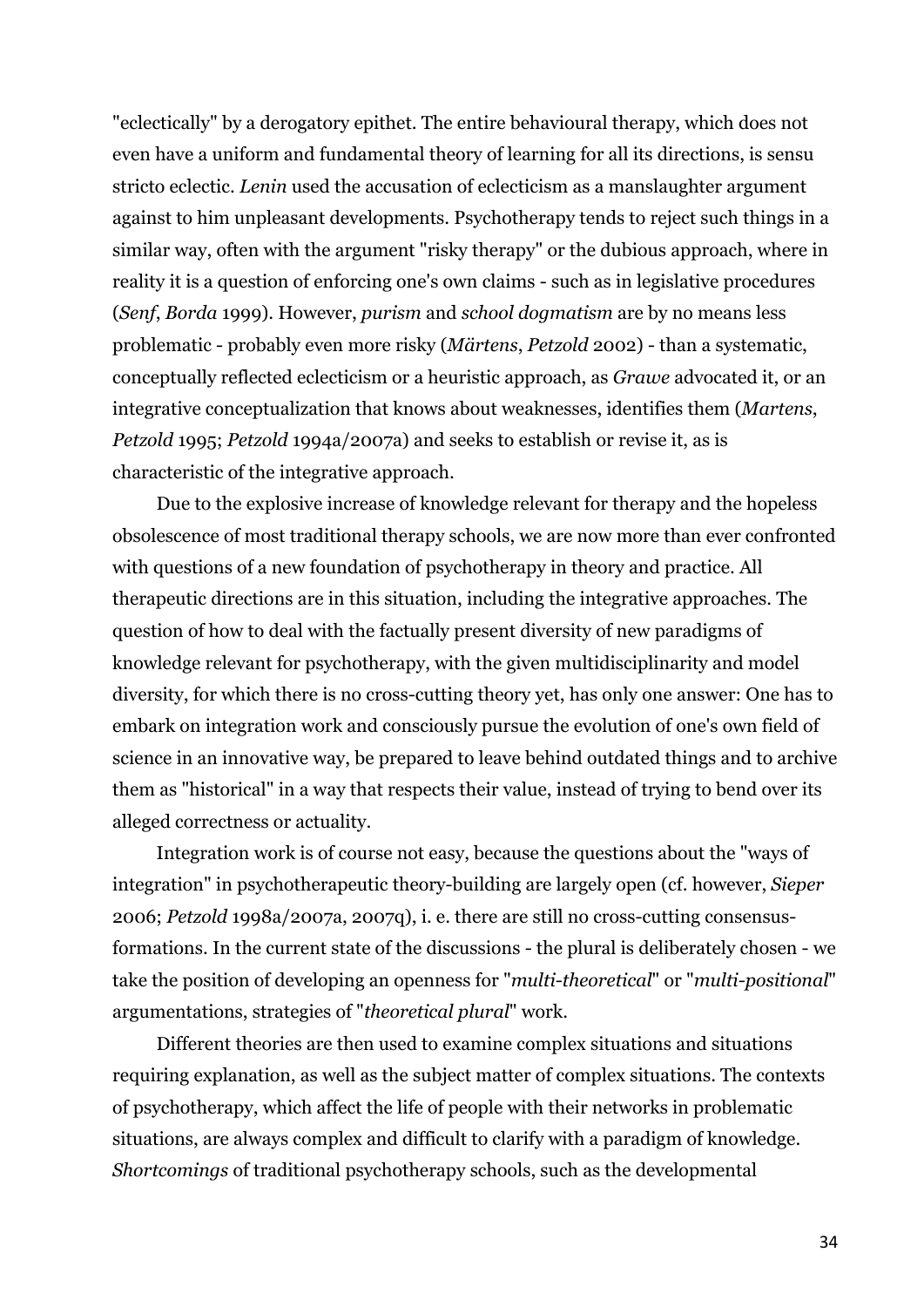psychological deficits of behavioural and gestalt therapy or the learning theoretical deficiencies of psychoanalysis and depth psychology, call for supplements:

"... the intense analysis of a paradigm can lead to places where the character of the paradigm becomes evident and where it may seem reasonable to go over to another paradigm" (*Welsch* 1996, 688f).

Theory-conscious, practicing psychotherapists have made clear that psychotherapy needs *multi-theoretical arguments* and *multi-perspective views* (*Petzold*, *Sieper* 2007a), because its subject matter and its tasks are so complex and questions are in the centre of attention, which include both scientific knowledge such as neurobiological and empirical-psychological as well as *social*, *cultural* and *humanities* knowledge. (the latter, for example, for questions of social relations, mentality, values, norms).

With the topic of "human development" as a *biopsychological* and *socio-cultural* process of change "over time" of a human life, this becomes so evident that it is quite difficult to understand how a purely reductionist argumentation of biological "*behavioral medicine and neuorscience*" can be used as the sole and comprehensive basis for explaining human behaviour and its therapeutic change, or, conversely, how an "*existential psychotherapy*" limited exclusively to philosophical themes in the humanities makes itself unable to treat serious psychological and somatoform disorders without basic neurobiological research. Here you have to go beyond any "either-or" and agree with *Luhmann*:

"The possibility of describing undisputed facts with varying theoretical concepts and other distinctions in a different way... but this method, which would require a considerable amount of theoretical knowledge, could be the more productive one for our topic" (*Luhmann* 1992,19).

In the integrative approach, we have undertaken such a connective integrative attempt to develop "*integrative therapy in the life span*" as an integrative developmental theory for the theme of "life span development" from infancy to high seniority (*Petzold* 1993c, 2008i; *Petzold* 1992c, d, e, 2003a, 515-606, 2008i), incorporating evolutionary and social-psychological perspectives. This concept opens up a "*multi-positional spectrum of possibilities*" with which one can theoretically experiment, create experimental models and hypotheses, discuss, examine and sometimes test for coherence (*idem* 1994a). The already existing, multi-perspective and multi-theoretical approach to integrative therapy can gain a new depth through the evolutionary dimension (*Kennair* 2006). The "integrative identity theory" (*Petzold*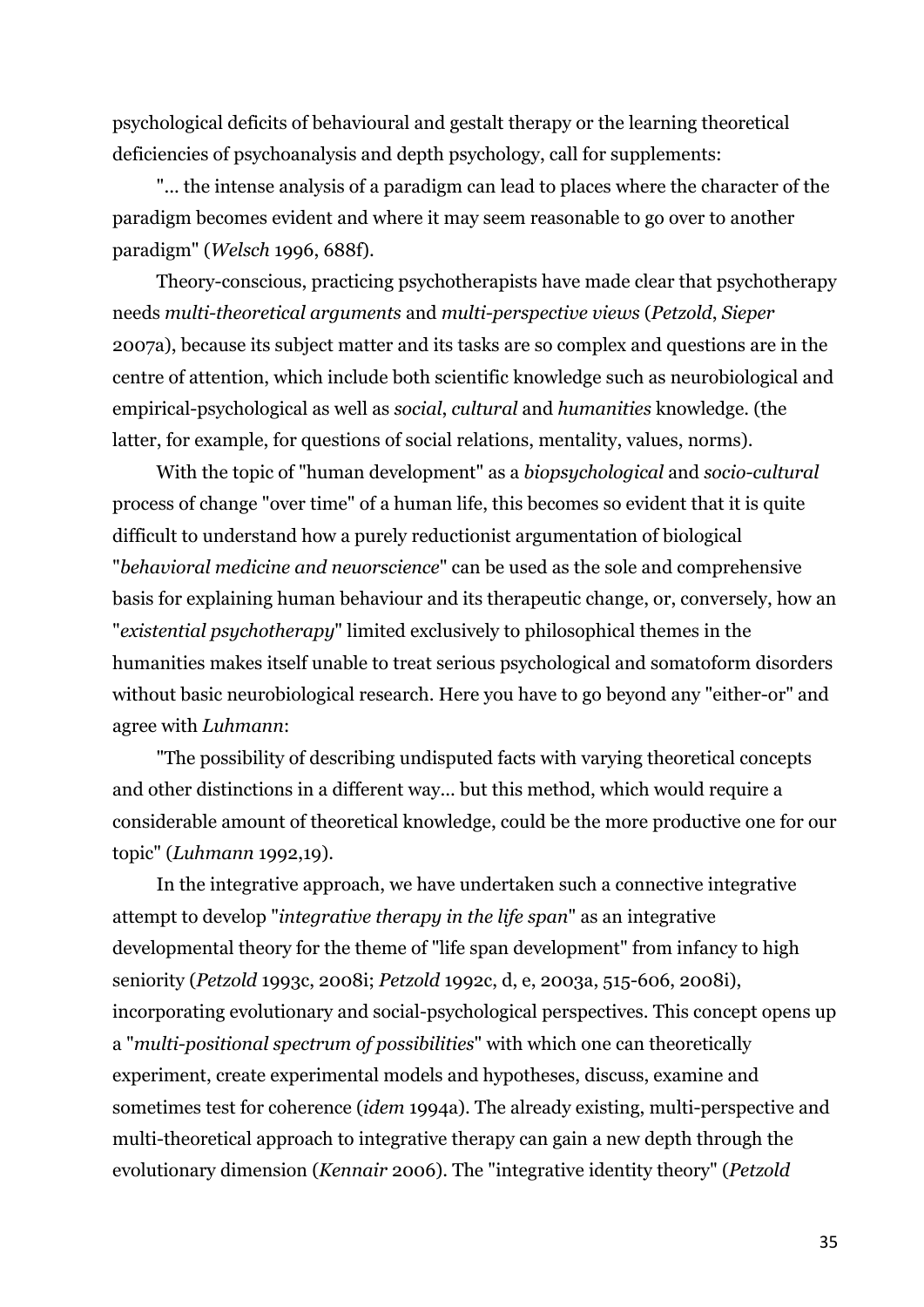2001p), for example, with its decidedly evolutionary biological arguments accompanying the socio-psychological and personality-theoretical dimensions, thus possesses a foundation of developmental theoretical perspectives enriched with evolutionary psychological knowledge.

All in all, I hope that these considerations have made it clear that, in the case of complex anthropological topics - e. g. the topic of consciousness or freedom, the theme of body and soul and, of course, the theme of development - it is necessary to have an *interdisciplinary* relationship to many factual disciplines of knowledge and an *intradisciplinary* relationship to the different therapies and their knowledge. With *interdisciplinarity*, as exemplified in integrative therapy by the combination of the knowledge streams of evolutionary psychology, neurobiology, developmental psychology, philosophical anthropology and increasingly also by other therapeutic directions, it will be possible to develop a "**multi-theoretical fundus of adequate consistency**<sup>"9</sup>, which will enable us to remain capable of action in the field of theory and to initiate innovative methodological and practical further developments<sup>10</sup>.

Psychotherapists of all kinds - including integrative therapists, especially those of previous generations of educators - need to become more aware of the rapid cultural evolutionary development dynamics that have developed around the psychotherapeutic field in disciplines relevant to therapy and try to catch up with these developments if they want to gain a solid scientific future for their profession and discipline.

The task of empirical validation and scientific further development, proof of efficacy and harmlessness must be more strongly linked to systematic theory work, because only theoretically justified action can ultimately be researched and improved upon (*Steffan*, *Petzold* 2001; *Steffan* 2002; *Tschuschke* 2008) and only researchconfirmed theories are ultimately useful. For such complex topics as those presented in this article, many directions are still lacking models for cross-cutting theoretical research, and the empirical evaluation of very complex practice still presents us with major problems (*Tschuschke* 2005; *Wampold* 2001).

The all too often chosen path of renouncing conceptual diversity and the (quick) decision for a theoretical direction, practice form and research line is no longer an

 

<sup>9</sup> *Petzold* 1974y, 1991y, 1991a, 1994a, 1998a, 1998a, 2001a.

<sup>10</sup> We have shown the fears for willpower therapy and endurance sports therapy (*Petzold*, *Sieper* 2007d; *Waibel*, *Petzold* 2008).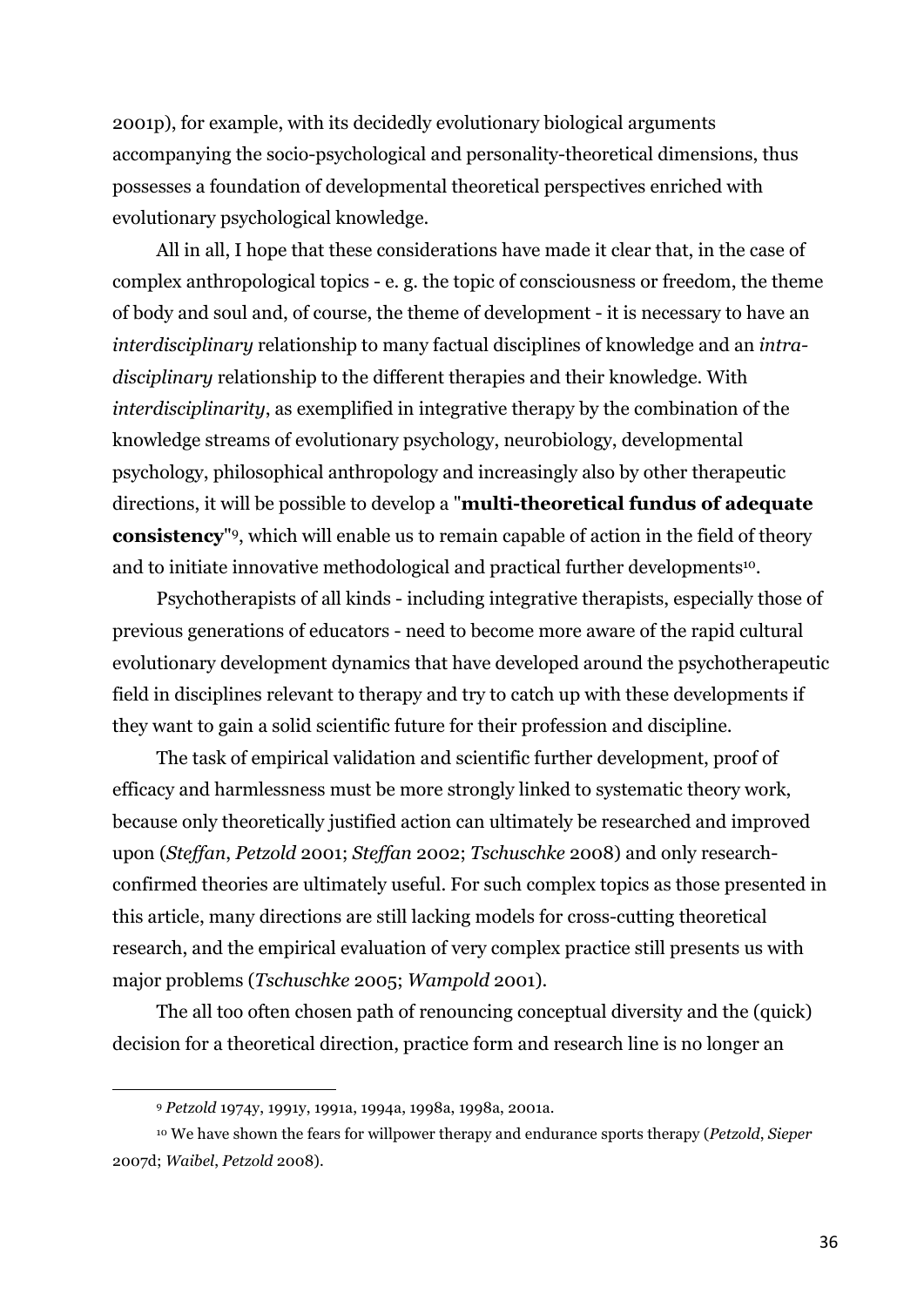appropriate way of proving the complexity faced by the patients with their social networks/convoys (*Bruhlmann*-*Jecklin*, *Petzold* 2004) and difficult life situations, complexity of life (this is not to be underestimated), which can still be enriched by the institutional influences of therapeutic institutions and, if necessary, by our dynamics in the therapeutic relationship process - psychotherapy is not only helpful, but can also be a health risk, it can harm patients. (also known as "best practice"! *Petzold* 1996f, *Märtens*, *Petzold* 2002).

The mono-methodical and monodisciplinary single-mindedness that has prevailed up to now, which is connected with school thinking, is no longer viable for the future, because it is synonymous with the renunciation of a knowledge gain on man as a complex and highly multifaceted individual and collective being, which is indispensable at least for psychotherapy. From a one-sided point of view, we as psychotherapists miss each other and risk missing our patients, failing to do justice to them. We therefore need interdisciplinary diversity and inter-methodological breadth, and the courage to free ourselves from the constraints of school-based theories and practices and to gain an "eccentric view" of our own and the adjoining procedures. This is the only way we can make use of their existing strengths and potentials, discover their weaknesses and shed their limitations (and they are often considerable, *Petzold*, *Orth* 1999). A new, interdisciplinary openness that is aware of the change in the paradigms that have changed so far, which traces the cultural evolutionary dynamics of the psychotherapeutic field and the "life sciences" and therefore does not persist in the gesture of holding on to the past, will open up new horizons of thought and new ideas for psychotherapists of all directions.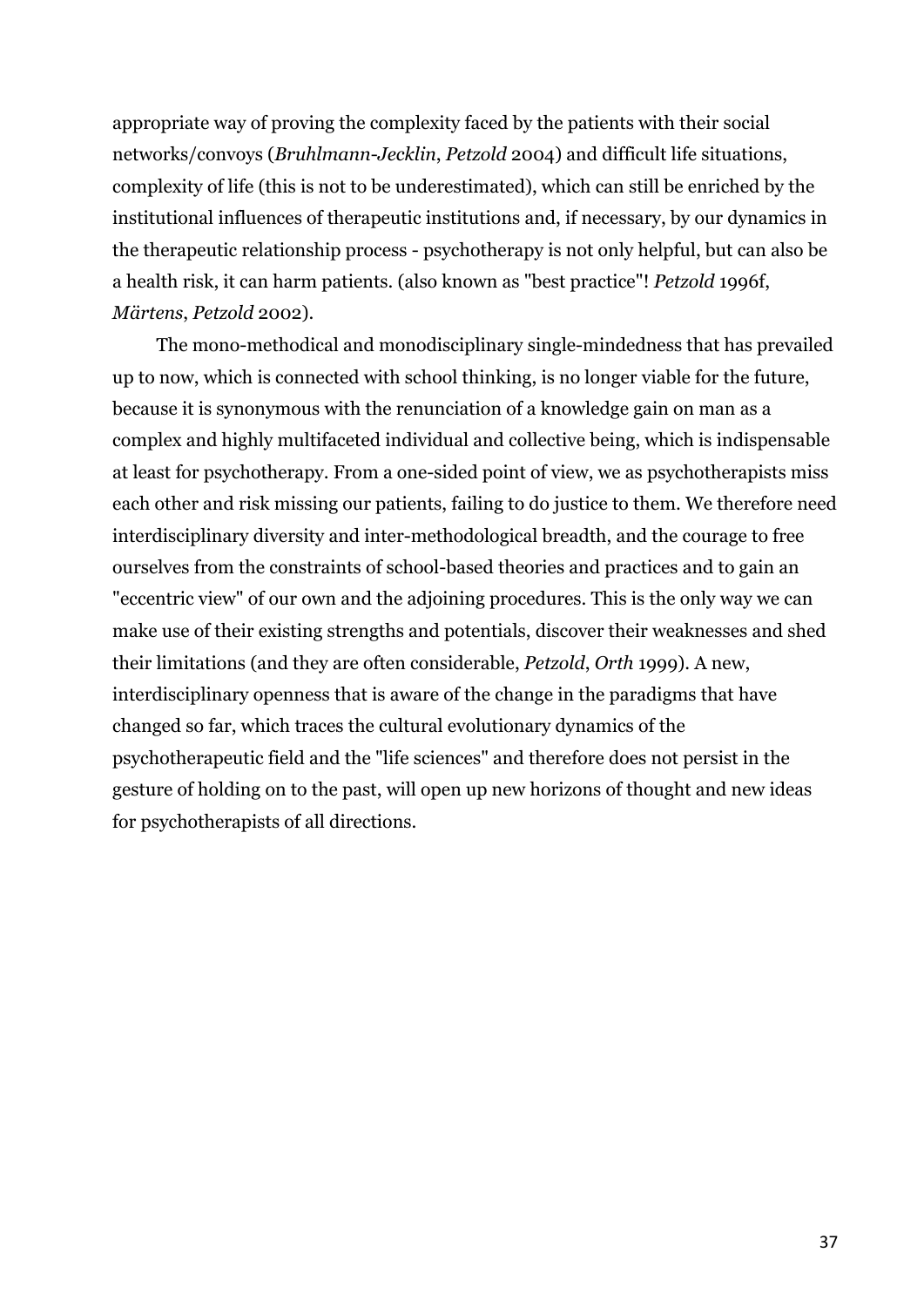#### **5. Abstract**

### **Evolutionary Thinking and Developmental Dynamics in the Field of Psychotherapy - Integrative Contributions Through Inter- and Trans-Theoretical Conceptualization.**

*Homage to Charles R. Darwin*

Against the background of evolutionary thinking, as Charles R. Darwin has justified it, and of recent contributions in evolutionary science, e. g. approaches such as evo-devo or evolutionary genomics, fundamental considerations on the understanding of psychotherapy and its development are being made a discipline. Only from such an evolutionary metaposition, it is argued, can consistent and sustainable further developments be pursued and achieved through inter- and transdisciplinary polylogues. Evolutionary psychological conceptualization in a biopsychosocial approach offers significant contributions to the fundus of integrative therapy.

**Key-words:** integrative therapy, evolutionary psychology, darwinism, developmental therapy in the life span, transdisciplinarity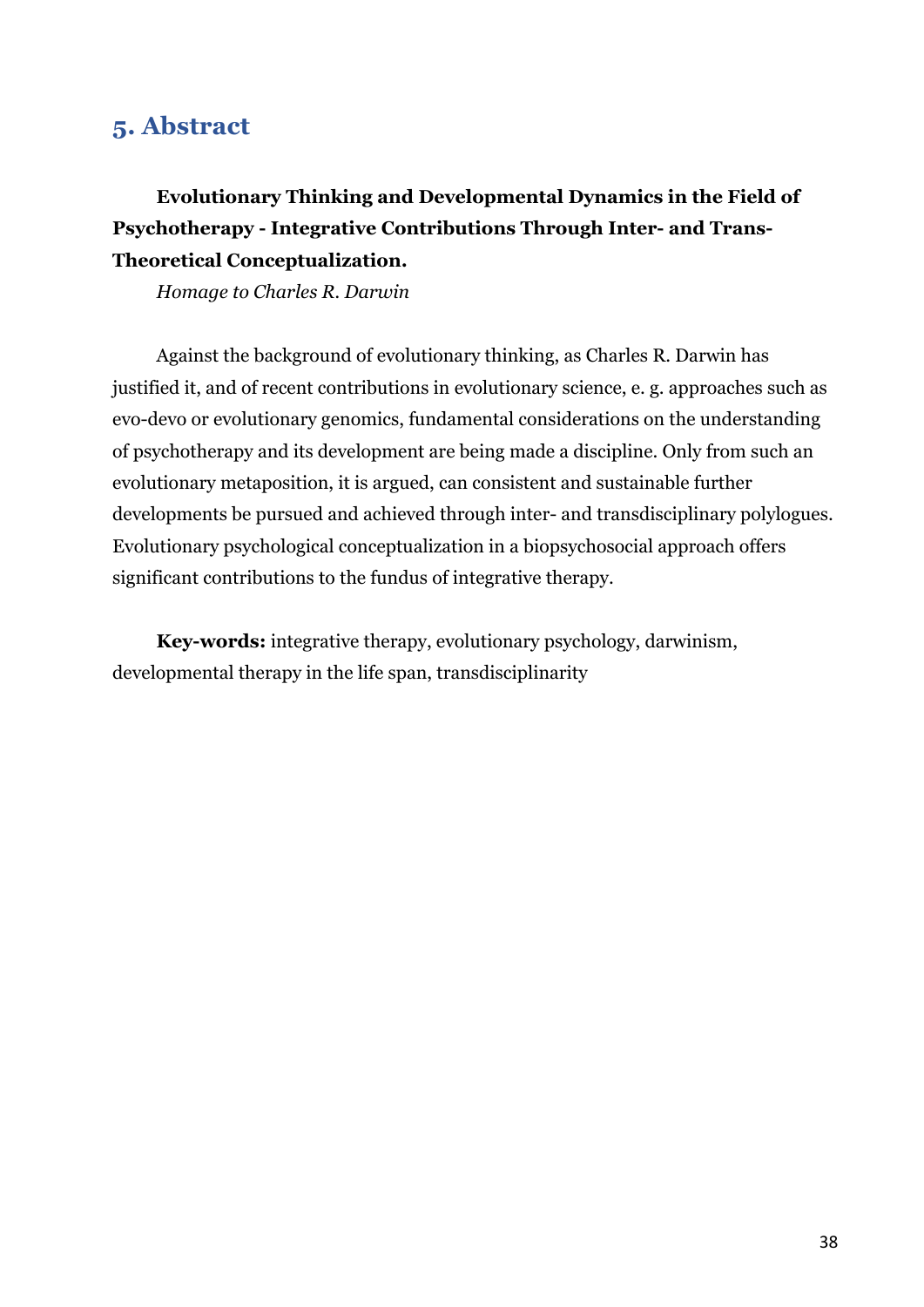## **6. Literature:**

*Altmeyer, M., Thomä, H*. (2006a): Die vernetzte Seele. Die intersub-. jektive Wende in der Psychoanalyse. Stuttgart: Klett-Cotta.

*Altner, G.* (1981): Der Darwinismus, Geschichte einer Theorie, Darmstadt: Wissensch. Buchges.

*Amundson, R.* (2005): The Changing Role of the Embryo in Evolutionary Thought. The Roots of Evo-Devo. Cambridge: Cambridge Univ. Press.

*Annerl, F.* (2008): Freud und das Unbewussste.Philosophische Perspektiven zu einem problematischen Begriff. In: *Leitner, Petzold* (2008).

*Argyle M.* (1988) Bodily communication. London: Methuen

*Arthur, W*. (2002): The emerging conceptual framework of evolutionary developmental biology. *Nature* 415, 757-764.

*Arthur, W.* (2004) Biased Embryos and Evolution. Cambridge: Cambridge Univ. Press.

*Asendorpf, J. B.* (2004): Psychologie der Persönlichkeit. 3. Aufl., Berlin: Springer.

*Bakhtin, M. M.* (2004): Speech genres & other late essays. Austin: Universyity of Texas Press.

*Bakhtin, M. M.* (2008): Chronotopos. Frankfurt a. Main: Suhrkamp.

*Barkow, J. H., Tooby, J., Cosmides, L.* (1992): The Adapted Mind: Evolutionary Psychology and The Generation of Culture, Oxford: Oxford University Press.

*Batson; D. C.* (1991): The altruism question. Toward a social-psychological answer. Hillsdale: Erlbaum.

*Baxter, D. L. M.* (2005): Altruism, Grief, and Identity. *Philosophy and Phenomenological Research*. 2, 371–383

*Bauer, J.* (2006): "Prinzip Menschlichkeit - Warum wir von Natur aus kooperieren." Hamburg: Hoffmann

*Bénesteau, J.* (2001): Le Freudisme, ou l'art du bien mentir. In: Freud et la Psychanalyse. Conférences données à Roquefavour Le dimanche 10 juin 2001 par *Jacques Bénesteau et Jacques Corraze*. ttp://www.douance.org/psycho/psycha-realites.pdf

*Bénesteau, J.* (2002): Mensonges Freudiens. Histoire d'une désinformation séculaire. Bruxelles: Pierre

Mardaga.

*Bischof, L.J*. (1983): Persönlichkeitstheorien, 2 Bde., Paderborn: Junfermann.

*Bischof, N.* (1985): Das Rätsel Ödipus. Die biologischen Wurzeln des Urkonfliktes von Intimität und Autonomie München: Piper. Dritte Aufl. 1991.

*Brand, S.R., Engel, S.M., Canfield, R.L., Yehuda , R.* (2006): The effect of maternal PTSD following in utero trauma exposure on behavior and temperament in the 9-month-old infant. *Ann. N Y Acad .Sci.* 1071, 454-58

*Buller, D.* (2005): Adapting Minds, Cambridge: MIT Press.

*Burmeister M., McInnis, M.G., Zöllner, S*. (2008): Psychiatric genetics: progress amid controversy. *Nat. Rev. Genet.* 7, 527–40.

*Buss, D.M.* (2004): Evolutionäre Psychologie. München: Pearson Studium. 2. aktualisierte Auflage.

*Cacioppo, J.T., Berntson, G.G.* (2005). Social Neuroscience. New York: Psychology Press.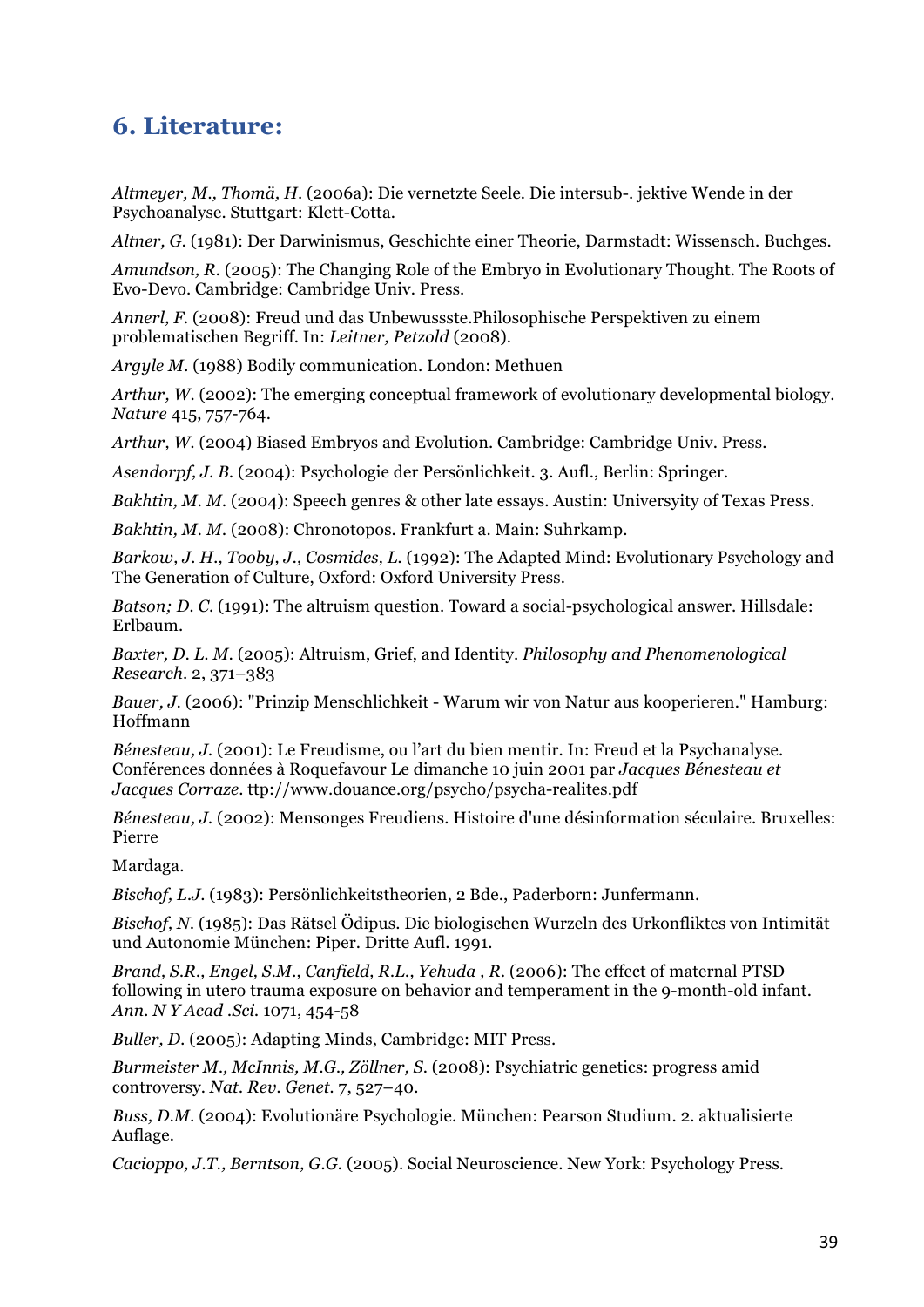*Cacioppo, J.T., Tassinary, L.G., Berntson, G.G.* (2007). Handbook of Psychophysiology. Cambridge University Press.

*Carroll, S.B.* (2005): Endless forms most beautiful: The new science of evo devo and the making of the animal kingdom. New York: W. W. Norton.

*Cavalli-Sforza, L. L.* (2003): Gene, Völker und Sprachen. Die biologischen Grundlagen unserer Zivilisation, München: Dtv.

*Changeux, J.-P.* (2005): Neurobiology of human values. Berlin: Springer.

*Chorover,S- L.* (1980): From Genesis to Genocide: The Meaning of Human Nature and the Power of Behavior Control, Boston: MIT Press.

*Conrad, D. F., Jakobsson, M., Coop, C., Wen, X., Wall, J.D., Rosenberg, N.A., Pritchard J.K.* (2006): A worldwide survey of haplotype variation and linkage disequilibrium in the human genome. *Nature Genetics*, 38, 1251-1260.

*Coop, G., Wen, X., Ober, C., Pritchard, J.K., Przeworski, M*. (2008): High-Resolution Mapping of Crossovers Reveals Extensive Variation in Fine-Scale Recombination Patterns Among Humans. *Science* 319, 1395-1398.

*Crews, F.* (1998): Unauthorized Freud Doubters confront a Legend. New York: Viking.

*Chriss, J. J.* (2006): The Place of Lester Ward among the Sociological Classics, *Journal of Classical Sociology* 1, 5-21.

*Dalgleish, T*. (2004): The emotional brain. *Nature Reviews Neuroscience* 5, 583-9.

*Davidson, R.J.* (2000a). Cognitive neuroscience needs affective neuroscience (and vice versa). *Brain* & *Cognition*, 42, 89-92.

*Davidson, R. J*. (2000b): Affective Style, Psychopathology, and Resilience: Brain Mechanisms and Plasticity. *American Psychologist* 55, 1196-1214.

*Davidson, R. J., Jackson, D. C., Kalin, N. H*. (2000): Emotion, plasticity, context, and regulation: Perspectives from affective neuroscience. *Psychological Bulletin* 126, 890-906.

*Davidson, R. J., Pizzagalli, D., Nitschke, J. B., Putnam, K*. (2002): Depression: Perspectives from affective neuroscience. *Annual Review of Psychology* 53, 545-574.

*Davidson, R.J., Sutton, S.K*. (1995): Affective neuroscience: The emergence of a discipline. *Current Opinion in Neurobiology*, 5, 217-224.

*Damásio, A. R*. (2000): Ich fühle, also bin ich - Die Entschlüsselung des Bewusstseins, München: List.

*Darwin, Ch.* (1859): On the origin of species by means of natural selection, or the preservation of favoured races in the struggle for life. London: John Murray. Digitalisiert, http://caliban.mpiz-koeln.mpg.de/~stueber/darwin/origin/origin.html; Facsimile of the First Edition, hrsg. Von: *Ernst Mayr*. Cambridge: Harvard University Press, 1964; dtsch. Die Entstehung der Arten durch natürliche Zuchtwahl. Übersetzt von *C. W. Neumannn*. Reclam-Verlag, Stuttgart 1963.

*Darwin, Ch.* (1871): The descent of man, and selection in relation to sex. London: John Murray. Digitalisiert, 1871http://caliban.mpiz-koeln.mpg.de/~stueber/darwin/origin/origin.html.

*Darwin, Ch.* (1872): The expression of the emotions in man and animals. London: John Murray, London. Digitalisiert: http://darwin-

online.org.uk/content/frameset?itemID=F1142&viewtype=side&pageseq=1; dtsch.: Der Ausdruck der Gemütsbewegungen bei dem Menschen und den Tieren. Kritische Edition der Originalausgabe von 1872 von *Paul Ekman*. Frankfurt: Eichborn.

*Darwin, Ch.* (1877): A biographical sketch of an infant, *Mind* 2, 285-294; dt. in: *Darwin, C.*(1998): Sind Affen Rechtshänder? Berlin: Friedenauer Presse, S. 139-171.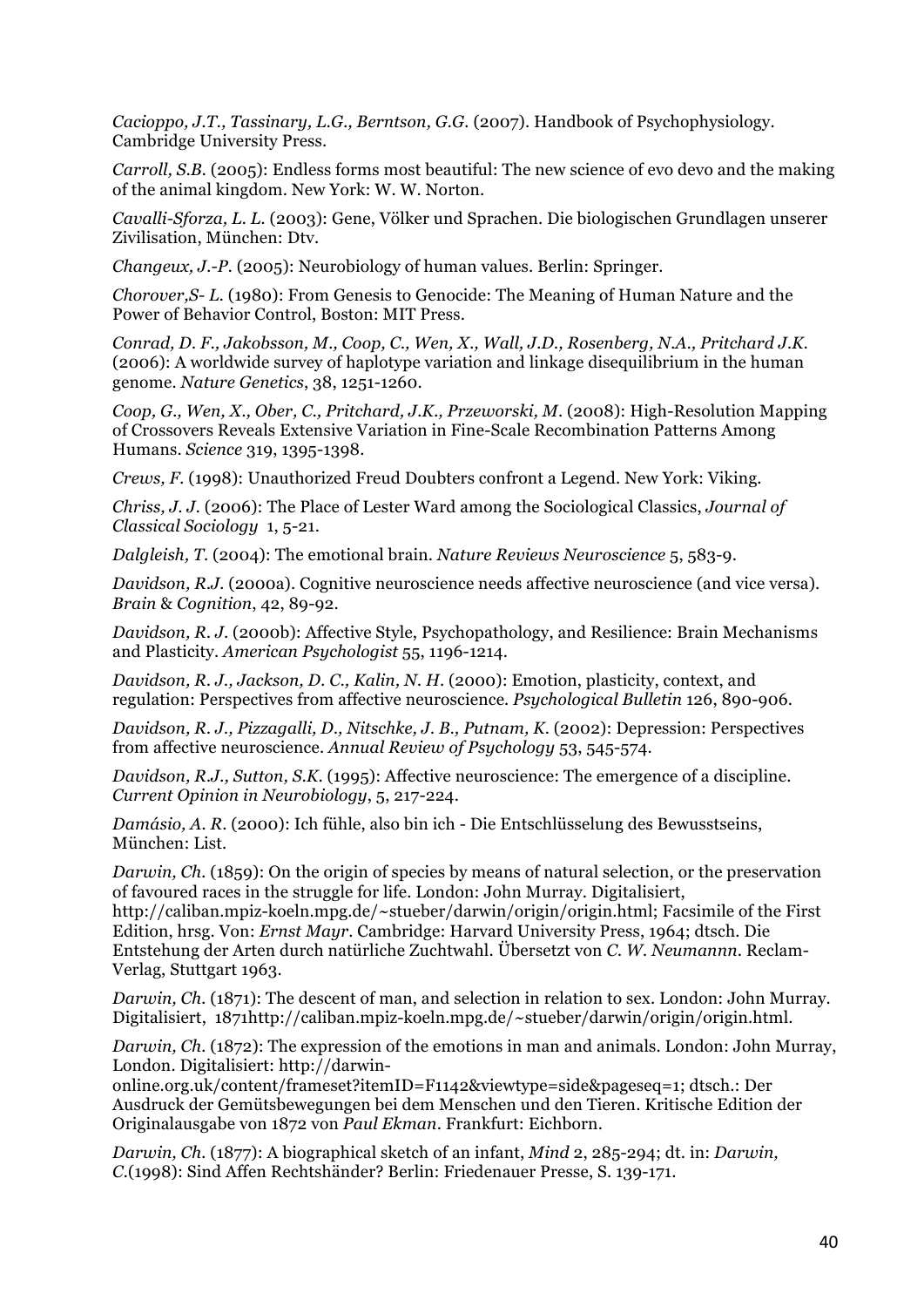*Darwin, Ch*. (1879): 'Preliminary notice to E. Krause, Erasmus Darwin, London: John Murray. Ungekürzte Ausgabe *King-Hele, D. G*. (2002).

*Darwin, Ch.* (1982): Erinnerungen an die Entwicklung meines Geistes und Charakters (Autobiographie). Köln: Aulis; und *idem* (2008): Mein Leben: 1809 - 1882; vollständige Ausgabe der "Autobiographie". Frankfurt: Insel.

*Derrida, J.* (1986): Positionen. Graz: Böhlau.

*Desmond, A., Moore, J.* (1994): Darwin. The Life of a Tormented Evolutionist. New York, London: W.W.Norton; dtsch: Darwin. München: List Verlag

*Dittmann-Kohli, F*. (1995): Das persönliche Sinnsystem. Göttingen: Hogrefe.

*Dobzhansky, Th.* (1967): On Types, Genotypes, and the Genetic Diversity in Populations. In: *J. N. Spuhler* (Hrsg.): Genetic Diversity and Human Behavior. Chicago: Aldine*.*

*Dobzhansky, Th.* (1973): Nothing in Biology makes sense, except in the light of evolution. *The American Biology Teacher*, 35, 125–129.

*Dollinger, H.* (2002): Schwarzbuch der Weltgeschichte. 5000 Jahre der Mensch des Menschen Feind, Köln: Komet

*Dornes, M.* (1997): Die frühe Kindheit. Frankfurt: Fischer.

*Dunbar, R., Barrett, L.* (2007): Oxford Handbook of Evolutionary Psychology, Oxford: Oxford University Press.

*Eberlein, G.L.* (1997): Schulwissenschaft, Parawissenschaft, Pseudowissenschaft. Darmstadt: Wissenschaftliche Verlagsgesellschaft.

*Egger, J.* (2007): Theorie der Körper-Seele-Einheit: Das erweiterte biopsychosoziale Krankheitsmodell. *Integrative Therapie* 4, 497-520.

*Ekman, P.* (1973): Darwin and facial expression: A century of research in review . New York: Academic.

*Engels, E.-M.* (2007): Charles Darwin. München: C.H. Beck.

*Ermann, M*. (2006): Was Freud noch nicht wusste. Neues über Psychoanalyse. München: Bandes & Apsel.

*Fleck, L*. (1979): Genesis and Development of a Scientific Fact. Chicago: University of Chicago Press; dtsch. (1935/1980): Entstehung und Entwicklung einer wissenschaftlichen Tatsache – Einführung in die Lehre vom Denkstil und Denkkollektiv, Frankfurt. Suhrkamp.

*Fonagy, P., Target, M.* (2006): Psychoanalyse und die Psychopathologie der Entwicklung. Stuttgart: Klett-Cotta. Engl. Originalausgabe 2003.

*Fromm, E.* (1973): The Anatomy of Human Destructiveness. New York: Holt, Rinehart and Winston.

*Fuller, S.* (1989): Philosophy of Science and Its Discontents, Boulder: Westview Press.

*Gahleitner, S. , Ossola, E*. (2007): Genderaspekte in der Integrativen Therapie: Auf dem Weg zu einer geschlechtssensiblen Therapie und Beratung. In: *Sieper, Orth, Schuch* (2007)406-447.

*Gebhardt, M., Petzold, H.G.* (2005): Die Konzepte "Transversalität" und "Mehrperspektivität" und ihre Bedeutung für die Integrative Supervision und das Integrative Coaching. Bei www. FPI-Publikationen.de/materialien.htm - SUPERVISION: Theorie – Praxis – Forschung. Eine interdisziplinäre Internet-Zeitschrift - 4/2005.

*Gilbert, S. L., Dobyns, W.B., Lahn, B.T.* (2005): Genetic links between brain development and brain evolution. *Nature Reviews Genetics.* 6, 581.

*Glaubrecht, M*. (2009): Es ist, als ob man einen Mord gesteht – ein Tag im Leben des Charles Darwin. Freiburg: Herder.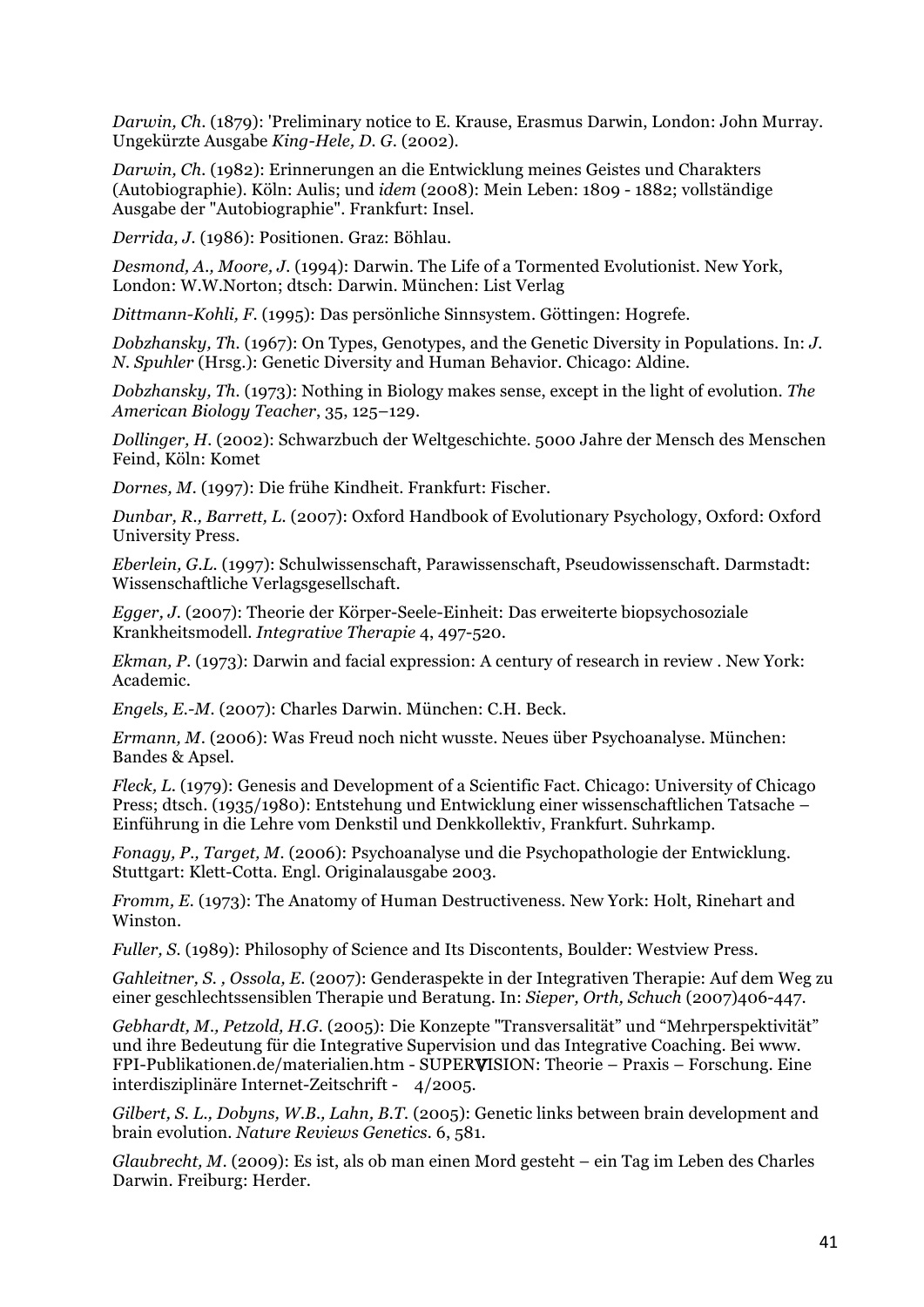*Goenjian, A. K., Noble, E. P., Walling, D. P., Goenjian, H. A. , Karayan, I. S., Ritchie, T. Bailey, J. N*. (2008): Heritabilities of symptoms of posttraumatic stress disorder, anxiety, and depression in earthquake exposed Armenian families**.** *Psychiatric Genetics.* 18(6):261-266.

*Goldberg, E.* (2002): Die Regie im Gehirn. Wo wir Pläne schmieden und Entscheidungen treffen. München: VAK Verlag.

*Goleman, D.* (1996): Emotional Intelligence: Why It Can Matter More Than IQ. New York.

Bantam Books.

*Goleman, D*. (2006): Social Intelligence: The New Science of Social Relationships. New York: Bantam Books.

*Gondermann, T.* (2007): Evolution und Rasse. Theoretischer und institutioneller Wandel in der viktorianischen Anthropologie, Bielefeld: transcript Verlag*.*

*Goodman, N.* (1978): Ways of Worldmaking. Indianapolis: Hackett; dt. (1984): Weisen der Welterzeugung. Frankfurt: Suhrkamp.

*Gould, S. J., Lewontin, R.* (1979): "The spandrels of San Marco and the Panglossion paradigm: a critique of the adaptationist programme". In: Proceedings of the Royal Society, 1979, S. 581-598.

*Grawe, K.* (2004): Neuropsychotherapie. Göttingen/Bern/Toronto: Hogrefe Verlag.

*Grawe, K., Donati, R., Bernauer, F.* (1994): Psychotherapie im Wandel. Göttingen: Hogrefe.

*Greene, B*. (2003): The Elegant Universe: Superstrings, Hidden Dimensions, and the Quest for the Ultimate Theory. New York: Vintage Books.

*Grünbaum, A.* (2008): Psychoanalyse – Wissenschaft, Weltanschauung, Religion?. In: *Leitner, Petzold* (2008).

*Haessig, H., Petzold, H.G*. (2006): Hannah Arendt – Protagonistin einer "politischen Philosophie", Referenzautorin für eine "politische Therapeutik". Psychologische Medizin (Österreich) 1, 75-79.

*Hall, B.K., Olson, W.M.* (2003): Keywords and Concepts in Evolutionary Developmental Biology. Cambridge, MA: Harvard University Press

*Hass, W., Petzold, H.G*. (1999): Die Bedeutung der Forschung über soziale Netzwerke, Netzwerktherapie und soziale Unterstützung für die Psychotherapie - diagnostische und therapeutische Perspektiven. In: *Petzold, Märtens* (1999a) 193-272.

*Hathaway, A.D., Tousaw, K.I.* (2008): Harm reduction headway and continuing resistance: insights from safe injection in the city of Vancouver. *Int. J. Drug Policy* 1, 11–6

*Havighurst, R.J*. (1948): Developmental tasks and education, New York: David McKay,.

*Hawkins, M.* (1997): Social Darwinism in European and American thought, 1860-1945. Cambridge: Cambridge Univ. Press.

*Hawks, J., Wang, E.T.* et al. (2007): Recent acceleration of human adaptive evolution *PNAS December* 26, 104, 52, 20753-20758.

*Hemleben, J.* (2004): Charles Darwin. Reinbek: Rowohlt.

*Hentig, H. von* (1973): Erbliche Umwelt – oder Begabung zwischen Wissenschaft und Politik. Überlegungen aus Anlaß des folgenden Beitrages von A. Jensen, in: *Skowronek, H*.: Umwelt und Begabung, Stuttgart: Klett 1973, S. 156–178).

*Herpertz-Dahlmann, B., Resch, F., Schulte-Markwort, M., Warnke, A.* (2004): Entwicklungspsychiatrie. Biopsychologische Grundlagen und die Entwicklung psychischer Störungen. Stuttgart: Schattauer.

*Heuring, M., Petzold, H.G.* (2003): Emotion, Kognition, Supervision "Emotionale Intelligenz" (Goleman), "reflexive Sinnlichkeit" (Dreizel), "sinnliche Reflexivität" (Petzold) als Konstrukte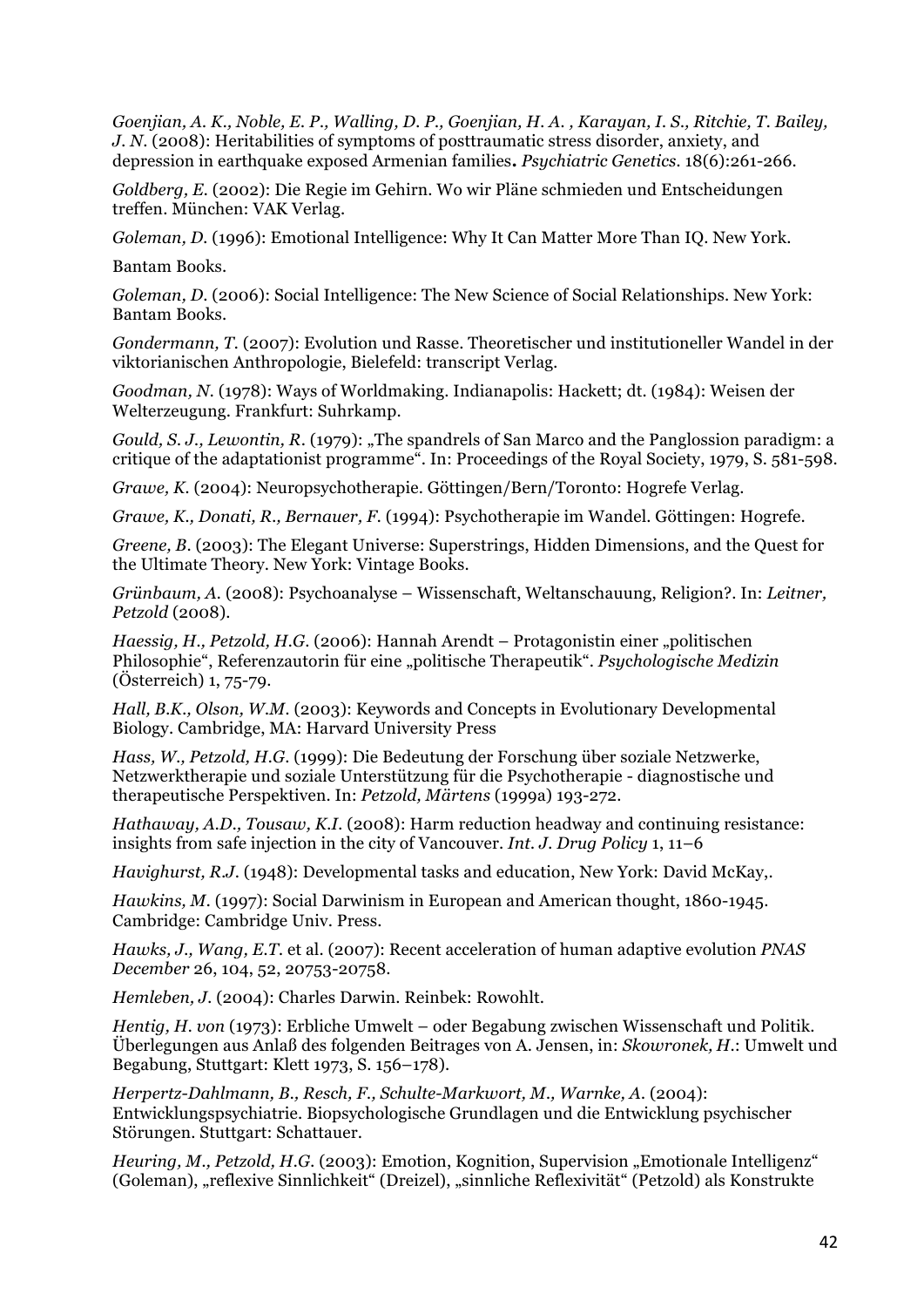für die Supervision. - Bei www.fpi-publikationen.de/supervision - SUPERVISION: Theorie – Praxis – Forschung. Eine interdisziplinäre Internet-Zeitschrift - 11/2005

*Hofstadter, R*. (1973): Social Darwinism in American Thought, Boston: Beacon Press

*Holderegger, H*. (2002): Das Glück des verlorenen Kindes. Primäre Lebensorganisation und die Flüchtigkeit des Ich-Bewusstseins. Stuttgart: Klett-Cotta.

*Holquist, M*. (1990): Dialogism: Bakhtin and His World. New York: Routledge, 2. Aufl. 2002.

*Hull, D. L.* (1988): Science as a Process: An Evolutionary Account of the Social and Conceptual Development of Science Chicago: University of Chicago Press.

*Israëls, H.* (1999): Der Fall Freud. Die Geburt der Psychoanalyse aus der Lüge. Hamburg: Europäische Verlagsanstalt/Rotbuch Verlag.

*Jakob-Krieger, C., Schay, P., Dreger, B., Petzold, H.G*. (2005): Mehrperspektivität – ein Metakonzept der Integrativen Supervision: Zur "Grammatik" – dem Regelwerk – der mehrperspektivischen, integrativen Hermeneutik für die Praixs. DGIK Mitgliederrundbrief 2 (2005) 22-40.

*Janet, P.* (1924): La médicine psychologique. Paris: Flammarion.

*Janich, P*. (2006): Der Streit der Welt- und Menschenbilder in der Hirnforschung. In: *Sturma, D.* (2006): Philosophie und Neurowissenschaften. Frankfurt a.M.: Suhrkamp. 75-96.

*Jantzen, W*. (2008): Kulturhistorische Psychologie heute. Methodologische Erkundungen zu L. S Vygotskij. Berlin: Lehmanns Media.

*Jensen, A.* (1971): Erblicher IQ – oder Pädagogischer Optimismus vor einem anderen Gericht, *Neue Sammlung* 1, S. 71–76)

*Joseph, J.* (2004): The Gene Illusion: Genetic Research in Psychiatry and Psychology Under the Microscope.New York: Algora.

*Joseph, J*. (2006): The Missing Gene: Psychiatry, Heredity, and the Fruitless Search for Genes.New York: Algora.

*Jüster, M*. (2007): Integrative Soziotherapie. In: *Sieper, Orth, Schuch* (2007) 492-528.

*Kaupen-Haas; H., Saller, C.* (1999): Wissenschaftlicher Rassismus. Analysen einer Kontinuität in den Human- Naturwissenschaften. Frankfurt: Campus.

*Kennair, L.E.O.* (2006): Evolutionspsychologie, Lebens-Geschichts-Theorie und Psychotherapie-Integration. *Integrative Therapie*, 1/2, 25-61.

*King-Hele, D. G*. (2002): Charles Darwin's 'The Life of Erasmus Darwin. Cambridge: Cambridge University Press

*Köhler, L.* (2006): Psychoanalyse und menschliche Entwicklung. In: *Ermann* (2006) 39-52.

*Kohlberg, L.* (1981): Essays on moral development. Bd. I. San Francisco.

*Kohlberg, L*. (1995): Die Psychologie der Moralentwicklung. Frankfurt/M: Suhrkamp.

*Krätz, O.* (1997): Alexander von Humboldt – Wissenschaftler Weltbürger Revolutionär. München: Callwey.

*Kuhn, T*. (1962) The Structure of Scientific Revolutions. Chicago, IL: University of Chicago.

*Kuhn, T*. (2000): The Road Since Structure: Philosophical Essays, 1970-1993, Chicago: University of Chicago Press.

*Kutschera, U.* (2006): Evolutionsbiologie. 2. Auflage. Stuttgart: Verlag Eugen Ulmer.

*Lahn, B*. *T.* (2008): Genetic Basis of Human Brain Evolution. http://www.genes.uchicago.edu/lahn.html.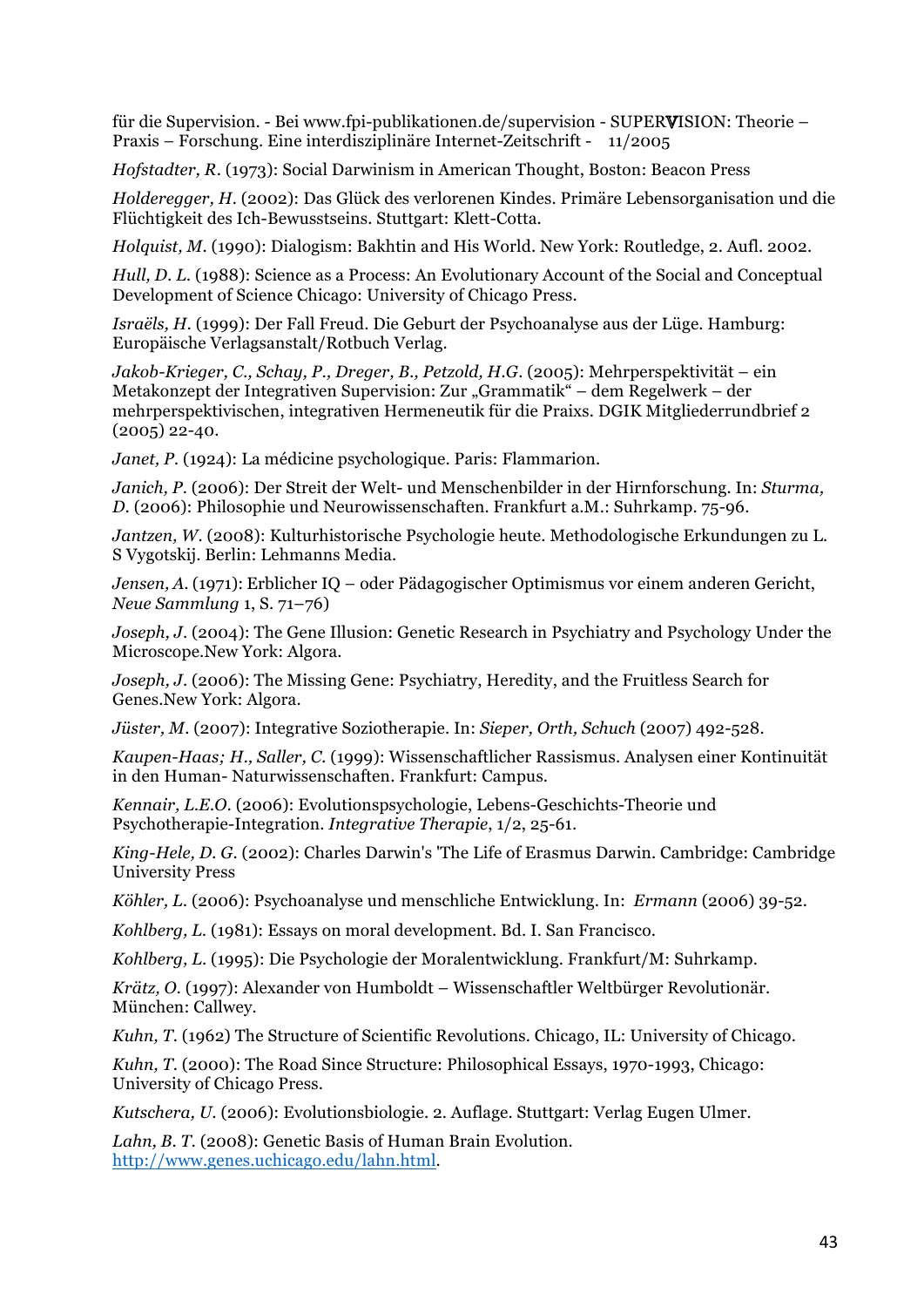*Lakatos, I*. (1976): Proofs and Refutations.Cambridge: Cambridge University Press.

*Lammers, C.H.* (2007): Emotionsbezogene Psychotherapie: Grundlagen, Strategien und Techniken. Stuttgart: Schattauer Verlag.

*Laubichler, M.D.* (2005): Das Forschungsprogramm der evolutionären Entwicklungsbiologie. In: *Krohs, U., Toepfer, G*.: Philosophie der Biologie. Frankfurt: Suhrkamp, S. 322-337.

*Laubichler, M.D.* (2007): Does history recapitulate itself? Epistemological reflections on the origins of evolutionary developmental biology. In: *Laubichler M.D., Maienschein J*. (Hrsg.): From Embryology to Evo-Devo. Cambridge: Cambridge Univ. Press, S. 13-33.

*LeDoux, J.E* (1995): Emotion: clues from the brain. *Annual Review of Psychology*, 46, 209-35

*LeDoux, J*. (1998): The Emotional Brain. The Mysterious Underpinnings of Emotional Life. New York: Simon and Schuster.

*LeDoux, J.E*. (2004a): Das Netz der Gefühle. München: Dtv.

*LeDoux, J.E*, (2004b): Das Netz der Persönlichkeit. München: Dtv

*Leitner, A.., Petzold, H.G.* (2008): Sigmund Freud heute. Der Vater der Psychoanalyse im Blick der Wissenschaft und der psychotherapeutischen Schulen. Wien: Edition Donau-Universität - Krammer Verlag Wien (in Vorber.).

*Lewontin, R*. (1980): Sociobiology: Another Biological Determinism. In: *International Journal of Health Services* 10, 347-363.

*Lewontin, R.* (1988): Die Gene sind es nicht ... Biologie, Ideologie und menschliche Natur. München: Psychologie-Verl.-Union.

*Lilienfeld, S.O., Lynn, S.J., Lohr, J.M*. (2003). Science and pseudoscience in clinical. psychology. New York: Guilford Press.

*Lotman, J. M*. (1990a): Über die Semiosphäre. *Zeitschrift für Semiotik* 4, 287-305

Lotman, J.M. (1990b): The Universe of the Mind. A Semiotic Theory of Culture. Bloomington: Indiana University Press.

*Luhmann, N.* (1992): Beobachtungen der Moderne. Opladen: Westdeutscher Verlag.

*Märtens, M., Petzold; H.G.* (2002): Therapieschäden. Risiken und Nebenwirkungen von Psychotherapie. Mainz: Grünewald.

*Mayr, E.* (1991): One Long Argument: Charles Darwin and the Genesis of Modern Evolutionary Thought. Boston: Harvard University Press.

*Mayr, E.* (2005): Konzepte der Biologie. Stuttgart: S. Hirzel Verlag.

*Merleau-Ponty, M.* (1945): Phénoménologie de la perception. Paris: Gallimard; dtsch. (1966): Phänomenologie der Wahrnehmung. Berlin: De Gruyter.

*Metzmacher, B., Petzold, H.G., Zaepfel, H.* (1995): Therapeutische Zugänge zu den Erfahrungswelten des Kindes. Integrative Kindertherapie in Theorie und Praxis. Bd. 1. Paderborn: Junfermann.

*Mingers, J., Gill, A.* (1997): Multimethodology. The theory and practice of combining management science methodologies, New York: Wiley

*Mittelstraß, J.* (1998): Die Häuser des Wissens, Frankfurt: Suhrkamp.

*Mittelstraß, J.* (2003): Transdisziplinarität *-* Wissenschaftliche Zukunft und institutionelle Wirklichkeit, UVK Universitätsverlag: Konstanz.

*Morin, E.* (1997): Ein konzeptueller Rahmen für Transdisziplinarität, *Integrative Therapie* 1/2, 12-16.

*Morin, E., Naïr, S.* (1997): Une politique de civilisation, Paris: Arlea.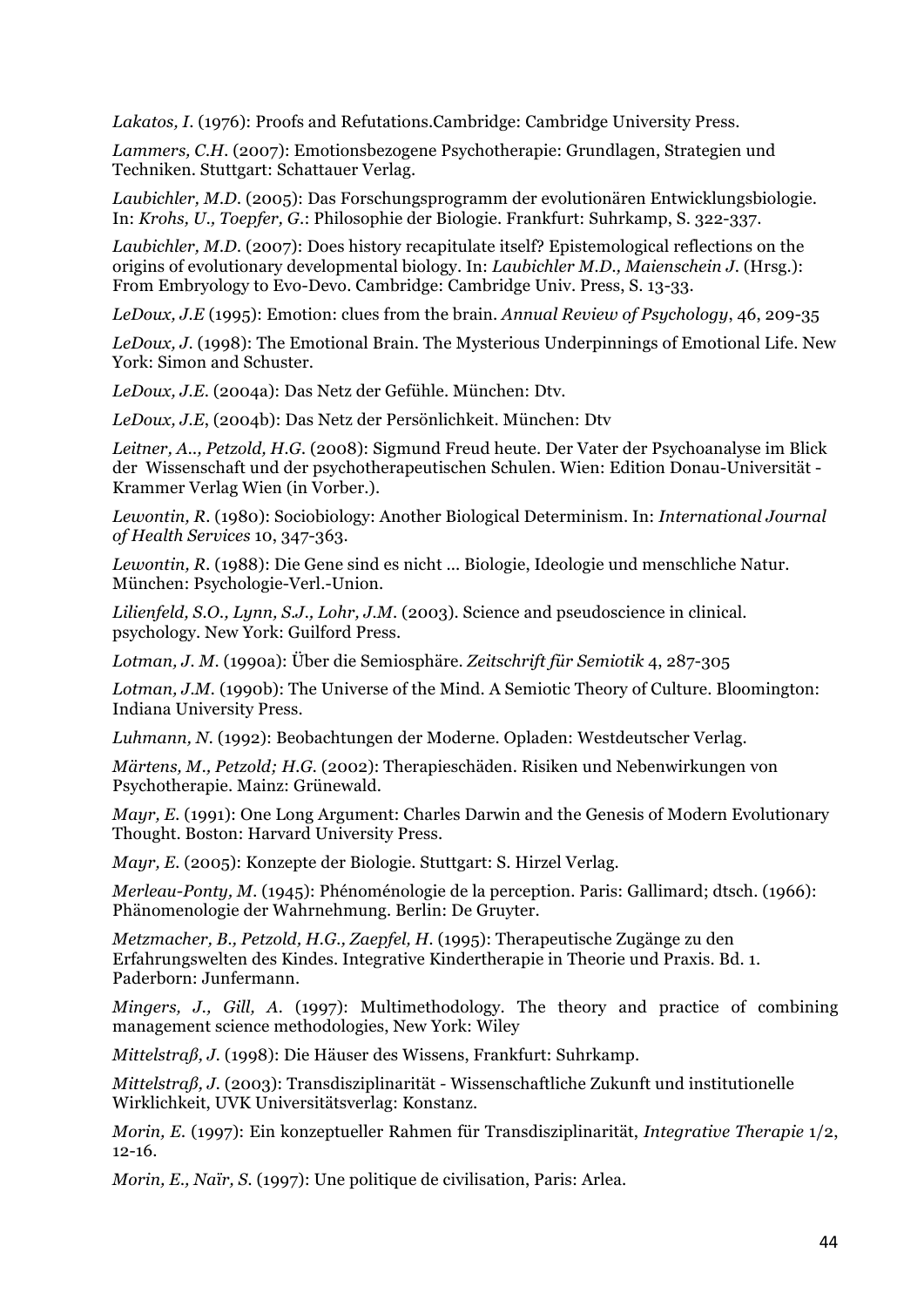*Moscovici, S.* (2001): Social Representations. Explorations in Social Psychology. New York: New York University Press.

*Mosse, G.L.* (2006): Die Geschichte des Rassismus in Europa. Frankfurt: Fischer.

*Müller, L.* (2008): Engagiert für alte Menschen – Hilarion G. Petzold und die Gerontotherapie. 30 Jahre gerontologischer Weiterbildung, Supervision und Forschung in Österreich. *Psychologische Medizin* (Graz) 1, 2008, 29-41.

*Nagel, T*. (2005): Die Möglichkeit des Altruismus. Berlin: Philo Verlagsgesellschaft.

*Nagel, T*. (1992): Der Blick von Nirgendwo, Frankfurt: Suhrkamp.

*Nicolescu, B*. (1996): La transdisciplinarité. Manifèste. Paris: Editions du Rocher.

*Nitsch-Berg, H., Kühn, H*. (2000): Kreative Medien und die Suche nach Identität. Methoden Integrativer Therapie und Gestaltpädagogik für psychopsoziale Praxisfelder. Köln. EHP.

*Oerter, R., v. Hagen, C., Röper, G., Noam, G*. (1999) (Hg.): Klinische Entwicklungspsychologie. Ein Lehrbuch. Weinheim: Beltz/Psychologie Verlags Union.

*Orth, I., Petzold, H.G.* (2004): Theoriearbeit, Praxeologie und "Therapeutische Grundregel". Zum transversalen Theoriegebrauch, kreativen Medien und methodischer und "sinnlicher Reflexivität" in der Integrativen Therapie mit suchtkranken Menschen. In: *Petzold, Schay, Ebert* (2004) 297-342 und in: POLYLOGE: Materialien aus der Europäischen Akademie für psychosoziale Gesundheit - 04/2004.

*Osten, P*. (2000): Die Anamnese in der Psychotherapie. München: Reinhardt (2., neu bearb. und erw. Auflage).

*Osten, P.* (2008): Evolution, Familie und Persönlichkeitsentwicklung. Integrative Perspektiven in der Ätiologie psychischer Störungen. Wien: Krammer.

*Otto, J.H., Euler, H.A. & Mandl, H*. (2000): Emotionspsychologie. Ein Handbuch, Weinheim: Beltz.

*Oyama, S*. (1985): The Ontogeny of Information, Cambridge: Cambridge Univ. Press.

*Oyama, S.* (2000a): The Ontogeny of Information. Developmental Systems and Evolution. Durham, N.C.: Duke University Press, 2. erw. Aufl.

*Oyama, S.* (2000b): Evolution's eye: a systems view of the biology-culture divide. Publisher: Durham, N. C.: Duke University Press.

*Panksepp, J.* (1992). A critical role for affective neuroscience in resolving what is basic about basic emotions. *Psychological Review* 99, 554-60.

*Panksepp J*. (1998). Affective Neuroscience: The Foundations of Human and Animal Emotions (Series in Affective Science). New York: Oxford University Press.

*Petzold, H. G.* **Die in diesem Beitrag zitierten Arbeiten von Petzold und MitarabeiterInnen finden sich in der Gesamtbibliographie http://www.fpipublikation.de/polyloge/alle-ausgaben/01-2007-petzold-h-g-bibliographie-1958- 2007-zusammenfassung-mit-einfuehrung.html und dem update für 2008 Polyloge 2009.** 

*Peterson, C., Seligman, M. E. P*. (2004): Character strengths and virtues: A handbook and classification, Oxford: Oxford University Press.

*Pinker, S.* (1997): How the mind works, New York: Norton; dtsch. (2002): Wie das Denken im Kopf entsteht, München: Kindler

*Plomin, R., DeFries, J. C., McClearn, G. E., McGuffin, P*. (2001): Behavioral Genetics. 4. Aufl. New York: Worth Publishers.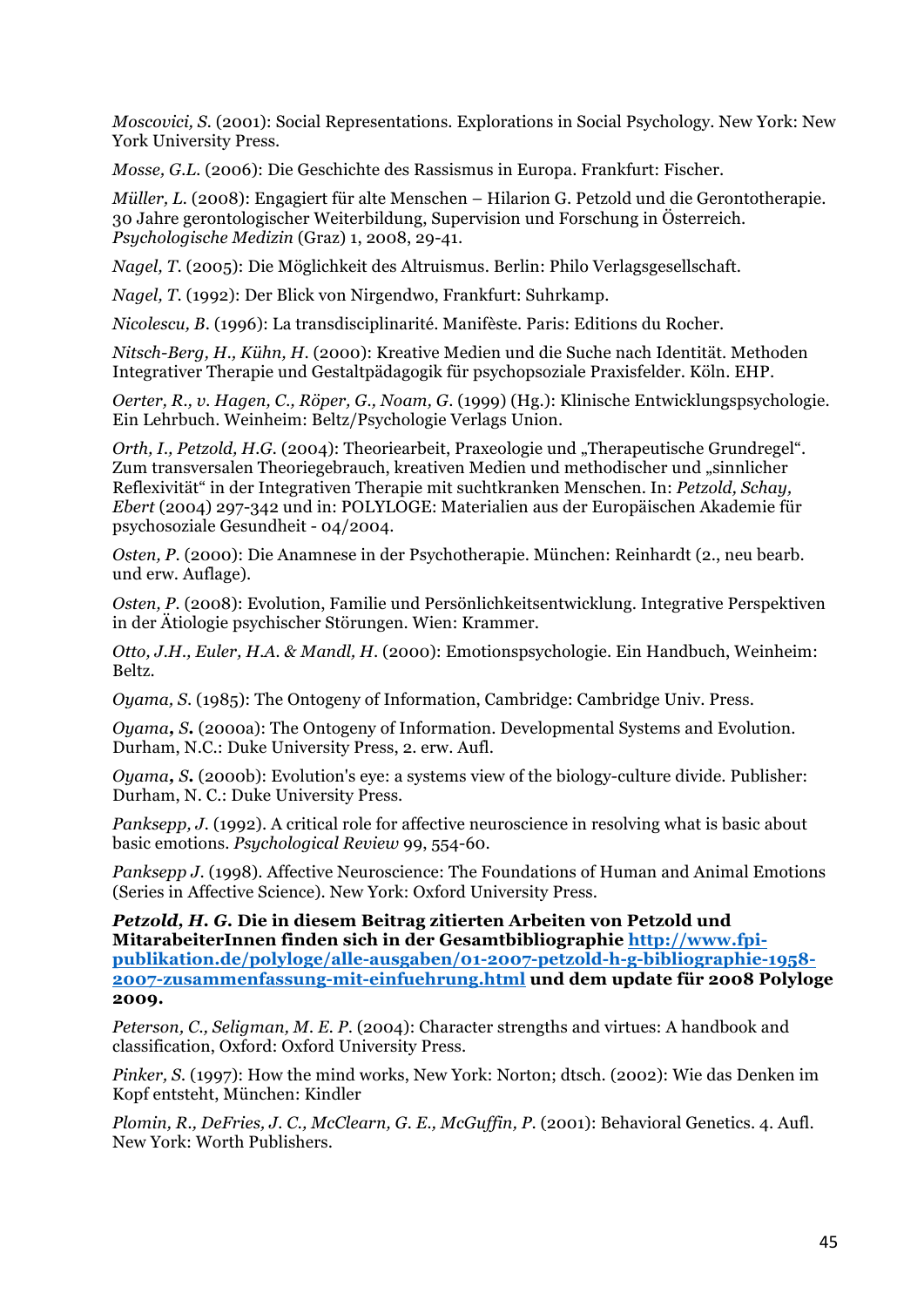*Pritchard, J. K., Rubin, E.M*. (2006): Sequencing and analysis of Neanderthal genomic DNA. *Science*, 314,113-1118.

*Pritz, A., Petzold, H.G*. (1991): Der Krankheitsbegriff in der modernen Psychotherapie. Paderborn: Junfermann.

*Putnam, H.* (2004): Ethics without Ontology. Harvard: Harvard University Press.

*Raff, R.A.* (2000): Evo-devo: the evolution of a new discipline. *Nature Rev. Genet*. 1, 74-79.

*Rafferty, E. C*. (2003): Apostle of Human Progress. Lester Frank Ward and American Political Thought, 1841/1913, New York/Oxford: Oxford Univ. Press

*Reichholf, J. H.* (2008): Warum die Menschen sesshaft wurden, Frankfurt; Fischer.

*Richerson, P.J., Boyd, R.* (2005): Not by genes alone. How culture transformed human evolution. Chicago: University of Chicago Press.

*Ricœur, P.* (1990): Soi-même comme un autre. Paris: Seuil; dt.: (1996) Das Selbst als ein Anderer. München-Freiburg: Wilhelm Fink.

*Ricœur, P*. (2004): Gedächtnis, Geschichte, Vergessen. München: Fink; orig. (2000) La mémoire, l'histoire, l'oubli. Paris: Seuil.

*Ricœur, P., Changeux, P*. (1998): Ce qui nous fait penser. La nature et la règle. Paris: Odile Jacob.

*Ridley, M.* (1997): Die Biologie der Tugend. Warum es sich lohnt, gut zu sein. Berlin: Ullstein.

*Ridley, M*. (2003a): Evolution. 3. Auf. New York: Wiley-Blackwell.

*Ridley, M*. (2003b): Nature Via Nurture: Genes, Experience, and What Makes Us Human. London: HarperCollins.

*Riedl, R.* (2003. Riedls Kulturgeschichte der Evolutionstheorie. Berlin/Heidelberg: Springer.

*Riedl, R., Delpos, M*. (1996): Die Evolutionäre Erkenntnistheorie im Spiegel der Wissenschaften. Wien: WUV.

*Robert, J.S., Hall, B.K., Olson, W.M., Olson, W.M*. (2001): Bridging the gap between Developmental Systems Theory and Evolutionary Developmental Biology. *Biol. Essays* 23, 954—962.

*Rohmann, E., Herner, M. J., Fetschenhauer, D.* (2008): Sozialpsychologische Beiträge zur positiven Psychologie. Lengerich: Pabst.

*Rupke, N. A*. (2005): Alexander von Humboldt: a Metabiography. Frankfurt: Lang.

*Rupnow, D., Lipphardt, V., Thiel, J., Wessely, C*. (2008): Pseudowissenschaft. Frankfurt: Suhrkamp.

*Rutter, M., Hay, D.F.* (1994): Development Through Life: A handbook for clinicians. Oxford, London, Edingburgh, Cambridge, Carlton: Blackwell Science Ltd.

*Rutter, M.* (2002): Nature, nurture, and development: From evangelism through science toward policy and practice. *Child Development* 1, 1-21.

*Schiepek, G.* (2003): Neurobiologie der Psychotherapie. Stuttgart: Schattauer.

*Schiepek, G.* (2008): Die Bedeutung der Neurobiologie für eine Integrative Psychothersapie. *Integrative Therapie* 3, 243-254.

*Schigl, B., Abdul Hussain, S*. (2008): Menschenbildannahmen im feministischen Diskurs – Perspektiven für die Psychotherapie, in: *Petzold* (2008a).

*Schlichting, C.D., Smith, H.* (2002): Phenotypic plasticity: linking molecular mechanisms with evolutionary outcomes. *Evol. Ecol.* 16, 189-211.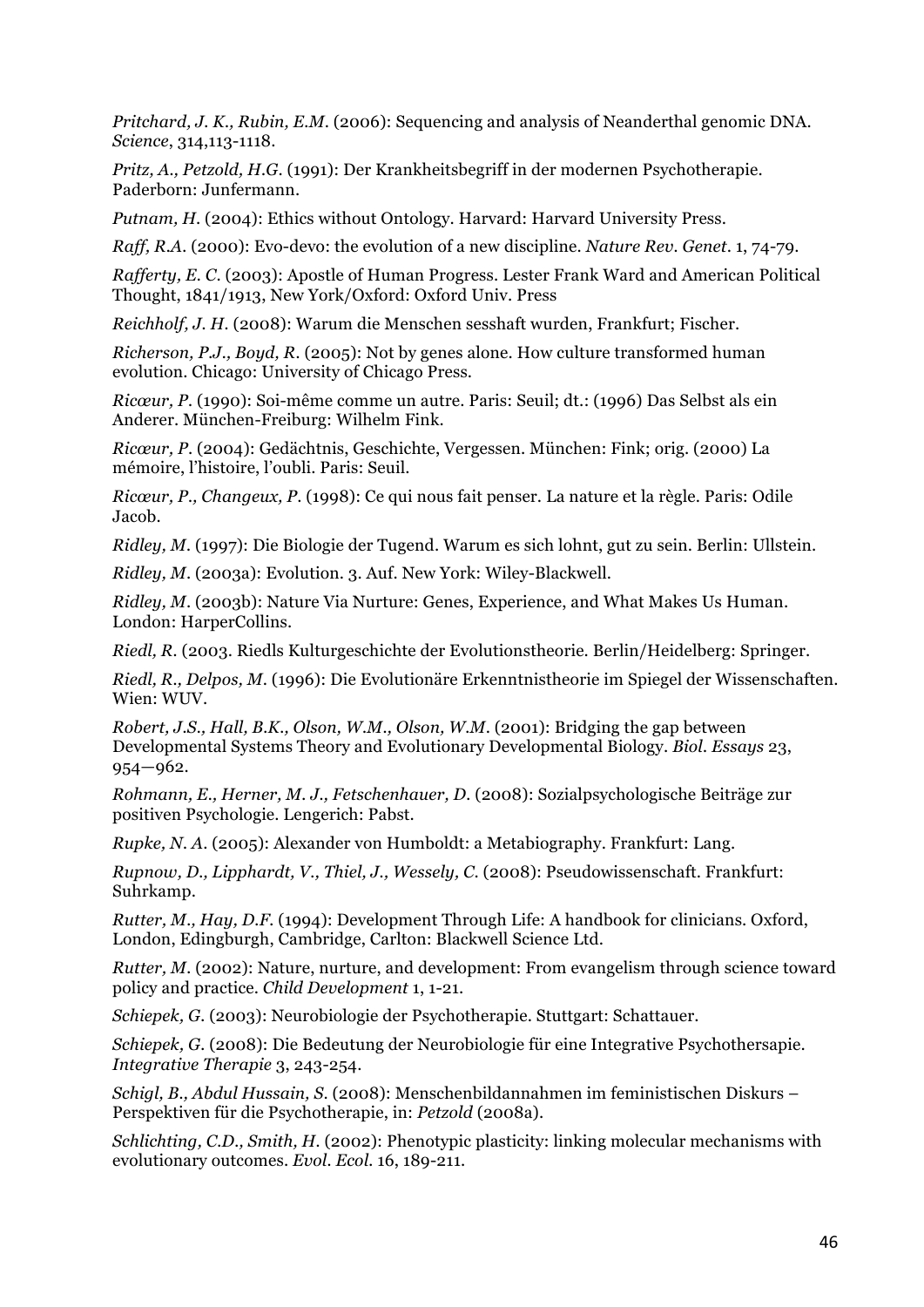*Schuch, W.* (2007): Was bleibt: Leib, Intersubjektivität, Hominität. In: Sieper, J., Orth, I., Schuch, H.W. (2007) (Hg.): Neue Wege Integrativer Therapie. Klinische Wissenschaft, Humantherapie, Kulturarbeit – Polyloge – 40 Jahre Integrative Therapie, 25 Jahre EAG – Festschrift für Hilarion G. Petzold. Bielefeld: Edition Sirius, Aisthesis Verlag.

*Schuch, H. W.* (2008): Kann das Gehirn denken? Einige kritische Anmerkungen und Fragen zum Geltungsanspruch der Neurobiologie aus der Sicht der Integrativen Psychotherapie. Bei www. FPI-Publikationen.de/materialien.htm. POLYLOGE: Materialien aus der Europäischen Akademie für psychosoziale Gesundheit Jg. 2008.

*Senf, W., Broda, M.* (2000): Praxis der Psychotherapie: Studienausgabe. Stuttgart: Thieme Verlag. Zweite Aufl.

*Sieper, J.* (2006): "Transversale Integration": ein Kernkonzept der Integrativen Therapie -Einladung zu ko-respondierendem Diskurs. Integrative Therapie, 3/4, 393-467.

*Sieper, J.* (2007b): Integrative Therapie als "Life Span Developmental Therapy" und "klinische Entwicklungspsychologie der Bezogenheit" mit Säuglingen, Kindern, Adoleszenten, Erwachsenen und alten Menschen, Gestalt & Integration, Teil I 60, 14-21, Teil II 61(2008)11-21.

*Sieper, J. Orth, I*. (2007): Klinische Entwicklungspsychologie in der Lebensspanne. In: *Sieper, Orth, Schuch* (2007) 593-604.

*Sieper, J., Orth, I., Schuch, H.W.* (2007) (Hg.): Neue Wege Integrativer Therapie. Klinische Wissenschaft, Humantherapie, Kulturarbeit – Polyloge – 40 Jahre Integrative Therapie, 25 Jahre EAG - Festschrift für Hilarion G. Petzold. Bielefeld: Edition Sirius, Aisthesis Verlag.

*Sieper, J., Petzold, H.G*. (1993c): Integrative Agogik - ein kreativer Weg des Lehrens und Lernens. In: *Petzold, Sieper* (1993a) 359-370.

*Sieper, J., Petzold, H.G.* (2002): Der Begriff des "Komplexen Lernens" und seine neurowissenschaftlichen und psychologischen Grundlagen – Dimensionen eines "behavioralen Paradigmas" in der Integrativen Therapie. Lernen und Performanzorientierung, Behaviourdrama, Imaginationstechniken und Transfertraining. Düsseldorf/Hückeswagen. Bei www. FPI-Publikationen.de/materialien.htm - POLYLOGE: Materialien aus der Europäischen Akademie für psychosoziale Gesundheit - 10/2002 und gekürzt in *Leitner, A*. (2003): Entwicklungsdynamiken der Psychotherapie. Wien: Kramer, Edition Donau-Universität. S. 183- 251.

*Slavin, M. O., Kriegman, D.* (1992): The Adaptive Design of the Human Psyche: Psychoanalysis, Evolutionary Biology, and the Therapeutic Process. New York: Guilford Press.

*Steffan, A.* (2002): Integrative Therapie in der Praxis: Ergebnisse einer Psychotherapie-Evaluation im ambulanten Setting. Berlin: Logos Verlag.

*Steffan, A., Petzold, H.G.* (2001b): Das Verhältnis von Theorie, Forschung und Qualitätsentwicklung in der Integrativen Therapie.(Charta-Colloquium IV). Integrative Therapie 1, 63-104 und in: *Leitner, A*. (2001): Strukturen der Psychotherapie. Wien: Krammer Verlag. 447-491.

*Stern, D.N*. (1992): Die Lebenserfahrung des Säuglings. Stuttgart: Klett-Cotta.

*Stroebe, W., Jonas, K., Hewstone, M.* (2002): Sozialpsychologie. Eine Einführung, Berlin: Springer.

*Stotz, K*. (2005): Geschichte und Positionen der evolutionären Entwicklungsbiologie. In: *Krohs U., Toepfer G* (Hg) Philosophie der Biologie. Frankfurt/M.: Suhrkamp, S. 338-356.

*Sulloway, F*. (1979): Freud. Biologist of the Mind. New York: Basic Books. Dtsch. (1982): Freud. Biologe der Seele. Köln: Edition Maschke.

*Sulloway, F. J*. (2008): Geschichte der Wissenschaft und Freuds Psychoanalyse. In: *Leitner, Petzold* (2008).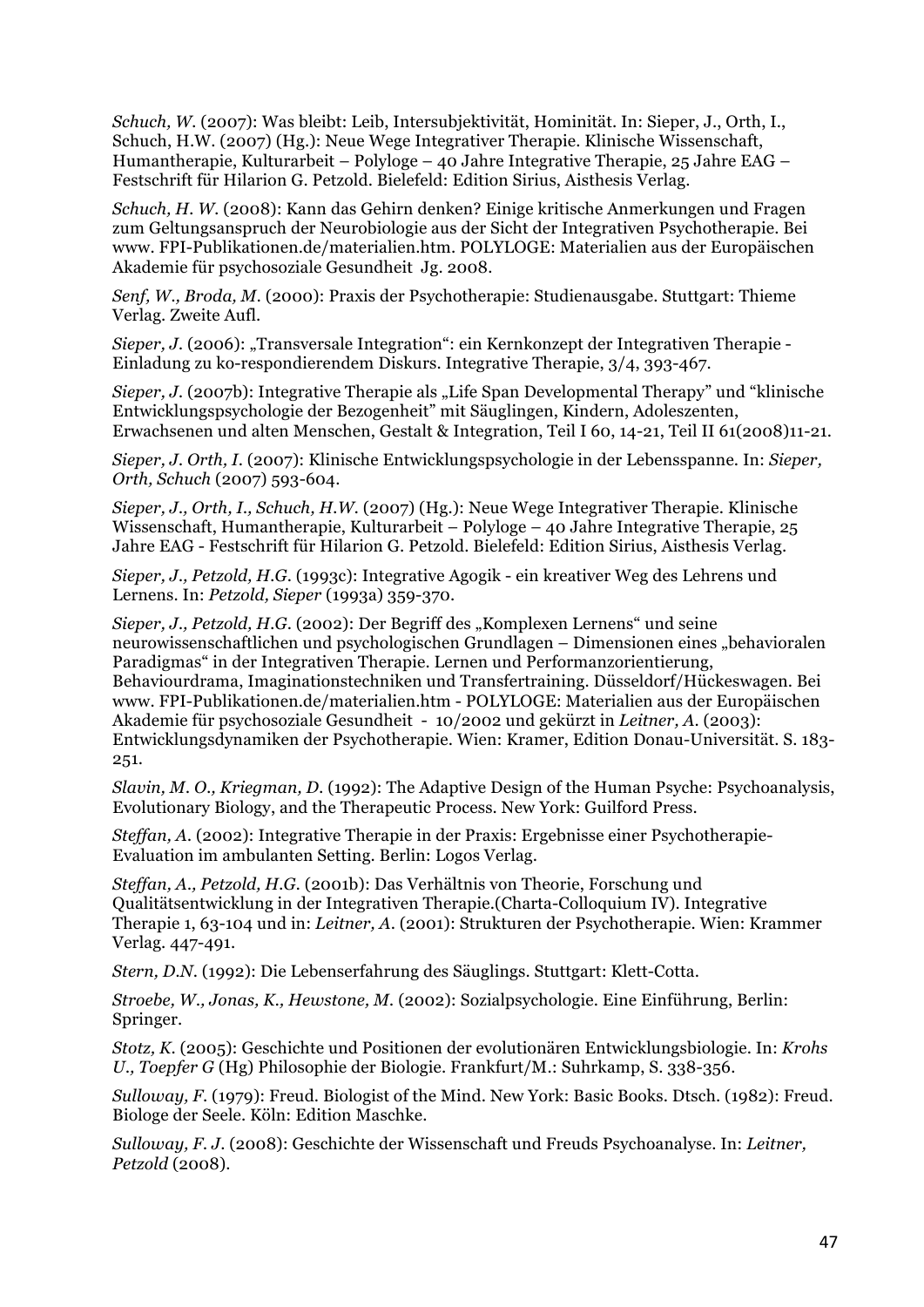*Sumner,W. G.* (1883): What Social Classes Owe to Each Other, New York: Harper.

*Tiedemann, P*. (2007): Menschenwürde als Rechtsbegriff. Eine philosophische Klärung, Berlin: **Berliner** Wissenschafts-Verlag.

*Tiedemann, P*. (2008): Menschenbilder und Menschenrechte. Der Mensch im Menschenrechtsdiskurs. In: *Petzold* (2008a).

*Tschuschke, V.* (2008): Die Wirksamkeit psychoanalytischer Behandlung – die heutige Sicht der Therapieforschung. In: *Leitner, Petzold* 2008.

*Verhulst, F*. (2004): Kann dissoziales Verhalten vorhergesagt werden? Eine Untersuchung an Kindern, Jugendlichen und Erwachsenen über einen Zeitraum von 14. Jahren. In: *Streek-Fischer, A.* (2004): Adoleszenz – Bindung – Destruktivität. Stuttgart: Klett-Cotta 208-224.

*Videlock, E. J., Peleg, T., Segman, R., Yehuda, R., Pitman, R. K., Shalev, A. Y.* (2008):. Stress hormones and post-traumatic stress disorder in civilian trauma victims: a longitudinal study. Part II: The adrenergic response. *The International Journal of Neuropsychopharmacology* 11, 365-372

*Vogt, M*. (1997): Sozialdarwinismus. Wissenschaftstheorie, politische und theologisch-ethische Aspekte der Evolutionstheorie. Freiburg: Herder.

*Voland, E*. (2007): Die Natur des Menschen. Grundkurs Soziobiologie. München: Beck.

*Vygotskij, L.S.* (1992): Geschichte der höheren psychischen Funktionen. Münster, Hamburg: Lit Verlag.

*Vygotskij, L.S., Lurija, A.R*. (1930): Ėtjudy po istorii povedenija. (Obez'jana. Primitiv. Rebjonok) [Studien über die Geschichte des Verhaltens. (Der Menschenaffe. Der Primitive. Das Kind)]. Moskau/ Leningrad; . Übers.: *Lurija, A. R., Vygotskij, L. S.* (1992): Ape, Primitive Man and Child. Essays in the History of Behavior. Hemel Hempstead: Harvester Wheatsheaf.

*Wagner, G.P. & Laubichler, M.D*. (2004): Rupert Riedl and the Re-Synthesis of Evolutionary and Developmental Biology: Body Plans and Evolvability. *J. Exp. Zool*. 302B, 92-102.

*Waibel, M., Jakob-Krieger, C.* (2008): Integrative Bewegungstherapie. Stuttgart: Schattauer.

*Waibel, M., Petzold, H. G.* (2008): Depressionen und Ausdauersporttherapie. In. Waibel, Jakob-Krieger (2008).

*Wallon, H*. (1942): De l'acte à pensée. Essai de psychologie comparée, Paris: P.U.F.; Flammarion, 5. Aufl. 1972.

*Wallon, H.* (1949): Les origines du caractère chez l'enfant, Paris: P.U.F. Neuaufl. 1993.

*Wampold, B.E.* (2001): The Great Psychotherapy Debate: Models, Methods, and Findings. Mahwah/N.J.

*Ward, L. F*. (1883): Dynamic Sociology. Or Applied social science as bases upon statical sociology and the less complex sciences, 2 Bde. New York: Appleton

*Ward, L. F.* (1903): Pure Sociology. A Treatise on the Origin and Spontaneous Development of Society, Boston: Ginn.

*Weber, H., Rammsayer, T.* (2005): Handbuch der Persönlichkeitspsychologie und Differentiellen Psychologie. 2 Bde., Göttingen: Hogrefe.

*Weindling, P.* (1998): Health, Race, and German Politics between National Unification and Nazism, 1870-1945. Cambridge: Cambridge Univ. Press.

*Welsch, W*. (1987): Unsere postmoderne Gesellschaft, Weinheim: Acta Humaniora.

*Welsch, W.* (1996): Vernunft. Frankfurt a. M.: Suhrkamp.

*Wilson E. O.* (1980): Biologie als Schicksal – Die soziobiologischen Grundlagen des menschlichen Verhaltens. München: Ullstein.